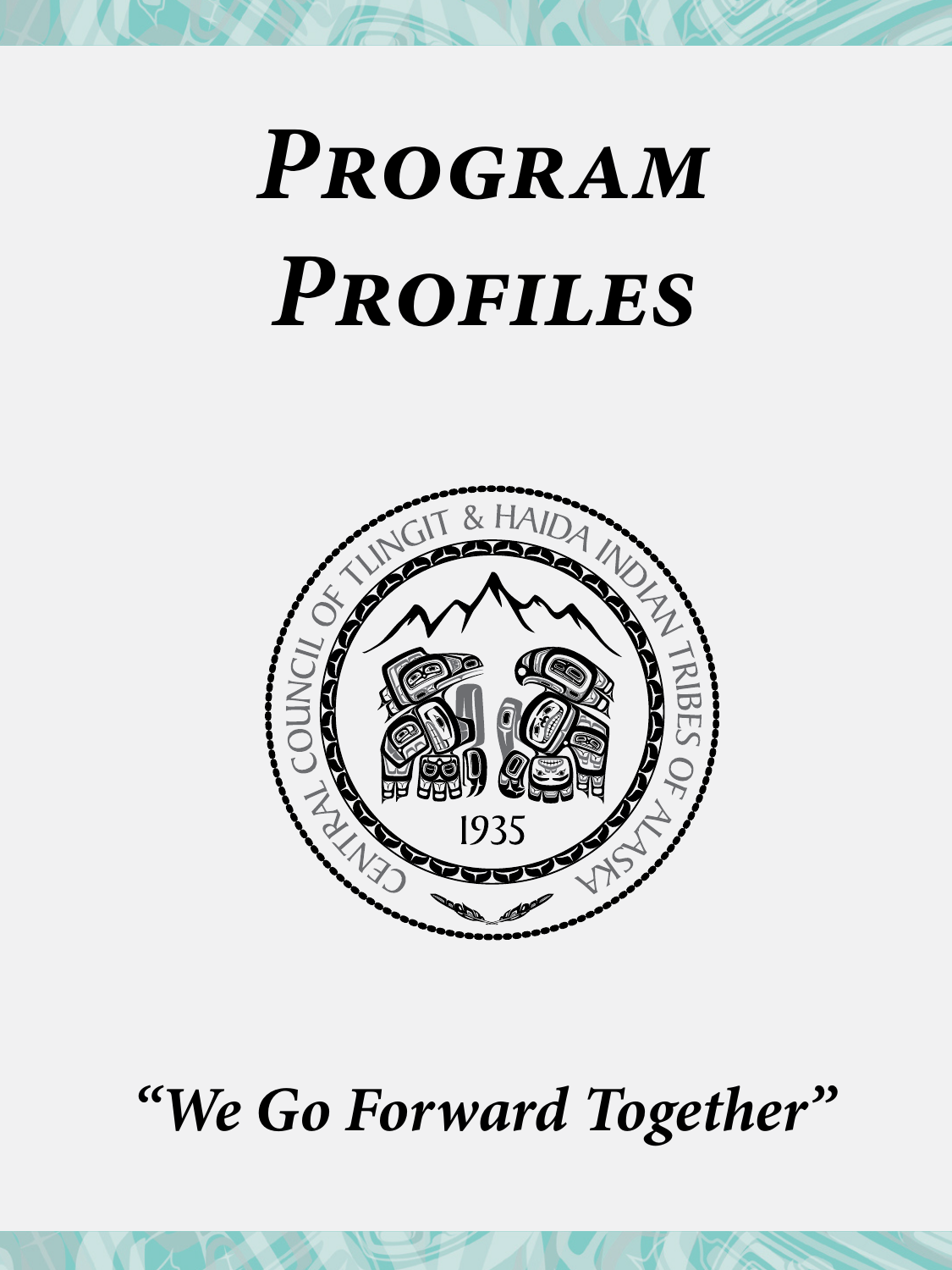*The Central Council of Tlingit & Haida Indian Tribes of Alaska (Tlingit & Haida) is pleased to offer tribal citizens a variety of family-centered services focused on promoting and supporting safe and stable families.* 

*These programs are supported jointly through contracts and agreements with private, local, state and federally funded agencies, with the majority of resources generated from federal grants.*

*This Program Profiles booklet shares important information (program descriptions, communities served, eligibility requirements and contact information) on Tlingit & Haida's programs and services.* 

*Don't hesitate to contact us if you have questions or would like more information. Your feedback on ways to improve our services is welcome.* 

*We are honored to serve you!*

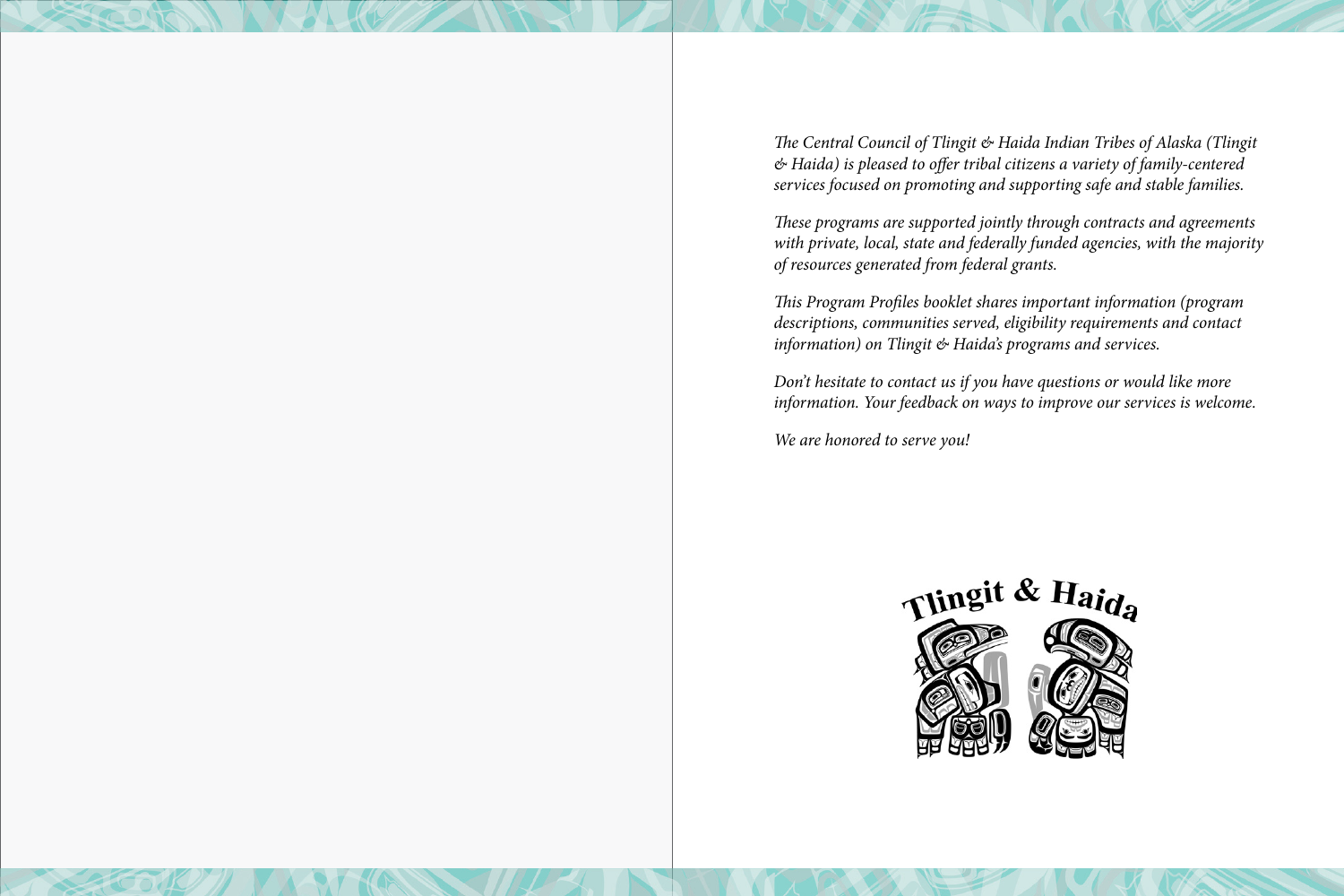### *Tlingit & Haida*

<span id="page-2-0"></span>Tlingit & Haida is a tribal government representing over 33,000 Tlingit and Haida people worldwide. Founded in 1935, we are a sovereign entity and have a government-togovernment relationship with the United States. Tlingit & Haida has a proud legacy that was established to protect, preserve and advocate for the rights of Tlingit and Haida people.

We are proud of the history our forefathers established in the areas of self-governance, self-determination and tribal administration. Although our role has changed over time, our commitment to serving the Tlingit and Haida people remains strong.

Tlingit & Haida offers a wide range of individual and community services through various departments and programs. We continue to promote the welfare of our citizens through service delivery and tribal self-governance.

### *Mission*

Preserve our sovereignty, enhance our economic and cultural resources, and promote selfsufficiency and self-governance for our citizens.

### *Vision*

Prosperous, healthy tribe and tribal citizens who thrive culturally, spiritually and economically.



### *Table of Contents*

#### **[CLIENT INFORMATION](#page-4-0)**

### **[CLIENT SERVICES](#page-7-0)**

### **[COMMUNITY SERVICES](#page-14-0)**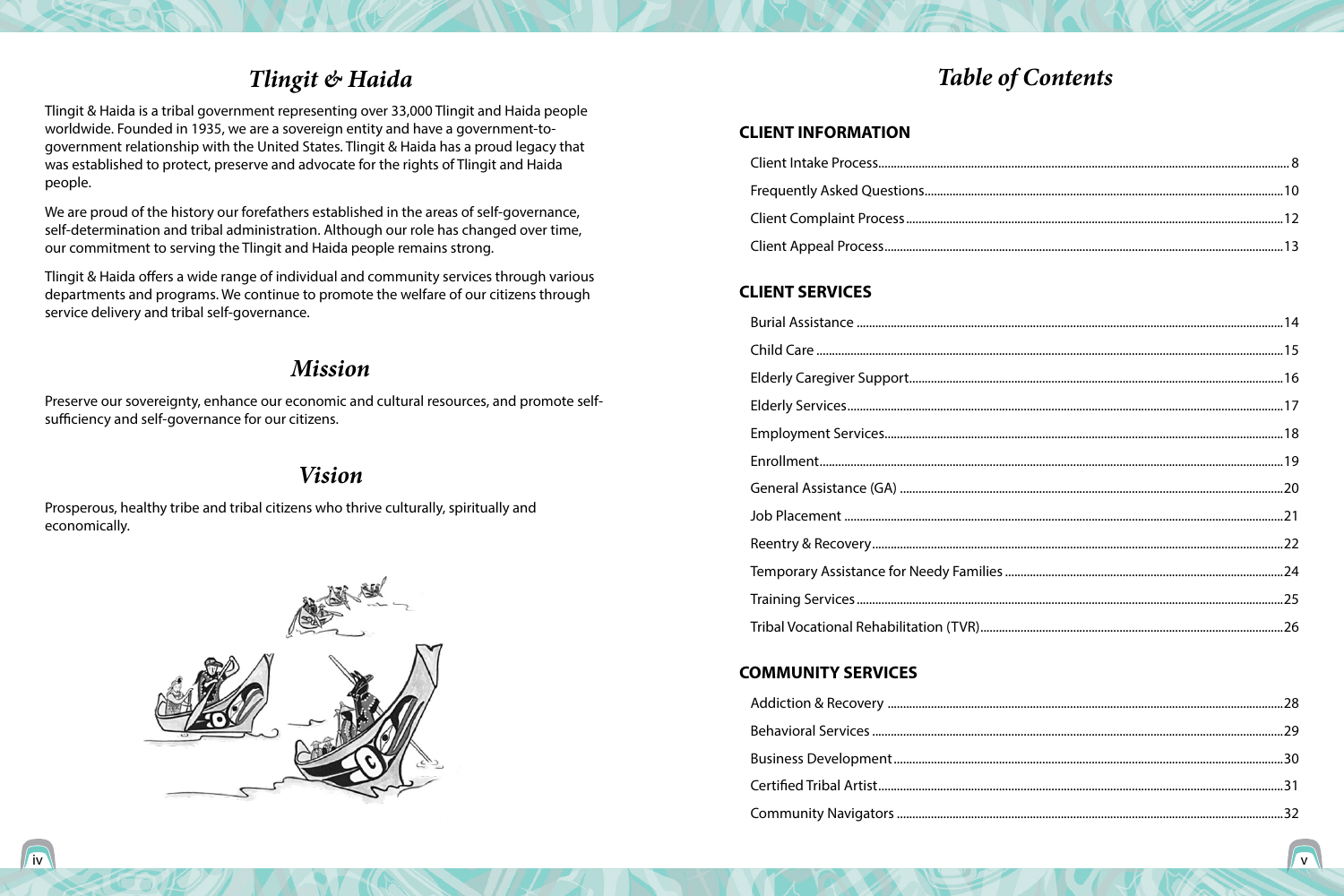### **Table of Contents**

#### **COURT SERVICES**

#### **EDUCATION & YOUTH SERVICES**

# **Table of Contents**

### **FAMILY SERVICES**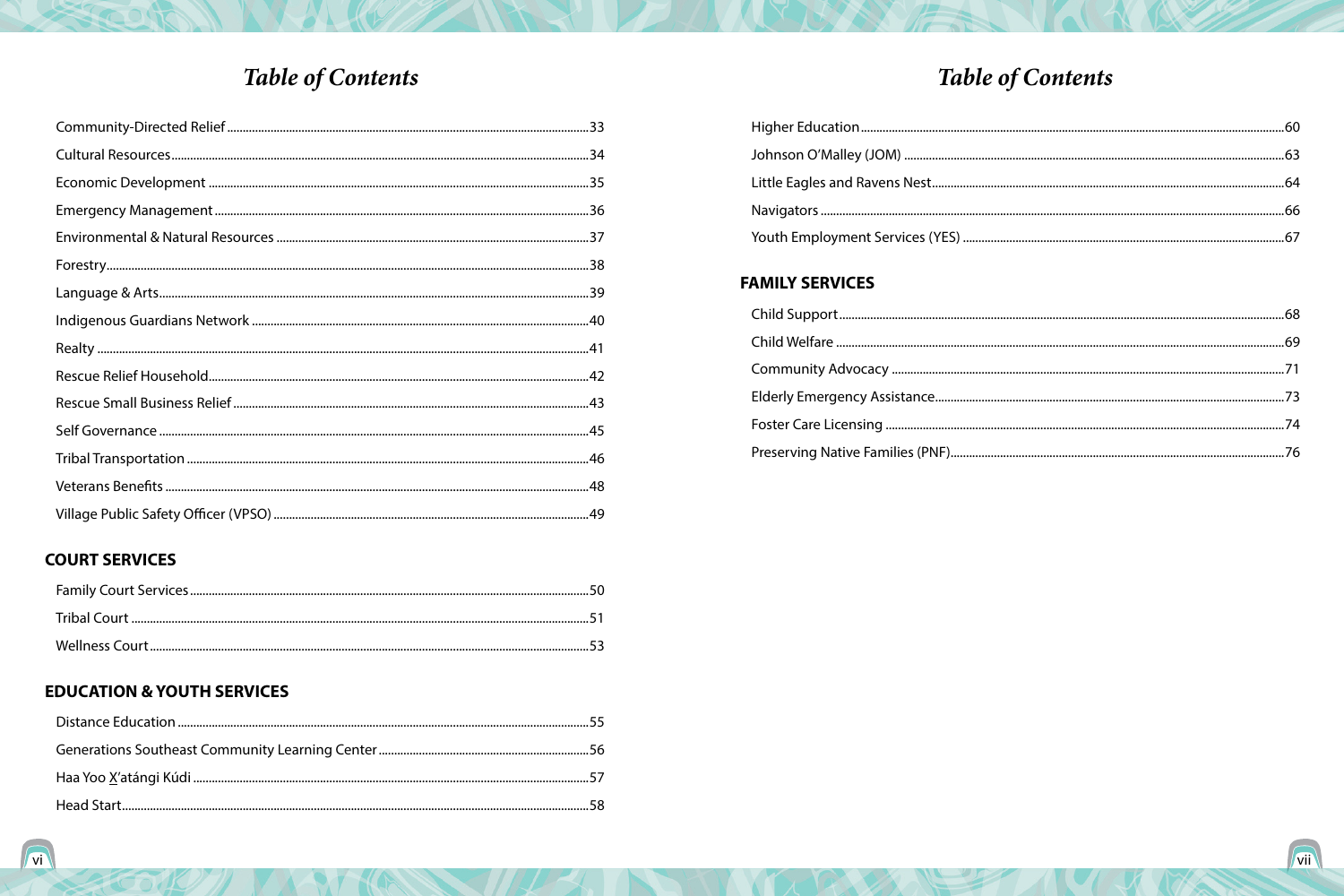### <span id="page-4-0"></span>**CLIENT INFORMATION**

### *Client Intake Process*

#### **Step 1 - Initial Contact**

 Intake staff will meet with each applicant and establish which service he/she may apply for. Determinations on whether or not applicants will receive benefits (or services) are not made by intake staff.

#### **Step 2 - Applications Provided**

Intake staff will provide the appropriate application(s) for services and assist with the application process.

#### **Step 3 – Return Completed Application(s) to Intake**

- Individuals submitting a **complete** application will be contacted within two (2) business days to schedule an appointment. Individuals submitting an **incomplete** application will:
- » Receive a letter within five (5) business days identifying any documents necessary to complete their application, and
- » Have 30 days from the receipt of application to submit required documentation.

#### **Step 4 - Meet with Eligibility Staff**

Applicant will meet with eligibility staff to determine eligibility.

#### **Contacts**

477 Division | Intake PO Box 25500, Juneau AK 99802 Toll Free: 800.344.1432 Ext. 7332 | Local: 907.463.7332 Email: 477intake@ccthita-nsn.gov

- Child Care Development | 907.463.7140 | Fax: 1.907.885.0034
- Employment & Training | 907.463.7332 | Fax: 1.877.333.344
- Temporary Assistance for Needy Families | 907.463.7313 | Fax: 1.907.885.0038
- Tribal Child Support Unit | 907.463.7132 | Fax: 1.907.375.2956
- Tribal Vocational Rehabilitation | 907.463.7326 | Fax: 1.877.560.3927

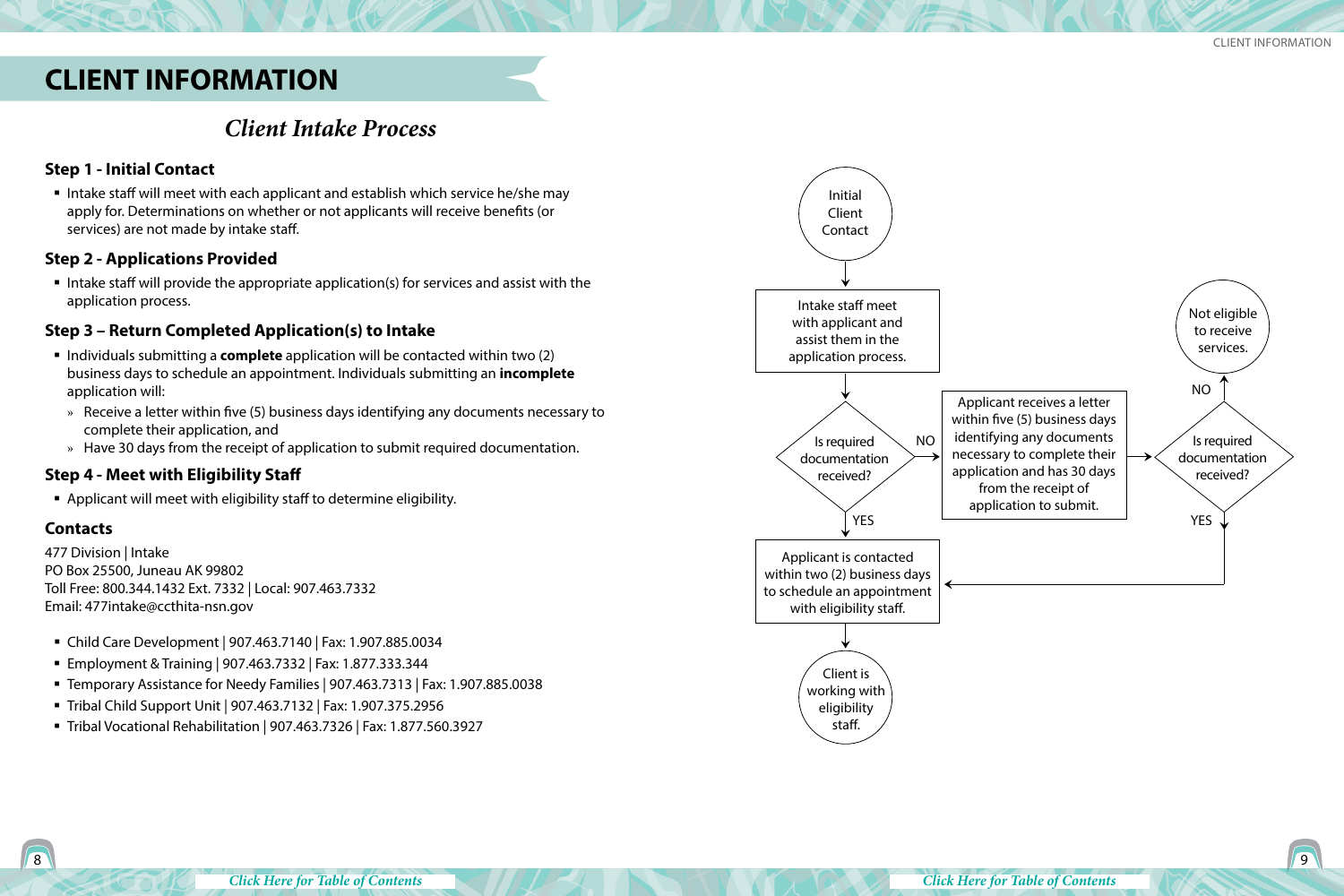### *Frequently Asked Questions*

#### **Applying for Services**

<span id="page-5-0"></span>**Who would I talk to about getting financial assistance?** The process begins by completing an application for services with intake staff. Once a complete application is received, applicant will meet with eligibility staff to determine eligibility.

**Do I need an appointment to meet with intake staff?** No, intake staff are available to meet with clients on a walk-in basis between 8:00 am to 3:00 pm Monday through Friday.

**If I've received services from Tlingit & Haida in the past, do I need to turn in a new application?** No, you do not need to complete an application if you have received services in the past 90 days. After 90 days, a new application is required.

#### **I have already met with eligibility staff and been approved for benefits, but I have not received anything yet. Who would I talk to about this?**

You will need to contact the eligibility staff you met with.

#### **Enrollment Eligibility**

**Do I have to be Tlingit and/or Haida to enroll with the Tribe?** Yes, we are restricted to enrolling individuals of Tlingit and/or Haida descent (bloodline).

**Do I need an original birth certificate to be enrolled?** Yes, your original birth certificate is needed. If applying via U.S. Postal Service, your birth certificate will be returned to you via certified mail with return receipt once documented for your enrollment record.

### **I'm adopted, what paperwork do I need to submit with my application?**

You will need to submit your pre-adoptive birth certificate or court document with biological parent(s) listed along with your certified amended birth certificate.

**How often do you meet to enroll new tribal citizens?** Tribal Enrollment Committee meetings are held quarterly (four times per year).

### **Is it possible to be enrolled before the next scheduled Tribal Enrollment**

**Committee meeting?** Yes, Tlingit & Haida's President or designee can authorize a Provisional (temporary) Enrollment.

### *Frequently Asked Questions*

#### **Blood Quantum Information**

**How do I change my blood quantum?** If your blood quantum is incorrect, you will need to request a correction in writing and provide the necessary documentation showing proof of blood quantum.

**Will my descendants' blood quantum be automatically corrected?** No, you will need to provide the name and date of birth for each descendant in order for their blood quantum to be corrected.

#### **Tribal ID Cards**

**How do I get a tribal ID card?** Stop by our Juneau office located at 320 W. Willoughby Avenue (3rd Floor), with a form of ID verification (State ID, Social Security Card, or Voter Registration Card) and our staff will be happy to assist you.

To obtain a new tribal ID card via United States Postal Service, mail a completed and notarized Affidavit for Tribal Identification Card to:

> Tlingit & Haida Attn: Program Compliance PO Box 25500 Juneau, Alaska 99802

To obtain the Affidavit, contact our office at 800.344.1432 ext. 7146 or 907.463.7146, or download it from our website at www.ccthita-nsn.gov/services/enrollment/overview.

#### **Enrollment Information Provided or Released**

#### **What information is provided over the phone regarding enrollment?**

- No information is provided to an outside entity without a signed and dated written release.
- Your enrollment number can be provided to you after demographic verification.

**Can family members request verification of enrollment?** If over 18, a written Release of Information (ROI) or Power of Attorney (POA) is required to release enrollment verification.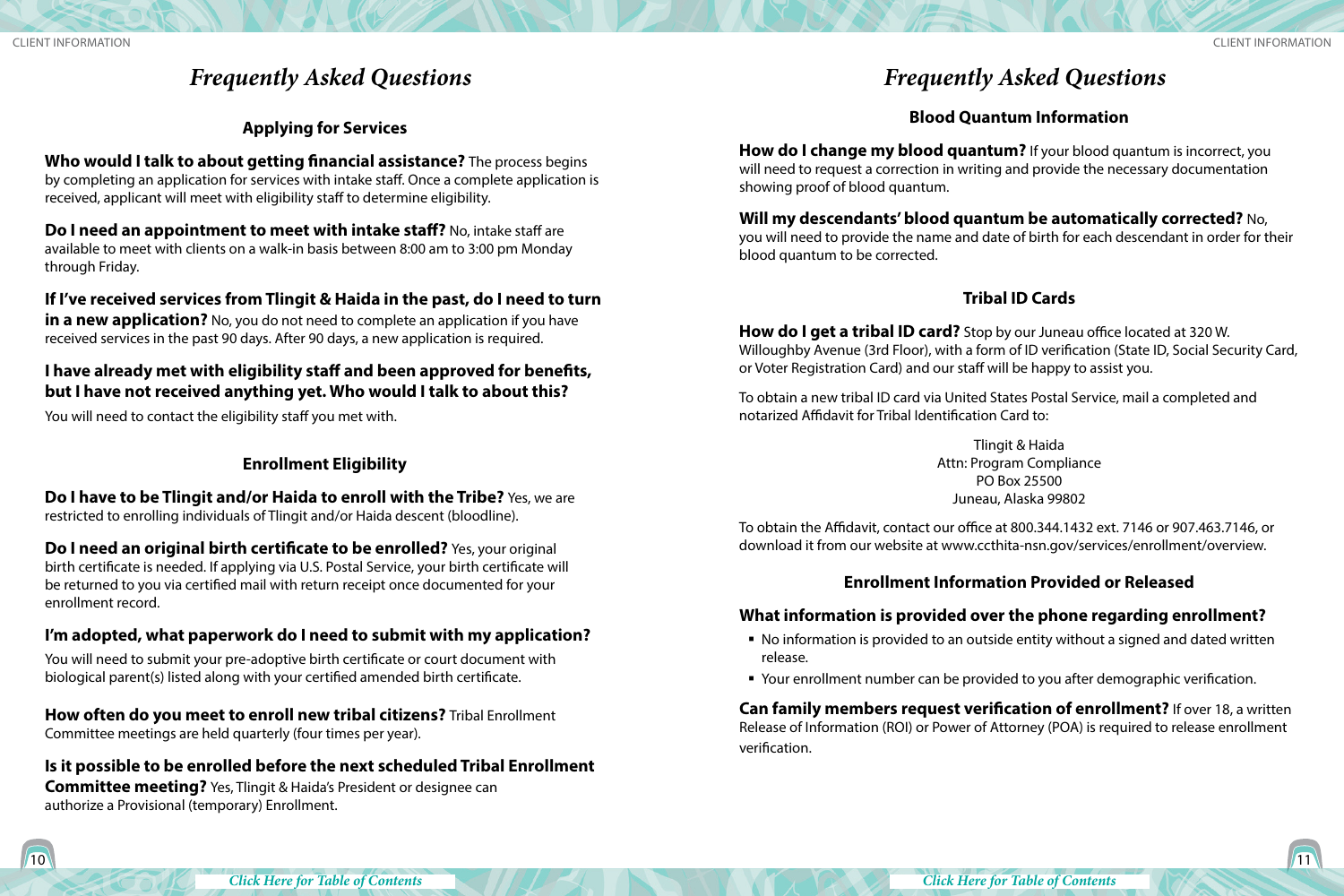### *Client Complaint Process*

<span id="page-6-0"></span>A client who is unhappy with the service they received by Tlingit & Haida staff may submit a written complaint. All complaints are taken seriously and will be reviewed and responded to.

#### **Step 1 - Client**

A client may submit a written complaint to the Program Compliance Manager. Written complaints must include:

- Date and location of the incident.
- Names of individuals involved.
- Accurate description of the incident.
- Contact information for follow-up.

A written complaint may be submitted to the Program Compliance Manager via:

- In person at 320 W. Willoughby Avenue, Juneau AK 99801.
- Fax to 907.885.0052 (Attn: Program Compliance).
- Email to complaint@ccthita-nsn.gov
- United States Postal Service to:

Tlingit & Haida Attn: Program Compliance PO Box 25500 Juneau, Alaska 99802

#### **Step 2 - Program Compliance**

- The Program Compliance Manager or their designee will make every effort to review a complaint and submit a written report to the appropriate department Director/ Manager within five (5) working days.
- The department Director/Manager will meet with their appropriate staff and advise of corrective action to be taken within five (5) working days.

#### **Contact**

Tlingit & Haida | Program Compliance PO Box 25500, Juneau AK 99802 Toll Free: 800.344.1432 ext. 7143 | Local: 907.463.7143 | Fax: 1.907.885.0052 Email: complaint@ccthita-nsn.gov

### *Client Appeal Process*

A client who is denied or received a reduction of services or benefits has the right to file a written appeal by following these procedures. Determination of client services or benefits are made based on a review of program policies, procedures and the required official documentation.

#### **Step 1 – Client**

- A client has ten (10) working days from the date of receipt of a decision to submit a written appeal to the department Director/Manager or his/her designee.
- A client outside of Juneau must have their written appeal postmarked within ten (10) working days from the date of receipt of a decision.
- A client may request another person to be present at meetings or interviews. The client must notify the department Director/Manager or his/her designee who this person is, contact information, and their role. Guidelines will need to be established to ensure confidentiality if the person is not a Tlingit & Haida employee.

#### **Step 2 – Director/Manager**

- The department Director/Manager or his/her designee, in consultation with subordinate staff, will make every effort to review documentation and make a decision in the shortest amount of time possible and not to exceed five (5) working days from the date of receipt of the appeal.
- A client not satisfied with the department's decision may submit a written request within five (5) working days from the date of receipt of the decision to the Program Compliance Manager or his/her designee to have their appeal reviewed by the Appeals Committee.

#### **Step 3 – Appeals Committee**

- A client must complete Step 1 before the Program Compliance Manager or his/her designee will consider referral to the Appeals Committee.
- The Appeals Committee will review the appeal within five (5) working days of receipt.
- The client will be notified of the Appeals Committee's decision within two (2) working days after the date of its meeting.
- All decisions of the Appeals Committee are final.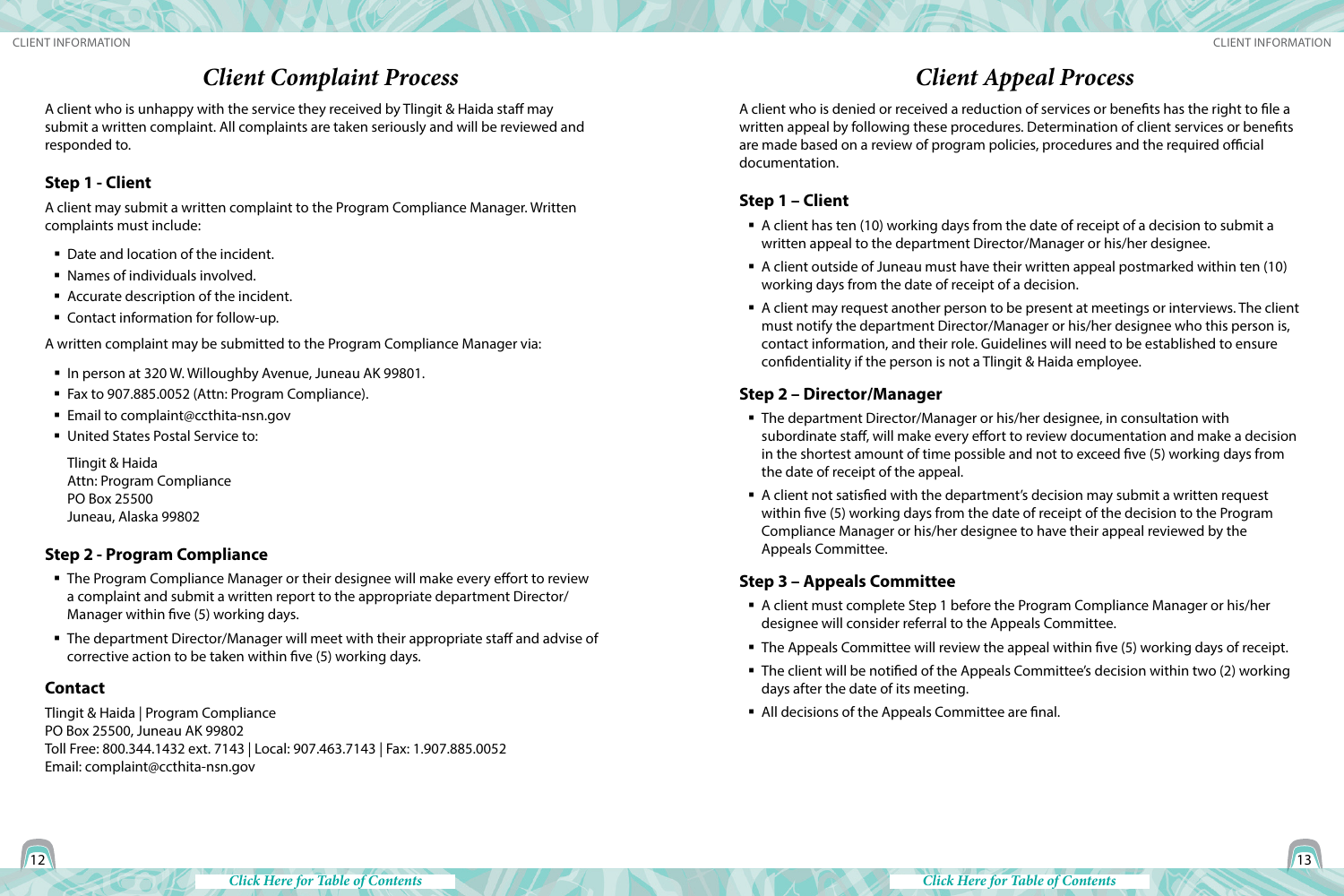### <span id="page-7-0"></span>**CLIENT SERVICES**

### *Burial Assistance*

#### **Program Description**

Burial Assistance is an indigent burial program that provides financial assistance to help defray burial expenses. It is only available in absence of other resources. An application will be accepted from the surviving spouse, or if none, the relative responsible for making the arrangements. Assistance from other sources is deducted from the qualifying funding amount. Direct payments are made to the mortuary performing the burial service.

#### **Communities Served**

- Craig
- **Haines** Juneau
- **Skagway** 
	- Tenakee

 $\blacksquare$  Saxman

#### **Eligibility Requirements**

- Deceased must be an Alaska Native and/or American Indian that has resided in the service area for at least the last six (6) consecutive months of his/her life.
- Family must demonstrate proof of eligibility for tribal enrollment or provide a Certificate of Indian Blood (CIB) from the Bureau of Indian Affairs (BIA).
- Deceased must not have had sufficient resources to meet the essential needs.
- Must submit application within 30 days of date of death.

 Kasaan  $\blacksquare$  Klawock  $\blacksquare$  Pelican

 Must provide proof of application with the State of Alaska General Relief Assistance (GRA) Cremation/Burial Assistance program.

#### **Funding Agency**

Bureau of Indian Affairs (BIA)

#### **Contact**

Employment & Training | Burial Assistance PO Box 25500, Juneau AK 99802 Toll Free: 800.344.1432 ext. 7332 | Local: 907.463.7332 | Fax: 1.877.333.3449 Email: 477juneauet@ccthita-nsn.gov

#### **Program Description**

The Child Care Development department (Child Care) provides services to reduce joblessness by increasing the availability, affordability and quality of child care in Southeast Alaska communities. Financial assistance for child care services is available to eligible clients who are low to moderate income and engaged in work and/or training activities. Services are supplemental to any existing resource available to the parent.

*Child Care*

Child Care also offers a quality improvement program for child care providers to help with health and safety equipment, business licenses and training. The department also supports before-school, after-school and cultural activities.

#### **Communities Served**

Discretionary (Subsidy)

- Angoon ■ Hydaburg
- Craig
- **Douglas**
- **Haines**

Mandatory (low-income/TANF/GA/EA/CPS cases)

 Juneau Kake Kasaan

 Juneau  $Kake$ 

- Hydaburg
- Angoon
- Craig
- Douglas ■ Haines
- Kasaan
- Hoonah ■ Ketchikan

#### **Eligibility Requirements**

- Must be tribally enrolled or a descendant of a tribally enrolled applicant and child(ren) must be under the age of 13.
- Must be employed or in training more than 25 hours per week.
- Must be within 85% median income and reside in one of the communities served.

#### **Funding Agency**

U.S. Department of Health & Human Services

#### **Contact**

477 Division | Child Care Development PO Box 25500, Juneau AK 99802 Toll Free: 800.344.1432 ext. 7140 | Local: 907.463.7140 | Fax: 1.907.885.0034 Email: deptcc@ccthita-nsn.gov

■ Klawock

■ Ketchikan

■ Pelican • Petersburg

■ Klawock Klukwan ■ Pelican • Petersburg Saxman

■ Skagway

 $\blacksquare$  Saxman

- Tenakee
- Wrangell
- Sitka
- **Skagway**
- Tenakee
- Wrangell
- Yakutat

Wrangell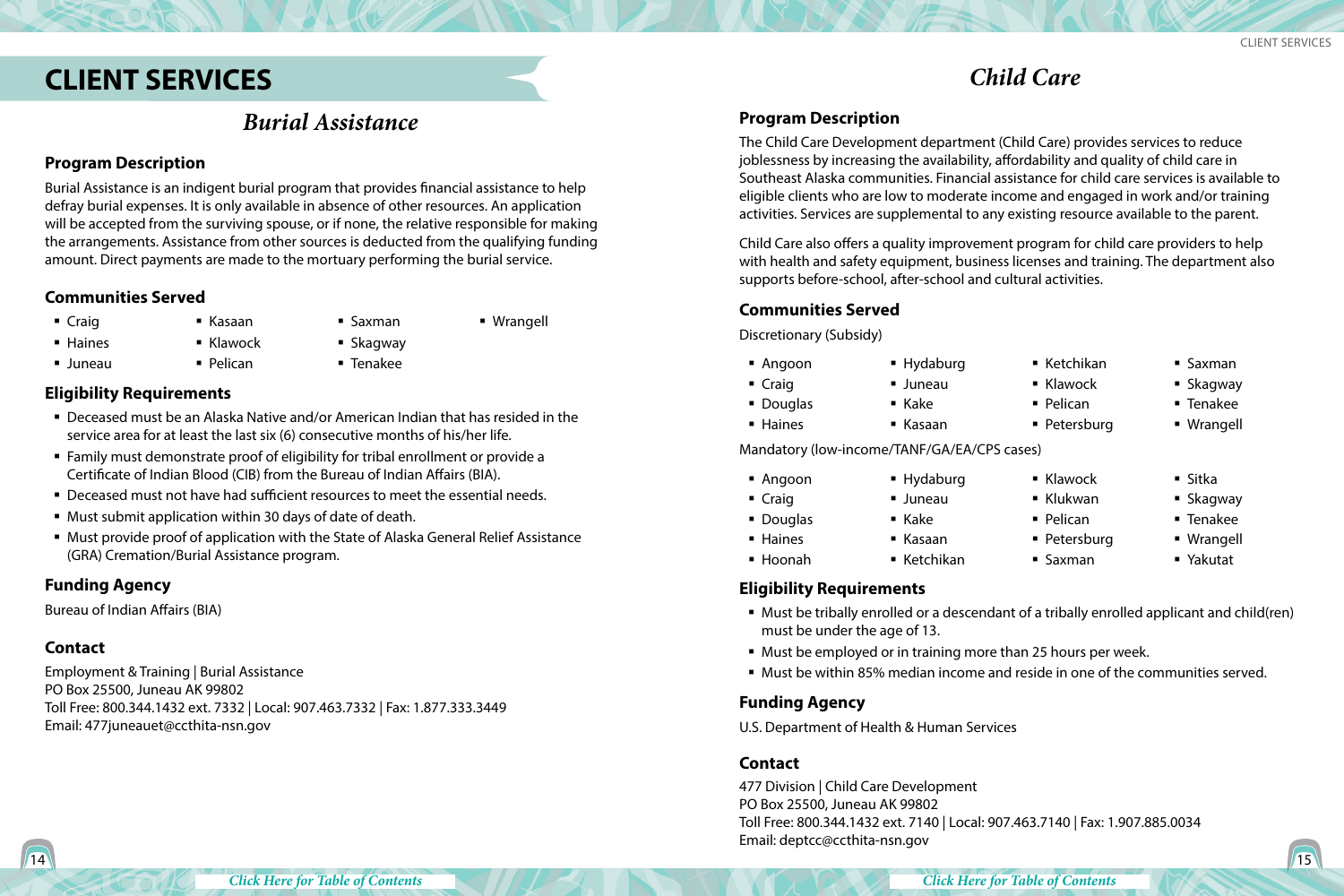### *Elderly Caregiver Support*

#### <span id="page-8-0"></span>**Program Description**

Elderly Caregiver Support increases access to support services for a family caregiver who provides care for a tribal Elder in our service area. The program provides information on available services, advocacy, assistance in completing applications and forms, and making referrals for a tribal Elder and family members who serve as caregivers for a tribal Elder/ parent or relative who is seeking home care and senior services.

Caseworkers assist with application for financial, social and emotional support to caregivers and/or Elders. This may include:

- Weekly "Tuesday Tea, Lunch and Learn" forums for community service providers to share about their programs and services;
- An annual Caregivers Workshop in Juneau; and
- Regular field trips to explore the community.

Elderly Caregiver Support also offers an Equipment Loan Closet for Elders needing adaptive equipment, such as a wheel chair, folding walker, rolling walker or a cane.

#### **Communities Served**

■ Douglas ■ Juneau

#### **Eligibility Requirements**

- Must be tribally enrolled or demonstrate proof of eligibility for tribal enrollment or provide a Certificate of Indian Blood (CIB) from the Bureau of Indian Affairs (BIA).
- Must be age 60 or older.

#### **Application Process**

Self Referral

#### **Funding Agency**

U.S. Department of Health & Human Services, Administration on Aging, Title VI

#### **Contact**

Tribal Family & Youth Services | Elderly Caregiver Support PO Box 25500, Juneau AK 99802 Toll Free: 800.344.1432 ext. 7169 | Local: 907.463.7169 | Fax: 1.907.885.0032 Email: tfysmail@ccthita-nsn.gov

### *Elderly Services*

#### **Program Description**

Elderly Services promotes health and well-being for tribal Elders through health and social services. The program assists tribal Elders and family caregivers in accessing community services and resources. Program staff may also provide home visits to ensure an Elder is safe in their home, and make appropriate referrals to help an Elder maintain an independent lifestyle.

Elderly Services provides:

- A monthly Elders Council meeting (in Juneau the second Tuesday of each month) which serves as a forum for elders to provide feedback on TFYS programming, identify issues of concern, and participate in program planning;
- Reports of harm to Adult Protective Services when there is an incident of elder abuse, neglect or financial exploitation;
- Advocacy by making referrals to service providers, assisting in the completion of applications and forms for such things as heating assistance, public assistance, Medicaid, Medicare and Social Security;
- Coordination of health education events, cultural and fun group activities, Elder & Youth engagement, and promotion of activities that address issues and concerns such as elders' fall prevention, nutrition, and health related topics and issues.

#### **Communities Served**

Douglas Juneau

#### **Eligibility Requirements**

- Must be tribally enrolled or demonstrate proof of eligibility for tribal enrollment or provide a Certificate of Indian Blood (CIB) from the Bureau of Indian Affairs (BIA).
- Must be age 60 or older.

#### **Funding Agency**

U.S. Department of Health & Human Services, Administration on Aging, Title VI, National Native American Program

#### **Contact**

Tribal Family & Youth Services | Elderly Services PO Box 25500, Juneau AK 99802 Toll Free: 800.344.1432 ext. 7169 | Local: 907.463.7169 | Fax: 1.907.885.0032 Email: tfysmail@ccthita-nsn.gov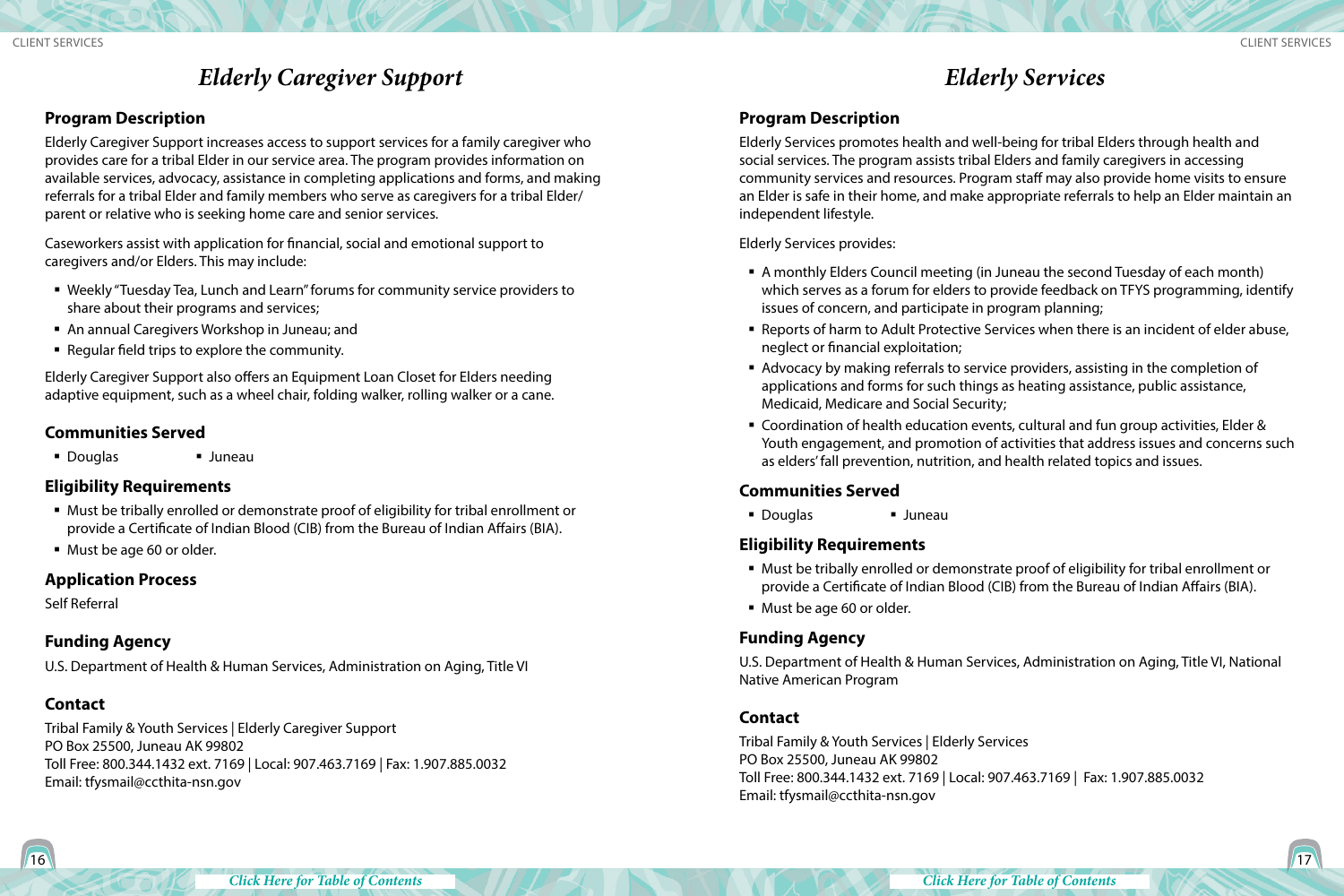### *Employment Services*

#### <span id="page-9-0"></span>**Program Description**

The Employment Services program provides a full range of educational training and employment service opportunities to eligible applicants to enhance their job skills and assist them in finding and retaining employment leading to self-sufficiency.

Eligible participants have access to career assessment testing, motivational training and job skills workshops. The workshops include résumé styles, writing tips, filling out employment applications, developing cover letters, online job searching and interview techniques. Each participant will exit the workshop with an employment portfolio to use while they are actively seeking employment.

#### **Communities Served**

■ Craig

- Saxman
- Juneau • Pelican
- Tenakee

#### **Eligibility Requirements**

- Must be tribally enrolled or demonstrate proof of eligibility for tribal enrollment or provide a Certificate of Indian Blood (CIB) from the Bureau of Indian Affairs (BIA).
- Must be age 18 or older with a high school diploma or GED.

■ Klawock

- Must demonstrate application for other financial resources (e.g., scholarships, grants food stamps, unemployment, child support).
- Must be unemployed or under-employed and economically disadvantaged.
- Must provide approval of probation/parole officer if on probation.
- Males 18-25 years of age, must provide proof of registration with the Selective Service.

#### **Funding Agencies**

- U.S. Department of Labor
- U.S. Department of Health & Human Services
- Bureau of Indian Affairs (BIA)

#### **Contact**

Employment & Training | Employment Services PO Box 25500, Juneau AK 99802 Toll Free: 800.344.1432 ext. 7332 | Local: 907.463.7332 | Fax: 1.877.333.3449 Email: 477juneauet@ccthita-nsn.gov

### *Enrollment*

#### **Program Description**

The Enrollment program establishes eligibility and officially registers eligible individuals of Tlingit and/or Haida descent as tribal citizens. Tribal citizens are then issued a tribal photo identification (ID) card which identifies their eligibility for programs such as Indian Health Services, Higher Education, Employment & Training, Johnson O'Malley (JOM), Temporary Assistance for Needy Families (TANF), Tribal Courts, and Tribal Family & Youth Services, etc.

Enrollment also maintains official demographic information for our tribal citizens and provides enrollment verification when necessary.

#### **Communities Served**

Open to all communities.

#### **Eligibility Requirement**

Must provide legal documentation identifying you are of Tlingit and/or Haida descent.

#### **Application Process**

- Complete the Enrollment application and provide an original State certified birth certificate that lists the parent(s) on it (birth certificate will be returned via certified mail with return receipt).
- **Further documentation may be required:**
- » If adopted, provide pre-adoptive birth certificate issued by the State or court decree listing biological Native parent, in addition to amended birth certificate.
- » If unable to trace family, Affidavit of Personal Knowledge must be completed by two enrolled tribal citizens.

#### **Key Dates**

Tribal Enrollment Committee meetings are held quarterly (four times per year). Please contact the Enrollment program for specific meeting dates.

#### **Funding Agency**

Bureau of Indian Affairs (BIA)

#### **Contact**

Program Compliance | Enrollment PO Box 25500, Juneau AK 99802 Toll Free: 800.344.1432 ext. 7146 | Local: 907.463.7146 | Fax: 1.907.885.0052 Email: enrollment@ccthita-nsn.gov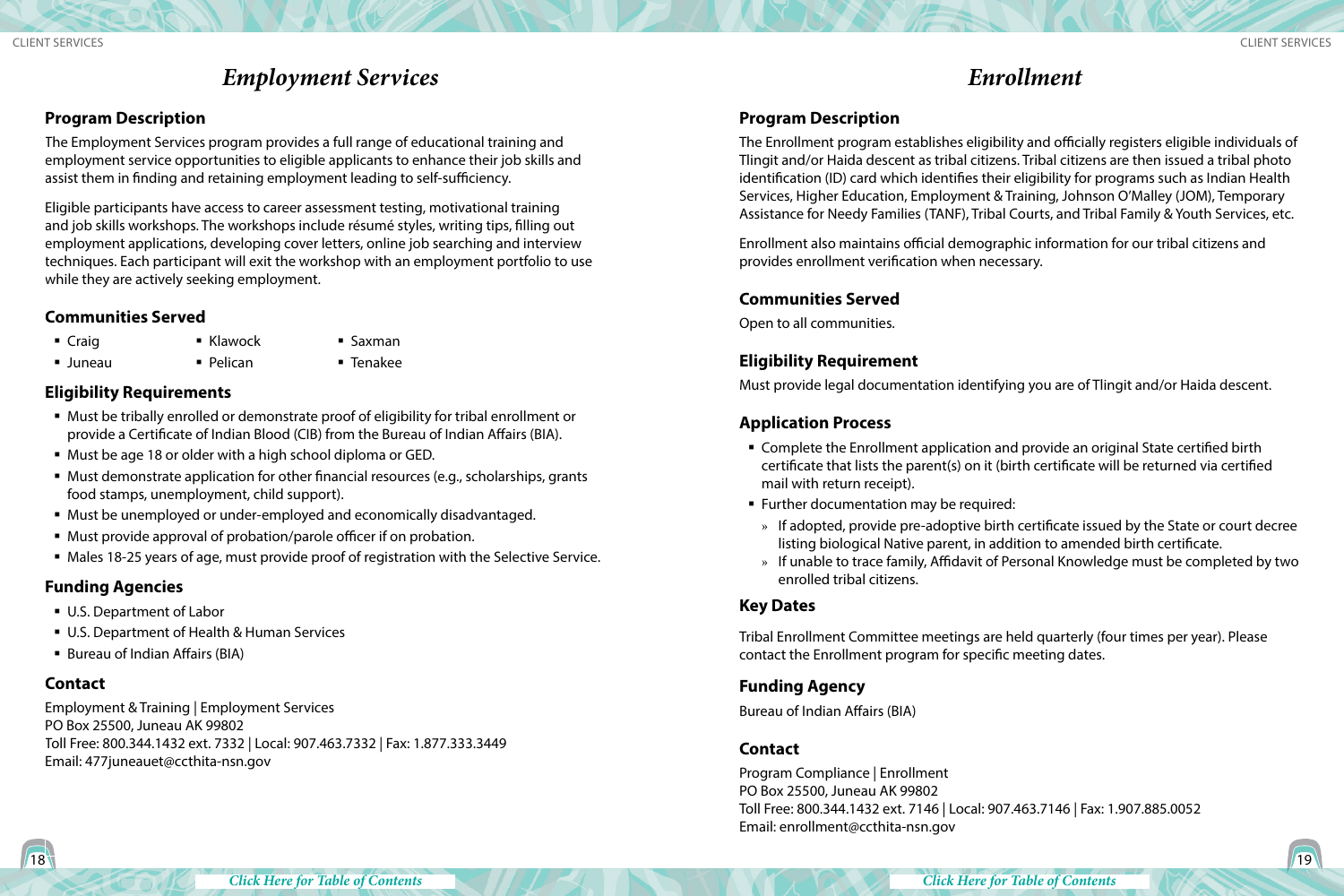### *General Assistance (GA)*

#### <span id="page-10-0"></span>**Program Description**

General Assistance (GA) provides financial assistance to eligible Alaska Natives and American Indians for essential needs (food, clothing, shelter and utilities). GA payments are not intended to pay off bills, credit card debts, loans, etc. Payments are only to be used to pay verified/actual monthly expenses.

The goal of the GA program is to increase self-sufficiency. Each recipient must work with an assigned 477 caseworker to develop and sign an Individual Self-Sufficiency Plan (ISP). The plan must outline the specific steps the individual will take to increase independence by meeting the goal of employment. The caseworker develops a case plan and focuses on assisting the client toward self-sufficiency.

#### **Communities Served**

■ Craig

■ Haines

- Saxman
	- Skagway

Juneau

Tenakee

#### **Eligibility Requirements**

- Must be tribally enrolled or demonstrate proof of eligibility for tribal enrollment or provide a Certificate of Indian Blood (CIB) from the Bureau of Indian Affairs (BIA).
- Must reside in one of the Compact communities served.
- Must include all household members on application.

 Kasaan ■ Klawock Pelican

- Must demonstrate application for other resources such as TANF, E&T, SSI, ATAP and foster care support.
- Must not receive any comparable public assistance.
- Must be income eligible and provide necessary information for re-determination of eligibility on a monthly basis.
- Must complete and follow through with ISP.
- Must provide medical documentation regarding medical barrier for emergency assistance.
- Males 18-25 years of age must provide proof of registration with the Selective Service.

#### **Funding Agency**

Bureau of Indian Affairs (BIA)

#### **Contact**

 $20 \sqrt{21}$ Employment & Training | General Assistance PO Box 25500, Juneau AK 99802 Toll Free: 800.344.1432 ext. 7332 | Local: 907.463.7332 | Fax: 1.877.333.3449 Email: 477 juneauet@ccthita-nsn.gov

Wrangell

**Program Description**

The Job Placement program is housed within the Employment & Training (E&T) department and offers training assistance such as Work Experience (WE) and On-the-Job Training (OJT) to eligible 477 clients. The program provides educational, training and employment opportunities to prepare applicants in securing meaningful employment and maintaining a healthy lifestyle independent of program services.

*Job Placement*

The E&T department in partnership with Generations Southeast provides distance learning for office skills. Curriculum includes typing, word processing, office procedures and technology, filing methods and business writing.

In partnership with the State of Alaska Job Center, clients may participate in interview and résumé writing workshops, and career assessment training (KeyTrain and WorkKeys).

#### **Communities Served**

Craig  $\blacksquare$  Klawock ■ Pelican Saxman

Kasaan

Juneau

■ Tenakee

■ Sitka

Some communities operate their own Bureau of Indian Affairs (BIA) funded programs. Tribal citizens residing in any of the following communities must first apply for services through their local IRA offices:

- Angoon Hoonah  $\blacksquare$  Ketchikan
- Douglas
- **Haines**
- Kake
- Petersburg
- Skagway Wrangell
- Yakutat

#### **Eligibility Requirements**

- Must be tribally enrolled or demonstrate proof of eligibility for tribal enrollment or provide a Certificate of Indian Blood (CIB) from the BIA.
- Must be age 18 or older with a high school diploma or GED.
- Must be unemployed or under-employed and economically disadvantaged.
- Males 18-25 years of age must provide proof of registration with the Selective Service.

#### **Funding Agency**

Bureau of Indian Affairs (BIA)

#### **Contact**

Employment & Training | Job Placement PO Box 25500, Juneau AK 99802 Toll Free: 800.344.1432 ext. 7332 | Local: 907.463.7332 | Fax: 1.877.333.3449 Email: 477juneauet@ccthita-nsn.gov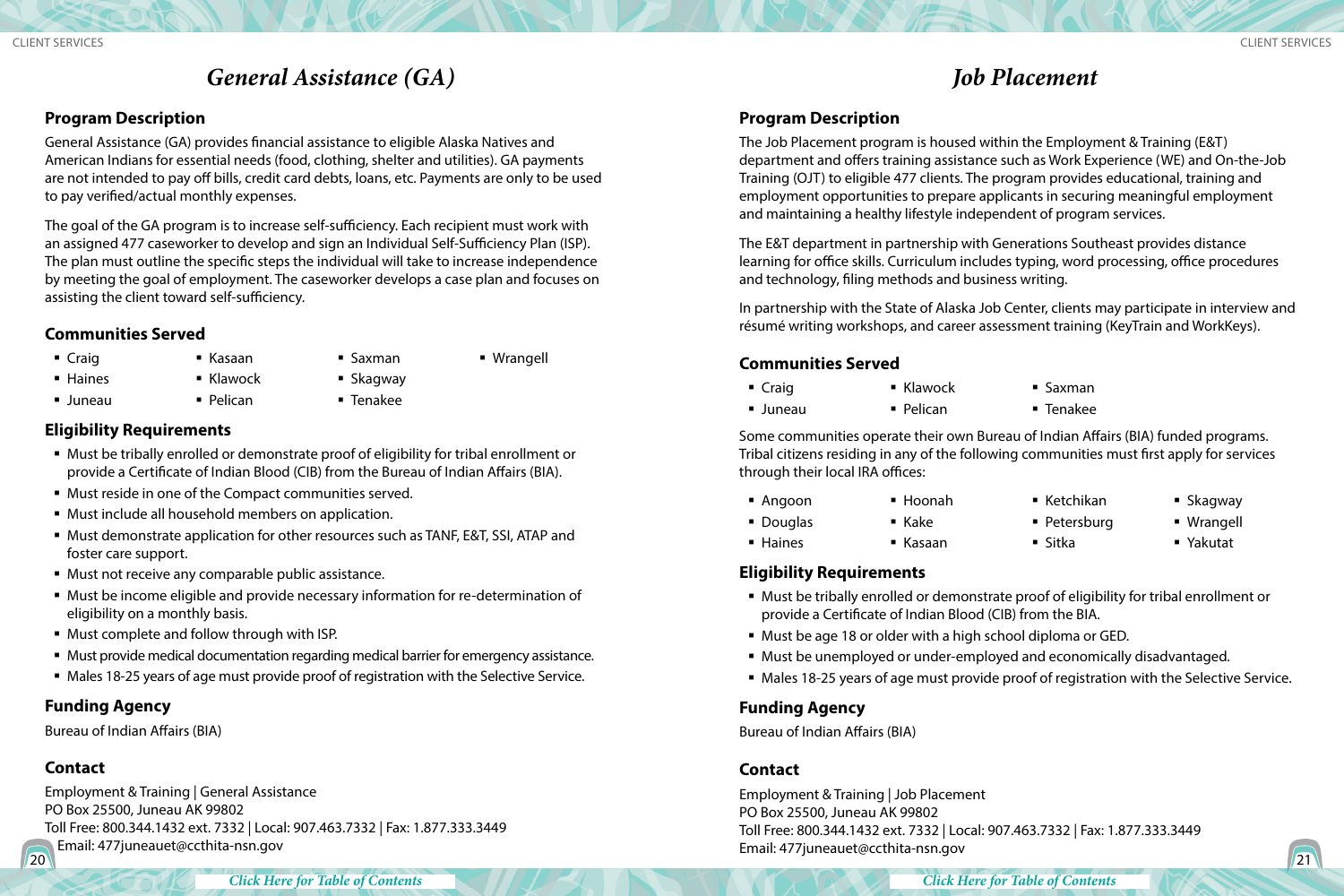### *Reentry & Recovery*

#### <span id="page-11-0"></span>**Program Description**

The Reentry & Recovery program provides sober and supportive non-congregate sheltering for participants returning from incarceration, and those who completed residential treatment for substance misuse or are currently in recovery. The program offers culturally responsive and peer-supported reentry and recovery programming, employment and training opportunities, and intensive case management to participants.

The following types of non-congregate shelters are currently operating:

- Reentry non-congregate shelter for Men (maximum of 12 participants)
- Reentry non-congregate shelter for Men (maximum of 15 participants)

*Note: A third non-congregate shelter is closed due to flooding (remodeling plans are underway).* 

#### **Reentry Non-congregate Shelters**

Allen Court • Shaanáx (Shaanáx Tlein) Hit Alaway Avenue • Eix'gul'héen Hit Haven House • T'áa Shuyee Hit

Reentry & Recovery works closely with the Tribal Court and other tribal justice system partners to ensure cohesion in program development and restorative justice practices.

#### **Community Served**

Juneau

#### **Eligibility Requirements**

Program admittance is based on input from the referral agency and individuals must meet certain eligibility requirements. Criteria required for acceptance may include:

- $\blacksquare$  Must not have had any (at minimum) high or moderate infractions in the last six (6) months prior to acceptance.
- Complete and submit application and all referral and recommendation forms (Note: for incarcerated participants, an application may be submitted as soon as release date is known).
- Submit a complete and valid Integrated Mental Health & Substance Use Assessment.
- Encouraged to be in behavioral health treatment services (addressing mental health and substance use disorders) prior to acceptance.
- **Schedule and complete an interview.**

#### **Funding Agencies**

- Bureau of Justice Assistance
- Bureau of Indian Affairs (BIA)
- Department of Health & Social Services

#### **Contact**

Community & Behavioral Services Division | Reentry & Recovery PO Box 25500, Juneau AK 99802 Toll Free: 800.344.1432 ext. 7366 | Local: 907.463.7366 | Fax: 907.891.7853 Email: reentry&recovery@ccthita-nsn.gov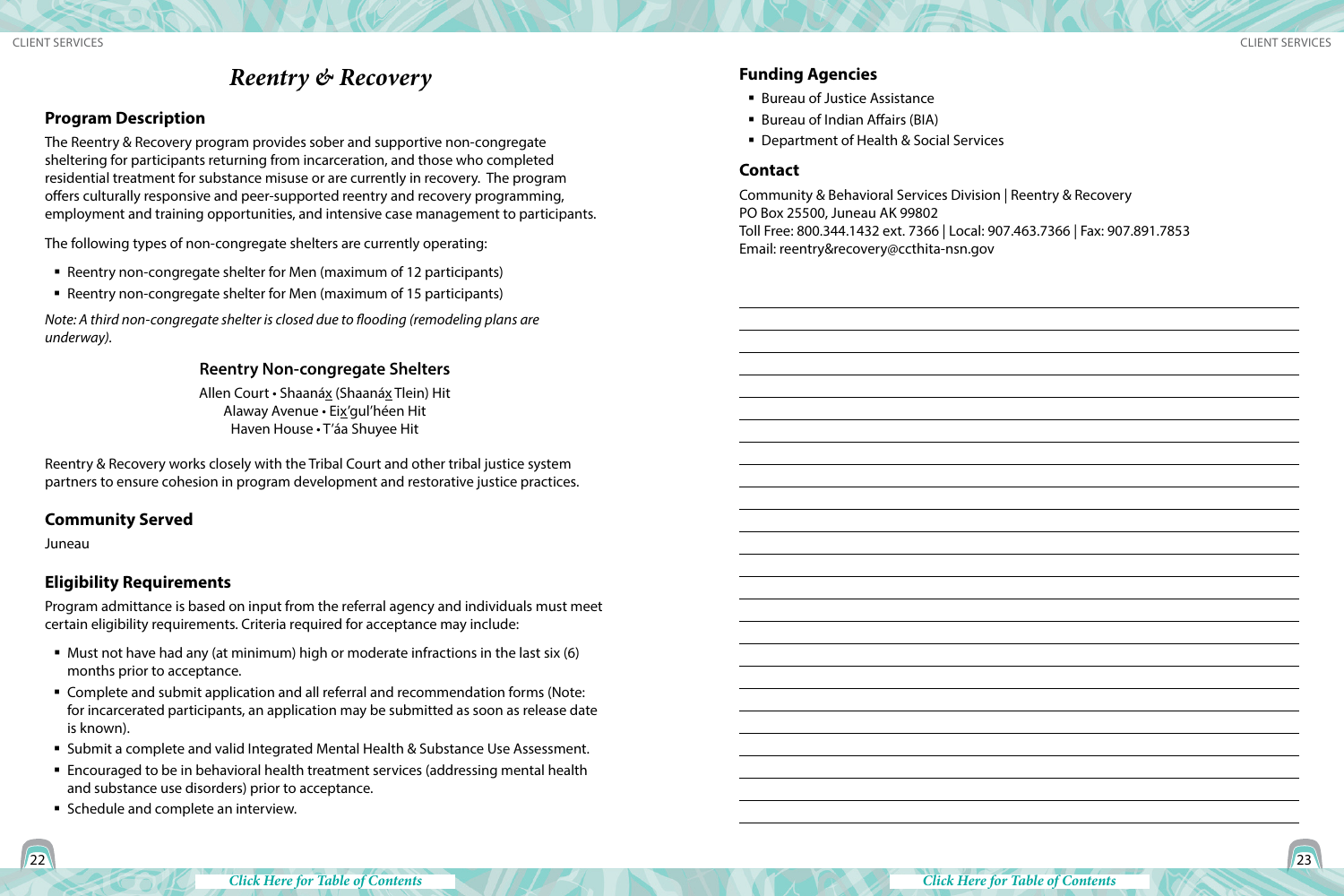### *Temporary Assistance for Needy Families*

#### <span id="page-12-0"></span>**Program Description**

Temporary Assistance for Needy Families (TANF) provides financial assistance to families with dependent children while emphasizing work participation, education, family stability and responsibility.

We identify and focus on employment goals, economic and social obstacles, and the health, safety and well-being of children and families. Caseworkers monitor families as they move through their Tribal Service Plan toward their ultimate goal of self-sufficiency and independence from program services. Eligible families have a 60-month lifetime limit.

#### **Communities Served**

All Southeast Alaska communities with the exception of Metlakatla.

#### **Eligibility Requirements**

- Must provide proof that at least one member of the household is enrolled in a federally recognized tribe.
- Must provide Social Security number, proof of residency, and proof of citizenship for all family members listed on the application.
- Must provide tribal child support absent parent form.
- Must demonstrate financial need (i.e. both income and resource limitations).

#### **Funding Agencies**

- State of Alaska, Department of Health & Social Services
- U.S. Department of Health & Human Services, Office of Family Assistance

#### **Contact**

477 Division | Temporary Assistance for Needy Families (TANF) PO Box 25500, Juneau AK 99802 Toll Free: 800.344.1432 ext. 7313 | Local: 907.463.7313 | Fax: 1.907.885.0038 Email: tanf@ccthita-nsn.gov

Ketchikan: 907.225.2033 | Fax: 1.888.808.7480 Sitka: 907.747.3324 | Fax: 1.888.420.4417

### *Training Services*

#### **Program Description**

Training Services provides training opportunities to tribally enrolled citizens that will help them obtain self-sufficiency.

The program offers vocational training assistance to eligible applicants who lack specific training or certification to be considered for employment. Clients are provided assessments that pertain to their career path. Training Services also supports job placement and work activities (on-the-job training), including apprenticeship programs.

#### **Communities Served**

- Craig
- $\blacksquare$  Klawock ■ Saxman
- Juneau • Pelican Tenakee

#### **Eligibility Requirements**

- Must be tribally enrolled or demonstrate proof of eligibility for tribal enrollment or provide a Certificate of Indian Blood (CIB) from the Bureau of Indian Affairs (BIA).
- Must be 18 or older with a high school diploma or GED.
- Must demonstrate applying for other financial resources.
- Must be unemployed or underemployed and economically disadvantaged.
- Must provide approval of probation/parole officer if on probation.
- Must demonstrate employment upon completion of training or the ability to obtain employment based upon training request.
- Males 18-25 years of age must provide proof of registration with the Selective Service.

#### **Funding Agency**

Bureau of Indian Affairs (BIA)

#### **Contact**

Employment & Training | Training Services PO Box 25500, Juneau AK 99802 Toll Free: 800.344.1432 ext. 7332| Local: 907.463.7332 | Fax: 1.877.333.344 Email: 477juneauet@ccthita-nsn.gov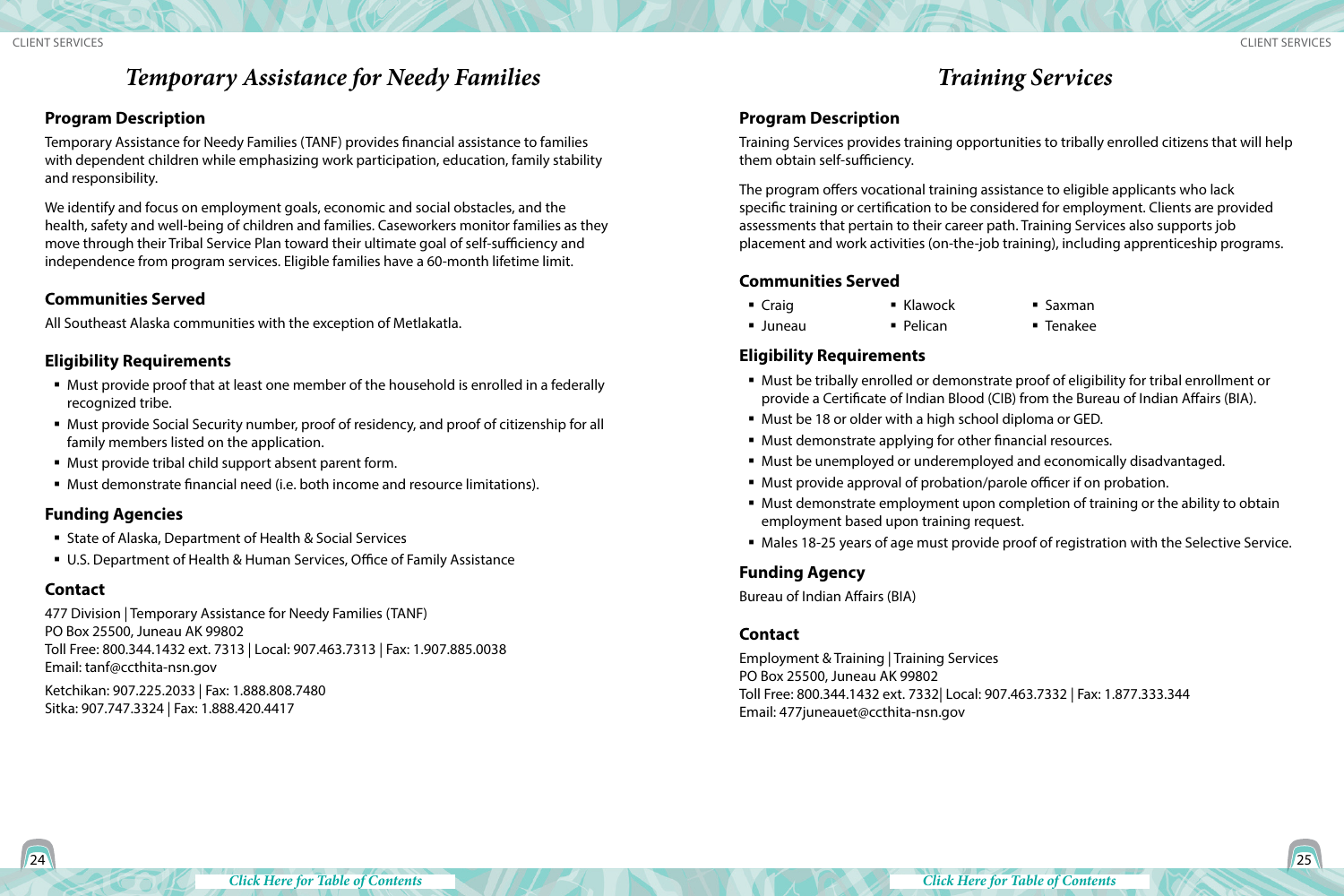### *Tribal Vocational Rehabilitation (TVR)*

#### <span id="page-13-0"></span>**Program Description**

Tribal Vocational Rehabilitation (TVR), in partnership with the State of Alaska (SOA), Division of Vocational Rehabilitation (DVR), jointly serves eligible applicants with disabilities in Southeast Alaska. Its mission is to assist individuals with disabilities to obtain and maintain employment.

TVR empowers eligible applicants with disabilities to become self-sufficient and independent. TVR counselors provide the following services:

- Guidance for clients needing help through the vocational rehabilitation process for training.
- Referrals to appropriate employment agencies to ensure they find the best job that suits their skills, abilities and strengths.
- Counseling when client needs moral support, or needs someone to talk to regarding basic needs, schooling or issues surrounding alcohol and drugs. TVR will provide referrals to professionals when necessary.

#### **Communities Served**

All Southeast Alaska communities with the exception of the Metlakatla Indian Reservation as they receive their own funding.

#### **Eligibility Requirements**

- Must be enrolled in a federally recognized tribe.
- Must reside in Southeast Alaska.
- Must have a disability that interferes with their ability to do the work normally performed.
- » A disability is any medical condition (physical or mental) that interferes with a person's everyday life, including employment.
- Must be able to work.

#### **Application Process**

Eligible applicants may apply for services by contacting the following offices:

#### **Juneau**

477 Division | Tribal Vocational Rehabilitation PO Box 25500, Juneau AK 99802 Toll Free: 800.344.1432 ext. 7393 | Local: 907.463.7393 | Fax: 1.877.560.3927 Email: tvr@ccthita-nsn.gov

State of Alaska/DVR | Juneau Branch Office 10002 Glacier Highway, Suite 305, Juneau, Alaska 99801 Toll Free: 1.800.478.2387 | V/TDD: 907.465.8943 | Fax: 1.907.465.6857

*Please Note: Orientation is at 1:30 PM every Thursday afternoon at the DVR/Juneau Branch Office.* 

#### **Ketchikan**

Ketchikan Job Center DVR | Tongass Commercial Center 2030 Sea Level Drive, Suite 220-A Ketchikan, Alaska 99901 Toll Free: 1.800.478.5387 | V/TDD: 907.228.3245 | Fax: 1.907.225.3364

#### **Sitka**

Sitka Branch Office 304 Lake Street, Room 101 Sitka, Alaska 99835 Toll Free: 1.800.478.2726 | V/TDD: 907.747.4788 | Fax: 1.907.747.6452

#### **Funding Agency**

U.S. Department of Education, Rehabilitation Services Administration

#### **Contact**

477 Division | Tribal Vocational Rehabilitation PO Box 25500, Juneau AK 99802 Toll Free: 800.344.1432 ext. 7393 | Local: 907.463.7393 | Fax: 1.877.560.3927 Email: tvr@ccthita-nsn.gov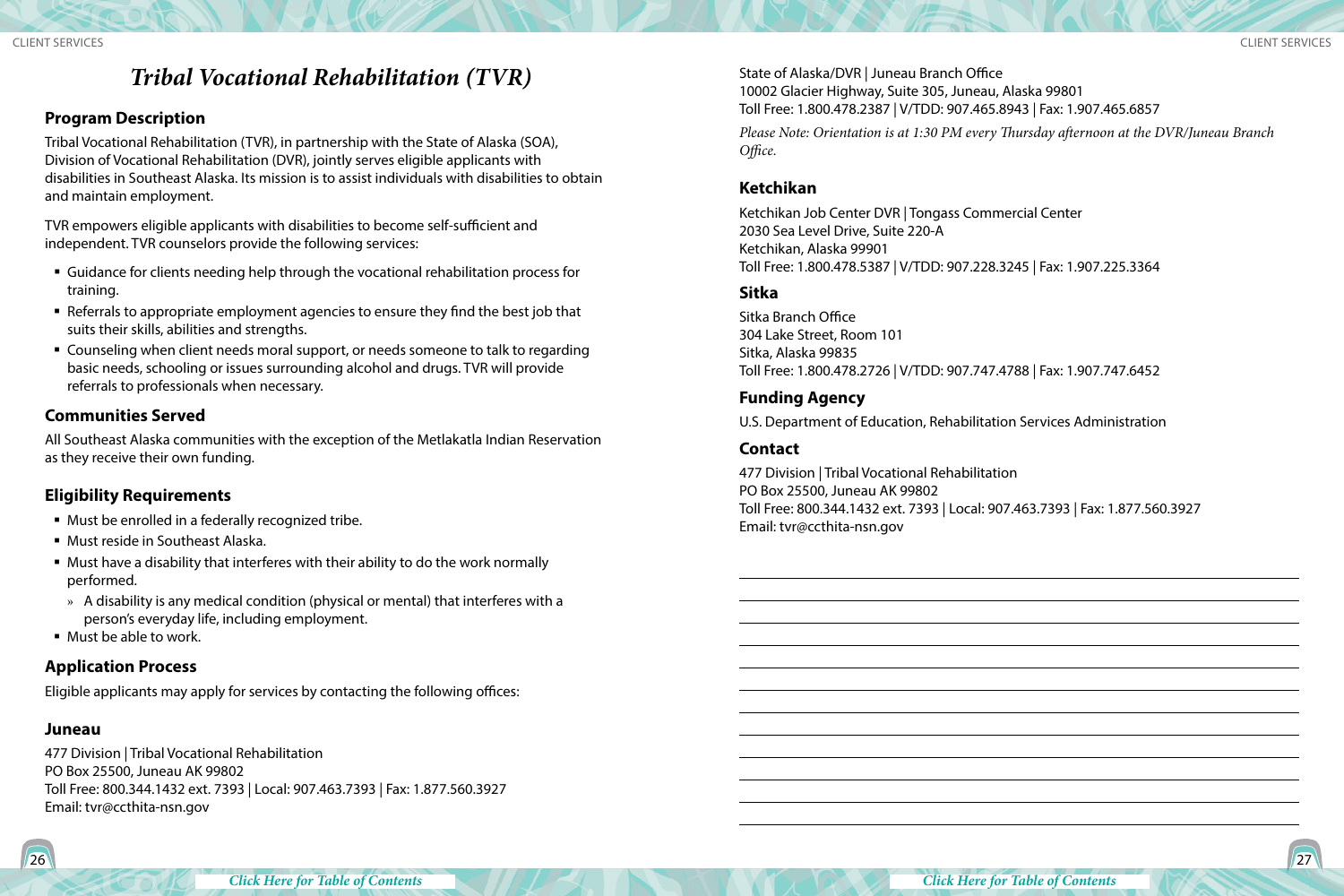### <span id="page-14-0"></span>**COMMUNITY SERVICES**

### *Addiction & Recovery*

#### **Program Description**

The Addiction & Recovery program is a new program responsible for all aspects of the development, implementation, and oversight of comprehensive opioid overdose response.

The program works with the Tribe's Village Public Safety Officers (VPSOs) to administer approved drugs and/or devises for emergency treatment of known or suspected opioid overdose.

Addiction & Recovery provides in-person and virtual outreach and training resources related to opioid exposure, overdose, response, and recovery referrals to first responders and tribal citizens in Compact and VPSO communities in Southeast Alaska.

The Addiction & Recovery team track data and prepare reports that reflect the trends of opioid addiction, response, and referrals in Southeast Alaska communities.

Kasaan

#### **Communities Served**

- Angoon
- Hydaburg Juneau  $\blacksquare$  Kake
- Saxman
- **Pelican** ■ Thorne Bay

#### **Eligibility Requirements**

Eligibility requirements may vary depending on community needs. Please contact the Addiction & Recovery program for specific requirements.

#### **Application Process**

Grant application.

#### **Funding Agency**

Substance Abuse and Mental Health Services Administration (SAMHSA)

#### **Contact**

Public Safety Division | Addiction & Recovery PO Box 25500, Juneau AK 99802 Toll Free: 800.344.1432 ext. 7734 | Local: 907.463.7734 | Fax: 888.520.6722 Email: publicsafety@ccthita-nsn.gov

### *Behavioral Services*

#### **Program Description**

The Behavioral Services program was developed in 2021 to offer behavioral services to tribal citizens and their families. The program is a part of Tlingit & Haida's Community & Behavioral Services (CBS) Healing Center and offers outpatient assessments for Mental Health and Substance Use Disorders, culturally responsive Individual Counseling, Family Counseling, Group Counseling, and same day access when an individual is experiencing immediate need for help from compassionate and culturally responsive providers.

#### **Communities Served**

All Southeast Alaska communities.

#### **Eligibility Requirements**

- Must be Alaska Native or American Indian.
- Must reside in Southeast Alaska.

#### **Application Process**

Individuals may self-refer in one of three ways:

- Make an appointment by calling 907.463.7305,
- Visit our website at https://cbs.ccthita-nsn.gov, or
- Email Behavioral Services at behavioral services@ccthita-nsn.gov.

#### **Funding Agency**

Substance Abuse and Mental Health Services Administration (SAMHSA)

#### **Contact**

Community & Behavioral Services Healing Center | Behavioral Services PO Box 25500, Juneau AK 99802 Toll Free: 800.344.1432 ext. 7305 | Local: 907.463.7305 | Fax: 907.891.7853 Email: behavioral\_services@ccthita-nsn.gov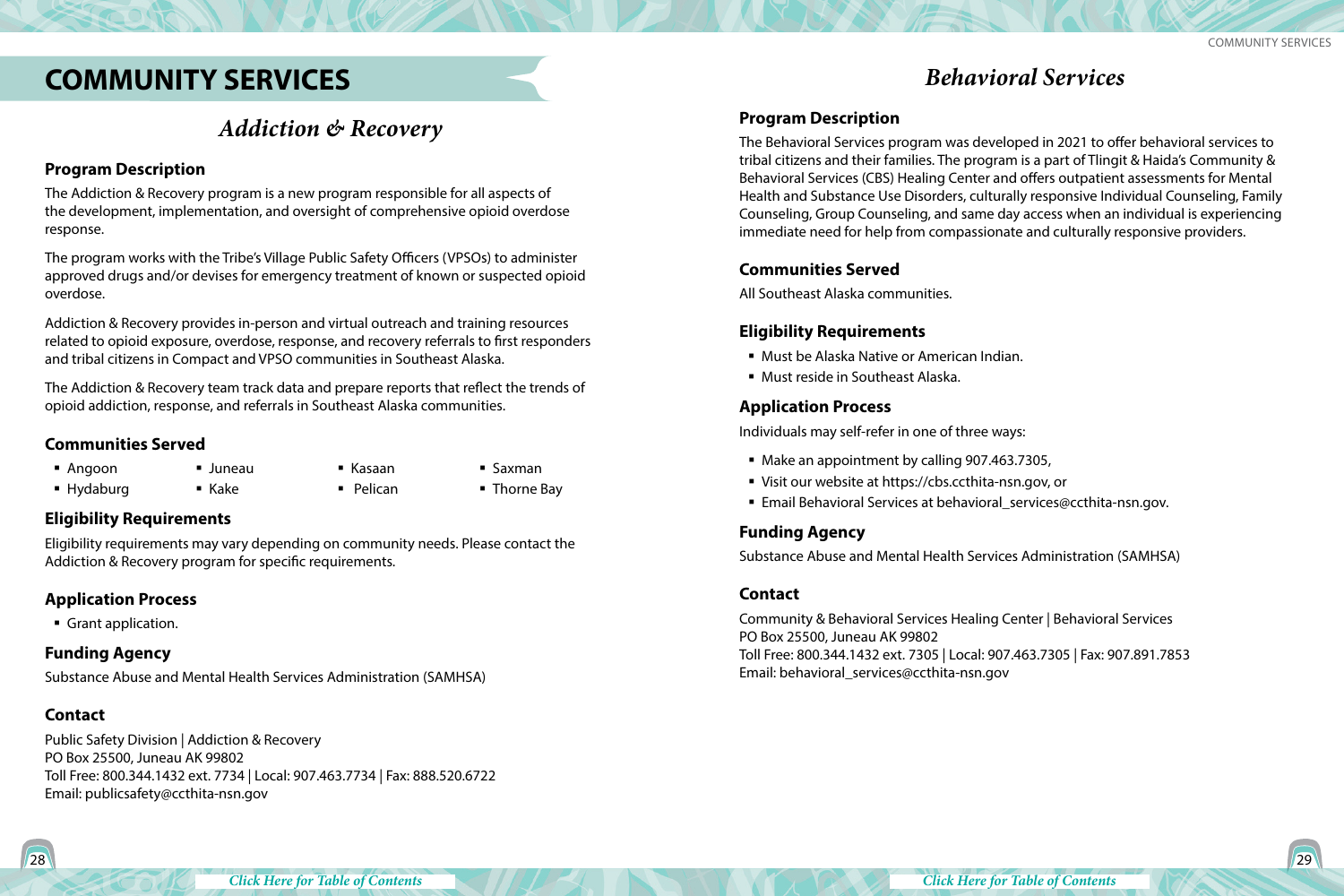### *Business Development*

#### <span id="page-15-0"></span>**Program Description**

Business Development provides opportunities to tribal citizens living in Southeast Alaska that encourage financial independence and self-sufficiency through education and technical assistance.

The program offers guidance and direction to entrepreneur tribal citizens. Although Business Development does not provide startup or capital funds, it does partner with financial institutions for those tribal citizens interested in business loans. Resources are continually sought to assist tribal citizens in our region with training, workshops, summits and other opportunities that may be beneficial. Other services include:

- Counseling for tribal entrepreneurs who want to start or expand existing businesses; and
- **Training on state and federal contracting.**

#### **Communities Served**

All Southeast Alaska communities.

#### **Eligibility Requirements**

- Must be an enrolled tribal citizen of Tlingit & Haida.
- Must reside in Southeast Alaska.

#### **Funding Agencies**

- **U.S. Department of Health and Human Services**
- U.S. Economic Development Administration (EDA)

#### **Contact**

Business & Economic Development | Business Development PO Box 25500, Juneau AK 99802 Toll Free: 800.344.1432 ext. 7139 | Local: 907.463.7139 | Fax: 1.888.322.6407 Email: deptbed@ccthita-nsn.gov

### *Certified Tribal Artist*

#### **Program Description**

The Certified Tribal Artist program promotes Alaska Native-made arts and handicrafts through certifying tribally enrolled artists who reside in and outside of Alaska. Upon certification, eligible applicants will be issued a certificate, permit card, and 100 free gift tags, stickers, or combination thereof to market their artwork.

#### **Communities Served**

All communities (worldwide).

#### **Eligibility Requirements**

- Must be an enrolled tribal citizen of Tlingit & Haida.
- Must be age 18 or older.

#### **Application Process**

Applications will be reviewed within 30 days of receipt. Incomplete applications will not be accepted and all documents and fee payments will be returned to ineligible applicants. To apply, the following documents must be received:

- **EX Completed application with Terms of Agreement.**
- Copy of tribal enrollment card or photo identification.
- **Processing fee payment (\$20). The processing fee payment covers cost for starter gift** tags/stickers and postage.

#### **Funding Agency**

This program is funded through certification fees.

#### **Contact**

Business & Economic Development | Certified Tribal Artist PO Box 25500, Juneau AK 99802 Toll Free: 800.344.1432 ext. 7139 | Local: 907.463.7139 | Fax: 1.888.322.6407 Email: deptbed@ccthita-nsn.gov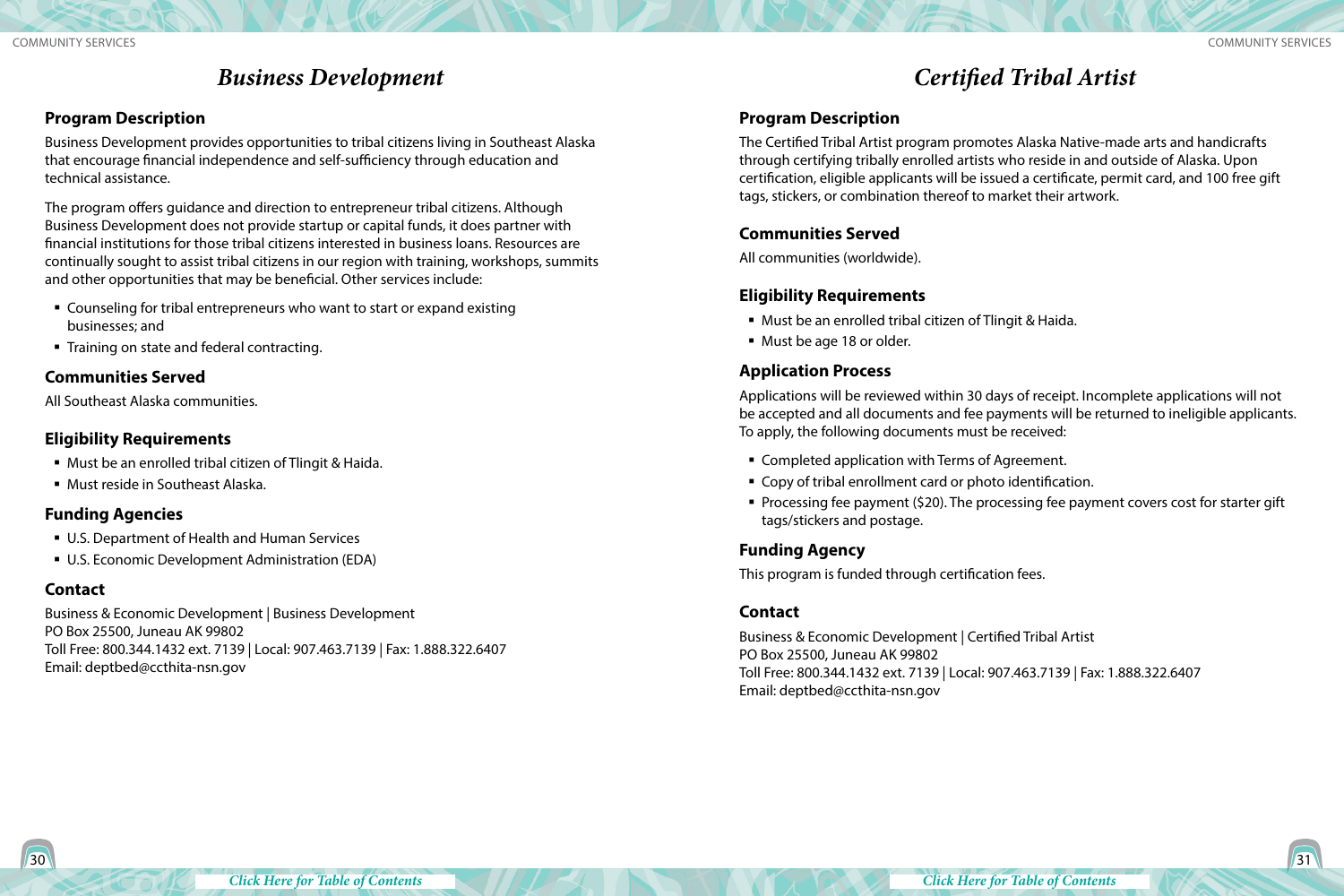### *Community Navigators*

#### <span id="page-16-0"></span>**Program Description**

Tlingit & Haida's Community Navigators serve as a liaison between community residents and the Tribe to enhance knowledge of programs and services, direct requests for technical assistance, and be a local resource for general questions and concerns. If you need help finding local resources available to you, we are here to help!

Community Navigators will serve in a dual role to help the Tribe's Program Compliance department with the coordination of elections and enrollment application processes. They help to expedite enrollment services by certifying birth certificates so originals will no longer have to be sent by mail, notarize documents, and take photos to create tribal identification cards.

The Community Navigators will also help to connect tribal citizens with employment opportunities, training and other classes offered through the Tribe's Generations Southeast Community Learning Center, and housing assistance through programs offered by Tlingit Haida Regional Housing Authority and other organizations.

#### **Communities Served**

All Tlingit & Haida recognized communities with the exception of Metlakatla.

#### **Eligibility Requirements**

• There are no eligibility requirements. Any tribal citizen in need of assistance locating and/or applying for Tlingit & Haida services or locating local resources is welcome.

#### **Funding Agency**

U.S. Department of Treasury, American Rescue Plan Act

#### **Contact**

Self Governance | Community Navigators PO Box 25500, Juneau AK 99802 Toll Free: 800.344.1432 ext. 7336 | Local: 907.463.7336 Email: communitynavigators@ccthita-nsn.gov

### *Community-Directed Relief*

#### **Program Description**

The Community-Directed Relief program empowers local Tlingit & Haida Community Councils (or Delegates if there is no active Community Council) to provide meaningful local response to the many economic hardships created by the COVID-19 pandemic. Under this program, local Community Councils and Delegates prioritize how to best utilize these funds and identify supplemental relief programs for Tlingit & Haida to create and administer consistent with the law and the U.S. Department of Treasury's guidance.

Tribal citizens are encouraged to reach out to their local Tlingit & Haida Community Council or Delegates to learn more about how priorities and other community-based supplemental relief programs were identified.

#### **Communities Served**

All 21 recognized Tlingit & Haida communities.

#### **Eligibility Requirements**

- Must be enrolled with Tlingit & Haida.
- Must be on the current voting list for the community.

#### **Application Process**

 Must complete and submit an application. Visit www.ccthita-nsn.gov for the application link and more information on how to apply.

#### **Funding Agency**

U.S. Department of Treasury, American Rescue Plan Act

#### **Contact**

Tribal Operations | Community-Directed Relief PO Box 25500, Juneau AK 99802 Toll Free: 800.344.1432 ext. 7794 | Local: 907.463.7794 | Fax: 907.375.2918 Email: CommRelief@ccthita-nsn.gov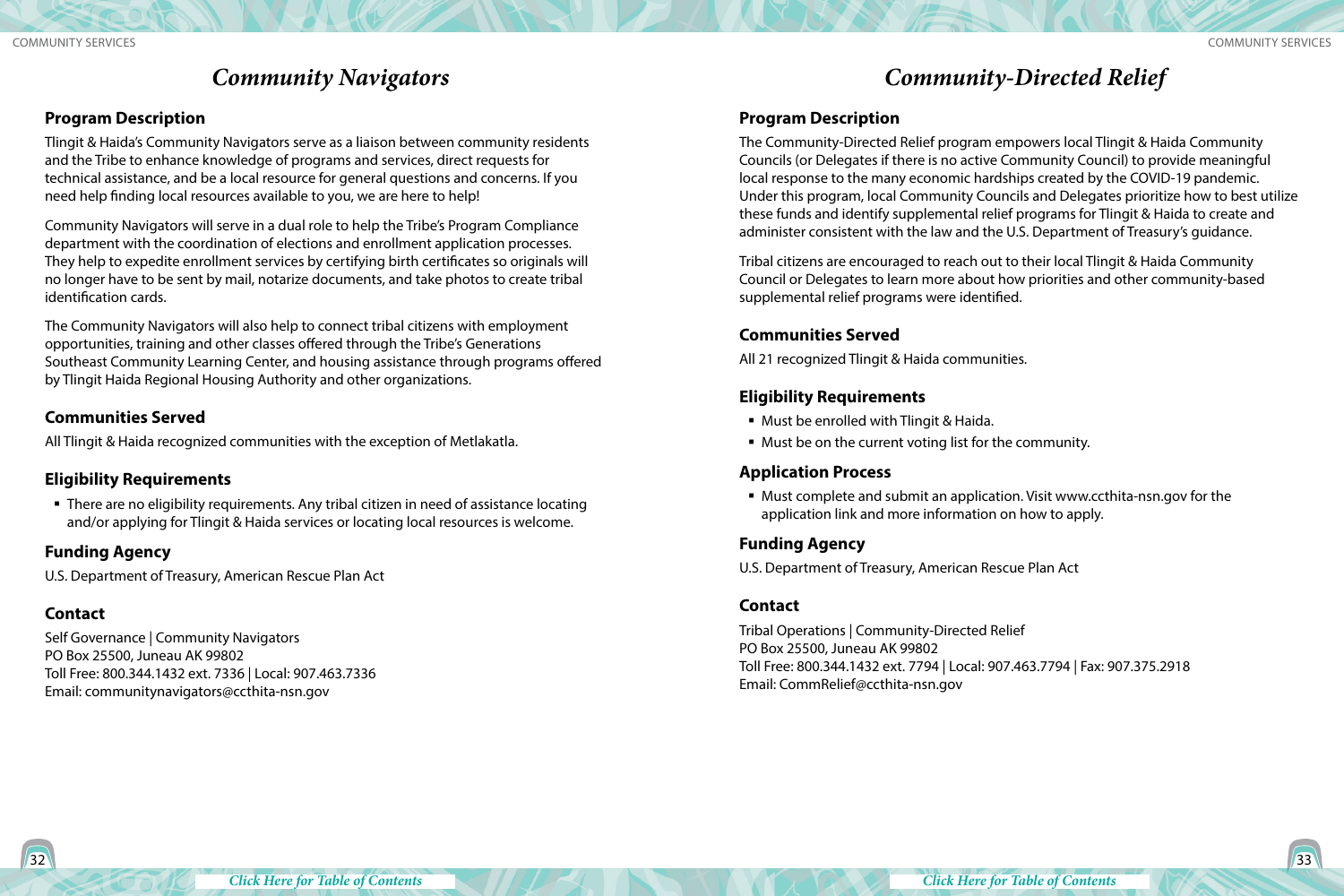### *Cultural Resources*

#### <span id="page-17-0"></span>**Program Description**

The Cultural Resources program repatriates objects of cultural patrimony, sacred objects, funerary objects, and human remains in accordance with the Native American Graves Protection and Repatriation Act (NAGPRA) of 1990 and the National Museum of the American Indian Act (NMAIA) of 1989. These Acts allow federally recognized tribes to repatriate from museums and federal agencies.

The program has successfully repatriated over 145 objects under NAGPRA and over 40 objects under NMAIA.

#### **Communities Served**

- Tlingit Country (https://sfthcc.org/wp-content/uploads/2018/07/TlingitMap.jpg)
- Haida Country when contacted by their IRA's.

#### **Eligibility Requirements**

Must be enrolled with Tlingit & Haida.

#### **Application Process**

History of the objects are helpful. Including but not limited to: Clan, house, lineage, song, and past caretaker(s). These claims follow matrilineal descent and cannot be inherited under Tlingit law by the children of the clan owning the objects (i.e. the opposites) and that rule is adhered to.

#### **Funding Agency**

- U.S. National Park Service
- Bureau of Indian Affairs (BIA)

#### **Contact**

Native Lands & Resources Division | Cultural Resources PO Box 25500, Juneau AK 99802 Toll Free: 800.344.1432 ext. 7186 | Local: 907.463.7186 | Fax: 907.885.0065 Email: deptnlr@ccthita-nsn.gov

### *Economic Development*

#### **Program Description**

The Economic Development program staff partner internally with departments and programs and externally through strong, equitable government to government relationships with local, state and federal agencies to promote economic development projects and create jobs in Southeast Alaska. It's through these partnerships that we uphold our mantra of 'healthy tribes create healthy communities'.

At the heart of the Business & Economic Development (BED) department is the fundamental understanding that economic development brings economic sovereignty, which from a tribal perspective, is true sovereignty.

With a mission and vision to develop and promote sustainable business and economic opportunities for the Tribe, tribal business enterprises, tribal citizens and Southeast Alaska communities, the BED department is dedicated to creating tribal enterprises that not only have a financial bottom line, but a social, cultural bottom line that reflects who we are as Native peoples.

Examples of Tlingit & Haida's tribal enterprises include: Sacred Grounds Café, Sacred Shine Auto Detailing, Smokehouse Catering, and Smoke Signals.

#### **Communities Served**

All Southeast Alaska communities.

#### **Eligibility Requirements**

- Must be an enrolled tribal citizen of Tlingit & Haida.
- Must reside in Southeast Alaska.

#### **Funding Agencies**

- U.S. Economic Development Administration (EDA)
- Bureau of Indian Affairs (BIA)

#### **Contact**

Business & Economic Development | Economic Development PO Box 25500, Juneau AK 99802 Toll Free: 800.344.1432 ext. 7139 | Local: 907.463.7139 | Fax: 1.888.322.6407 Email: deptbed@ccthita-nsn.gov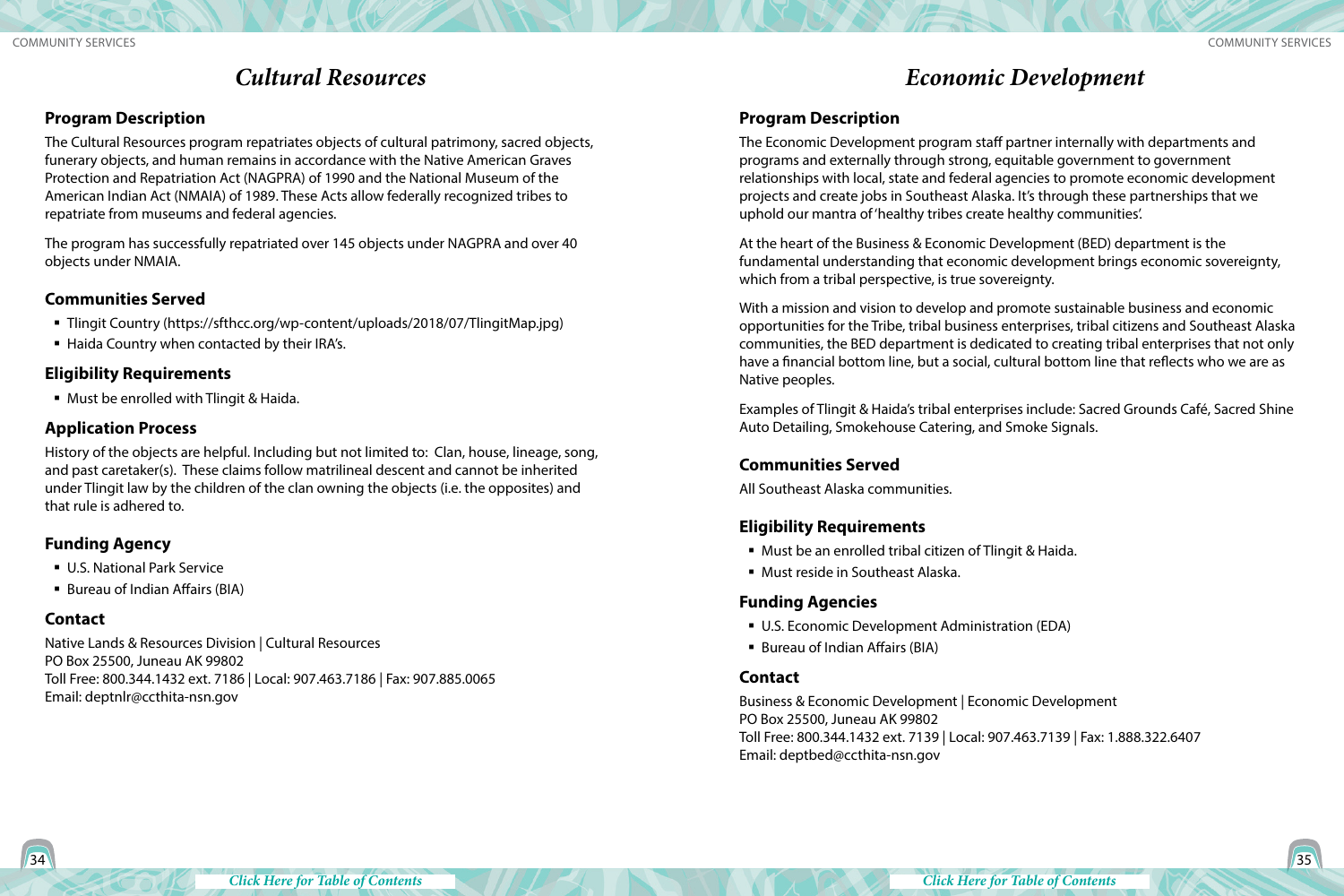### *Emergency Management*

#### <span id="page-18-0"></span>**Program Description**

The Office of Emergency Management (OEM) - Tribal Emergency Operations Center (TEOC) was created to enable Tlingit & Haida to provide timely, integrated, and coordinated response to the Coronavirus (COVID-19) pandemic, and to address the four phases of emergency management:

- Mitigation,
- **Preparedness,**
- Response, and **Recovery.**
- These actions are aimed at protecting the safety and well-being of Tlingit & Haida tribal citizens, clients, employees and communities served.

■ Hydaburg Juneau ■ Kake Kasaan ■ Ketchikan ■ Klawock

#### **Communities Served**

- Anchorage
- Angoon
- Craig
- **Douglas**
- Haines
- Hoonah
- 
- Seattle ■ Sitka

 Wrangell Yakutat

- 
- Pelican
- Petersburg
- San Francisco

**Eligibility Requirements**

Eligibility requirements may vary depending on community needs. Please contact the Office of Emergency Management for specific requirements.

#### **Funding Agency**

The OEM-TEOC was initially funded through the CARES Act and will continue to be funded beyond COVID-19 through the Tribal Compact and other grants.

#### **Contact**

Public Safety Division | Office of Emergency Management PO Box 25500, Juneau AK 99802 Toll Free: 800.344.1432 ext. 7730 | Local: 907.463.7730 | Fax: 888.520.6722 Email: publicsafety@ccthita-nsn.gov

#### $36$   $\sqrt{}$

### *Environmental & Natural Resources*

#### **Program Description**

The Environmental and Natural Resources program is housed in the Native Lands & Resources (NLR) department and assists Southeast Alaska tribes and communities in developing environmental and natural resource awareness.

The program provides training activities, educational assistance and coordination of statewide projects. Projects include climate change, transboundary river sampling, and subsistence activities.

NLR continues to contribute to the growth in capacity within Alaska tribes and provides a wide variety of services to assist tribes as they address local and regional environmental and natural resource issues.

#### **Communities Served**

All Southeast Alaska communities.

#### **Eligibility Requirements**

There are no eligibility requirements.

#### **Funding Agencies**

- U.S. Environmental Protection Agency (EPA)
- **Bureau of Indian Affairs (BIA)**

#### **Contact**

Native Lands & Resources Division | Environmental PO Box 25500, Juneau AK 99802 Toll Free: 800.344.1432 ext. 7183 | Local: 907.463.7183 | Fax: 1.907.885.0065 Email: deptnlr@ccthita-nsn.gov

 Klukwan Metlakatla

■ Saxman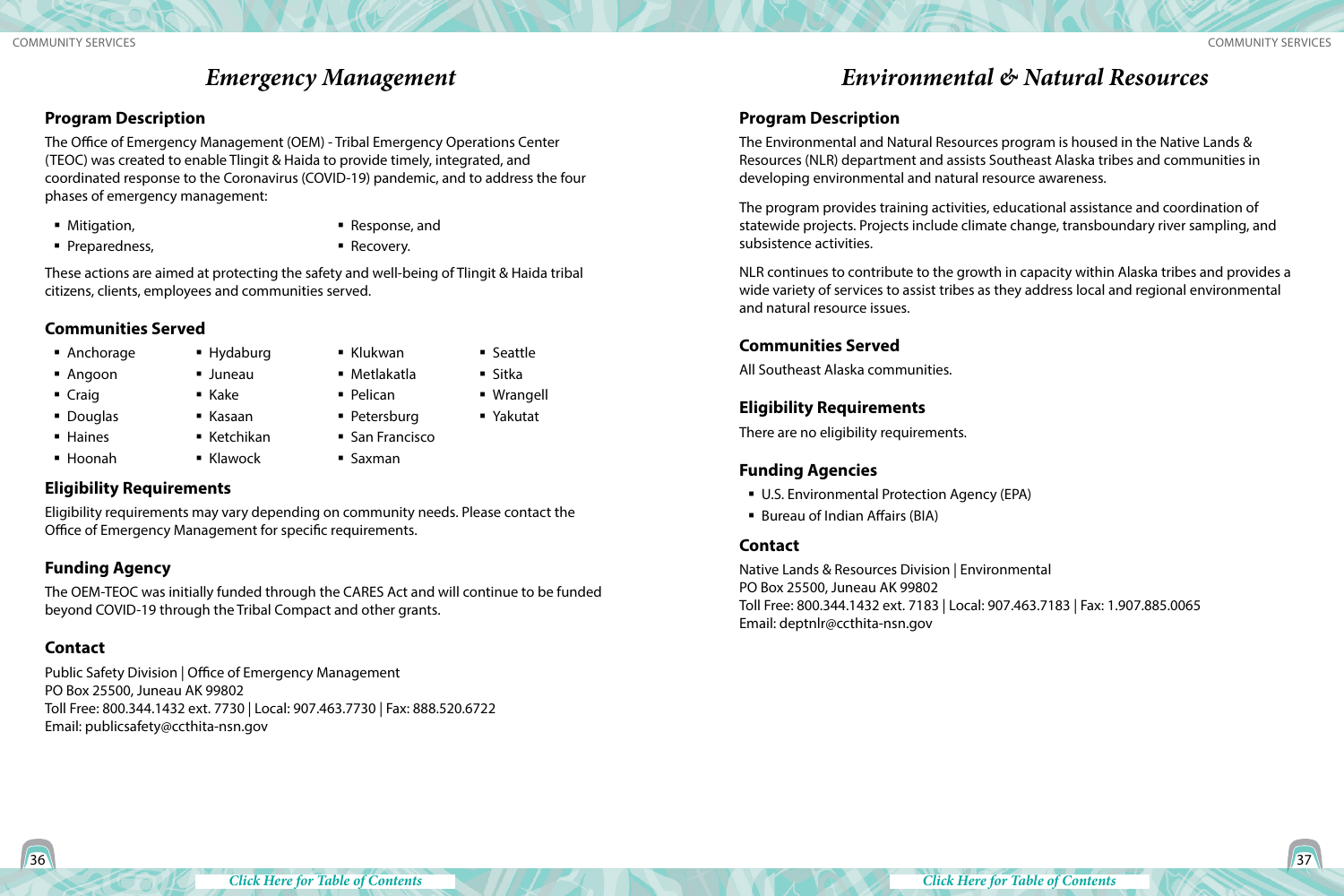### *Forestry*

#### <span id="page-19-0"></span>**Program Description**

The Forestry program provides professional forest resource management services to Native allotment owners in Southeast Alaska. These services include:

**Timber Sales** 

**Timber Trespass Investigations** 

Wrangell

 Reforestation of Previously Harvested Allotments

> Kasaan ■ Ketchikan  $\blacksquare$  Klawock

- 
- **Tree Thinning** 
	- Fire Preparedness

#### **Communities Served**

■ Craig

Juneau

**Haines** 

- $\blacksquare$  Saxman ■ Skagway
- Tenakee

#### **Eligibility Requirements**

- Must be tribally enrolled or demonstrate proof of eligibility for tribal enrollment or provide a Certificate of Indian Blood (CIB) from the Bureau of Indian Affairs (BIA).
- Must own an interest in a Native allotment or townsite in one of the communities served.

#### **Funding Agency**

Bureau of Indian Affairs (BIA)

#### **Contact**

Native Lands & Resources Division | Forestry PO Box 25500, Juneau AK 99802 Toll Free: 800.344.1432 ext. 7186 | Local: 907.463.7186 | Fax: 1.907.885.0065 Email: deptnlr@ccthita-nsn.gov

### *Language & Arts*

#### **Program Description**

The Cultural Heritage & Education (CHE) division oversees the coordination of Tlingit & Haida's cultural and educational activities. The CHE division promotes language revitalization and arts programs to ensure the existence and perpetuation of our languages and unique cultural practices. The division collaborates with Elders, language scholars and educators, culture-bearers, artists, universities, and community partners to maximize resources.

Cultural Heritage & Education offers virtual and in-person workshops by Master artists and Cultural Practitioners in a variety of artistic practices. The goal of Cultural Heritage & Education is to provide opportunities to all tribal citizens to ensure the language and ways of life of our grandparents continues.

#### **Communities Served**

All communities

#### **Eligibility Requirements**

Tribal Citizen and descendants given priority to participate in opportunities.

#### **Application Process**

Registration form for workshops and courses.

#### **Funding Agencies**

- Tlingit & Haida, 477 Temporary Assistance for Needy Families (TANF)
- **Sealaska Corporation**
- Department of Education, Alaska Native Education Program
- **Institute of Museum & Library Services**
- Association of Alaska School Board, STEPS

#### **Contact**

Cultural Heritage & Education Division | Language & Arts PO Box 25500, Juneau AK 99802 Toll Free: 800.344.1432 ext. 7771 | Local: 907.463.7771 | Fax: 1.888.335.8991 Email: CulturalHeritageandEducation@ccthita-nsn.gov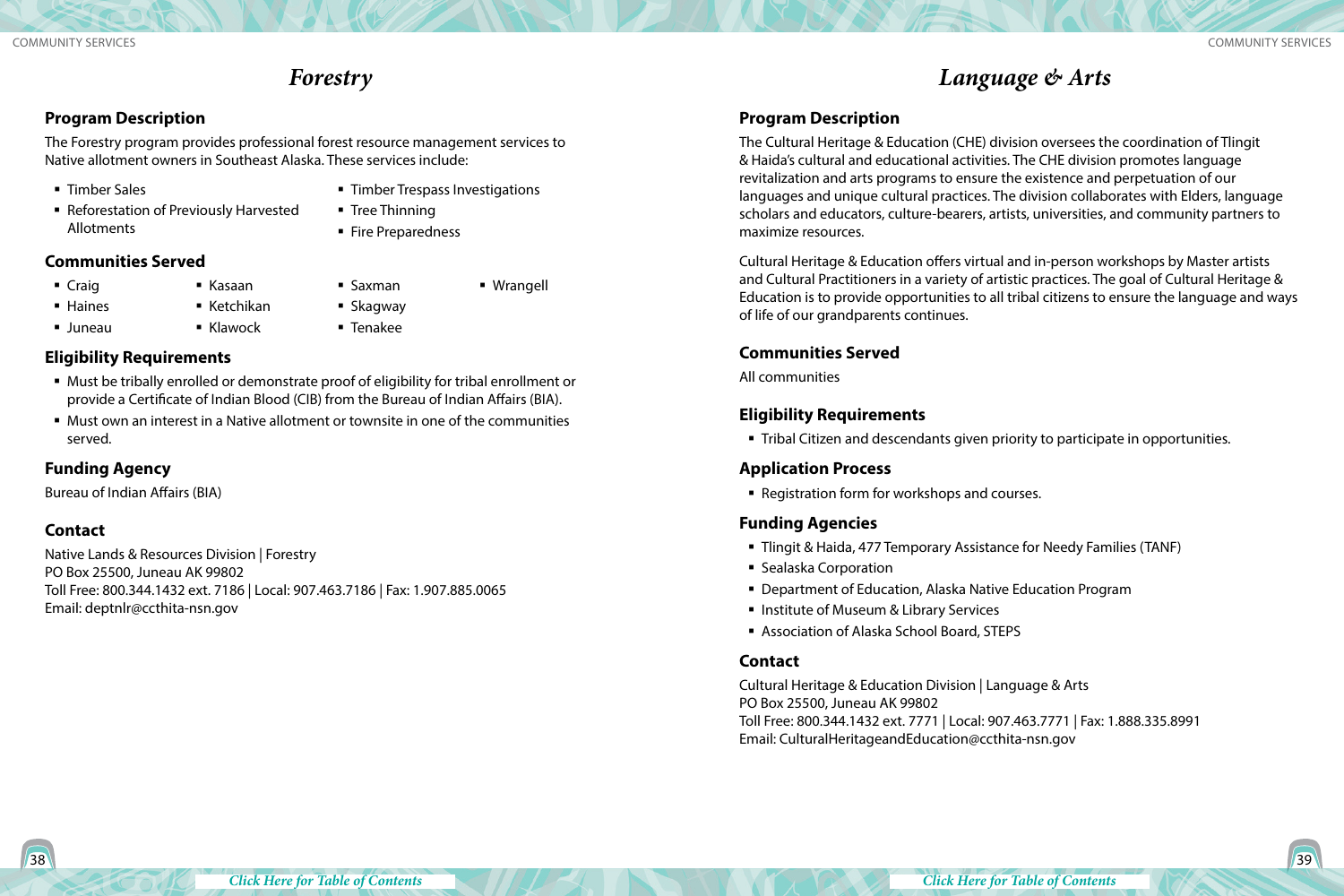### *Indigenous Guardians Network*

#### <span id="page-20-0"></span>**Program Description**

The Indigenous Guardians Network is a partnership between the U.S. Forest Service and Tlingit & Haida to support Southeast Alaska Native communities and tribes. The partnership incorporates Traditional Ecological Knowledge in the protection, preservation, restoration, and management of traditional homelands and waters.

#### **Communities Served**

All Southeast Alaska communities.

#### **Eligibility Requirements**

There are no eligibility requirements.

#### **Funding Agency**

U.S. Forest Service

#### **Contact**

Native Lands & Resources Division | Indigenous Guardians Network PO Box 25500, Juneau AK 99802 Toll Free: 800.344.1432 ext. 7183| Local: 907.463.7183 | Fax: 1.907.885.0065 Email: deptnlr@ccthita-nsn.gov

### *Realty*

#### **Program Description**

The Realty program provides professional land management services and allotment certification to Native landowners of trust or restricted properties in Southeast Alaska. These services include:

- Allotment Adjudication
- Rights Protection
- **Example 2** Land Conveyance Processing

#### **Communities Served**

- Craig **Haines**
- Kasaan

 $\blacksquare$  Ketchikan

- Saxman ■ Skagway
- Wrangell

■ Land Management Counseling

■ Probate of Estates

- Juneau ■ Klawock
- Tenakee

#### **Eligibility Requirements**

- Must be tribally enrolled or demonstrate proof of eligibility for tribal enrollment or provide a Certificate of Indian Blood (CIB) from the Bureau of Indian Affairs (BIA).
- Must own or have a potential interest in a trust or restricted townsite or Native allotment in one of the communities served.
- Ownership must be acquired in accordance with the 1906 Native Allotment Act or 1926 Native Townsite Act. Realty services are provided free of charge to eligible Native landowners.

#### **Funding Agency**

Bureau of Indian Affairs (BIA)

#### **Contact**

Native Lands & Resources Division | Realty PO Box 25500, Juneau AK 99802 Toll Free: 800.344.1432 ext. 7186 | Local: 907.463.7186 | Fax: 1.907.885.0065 Email: deptnlr@ccthita-nsn.gov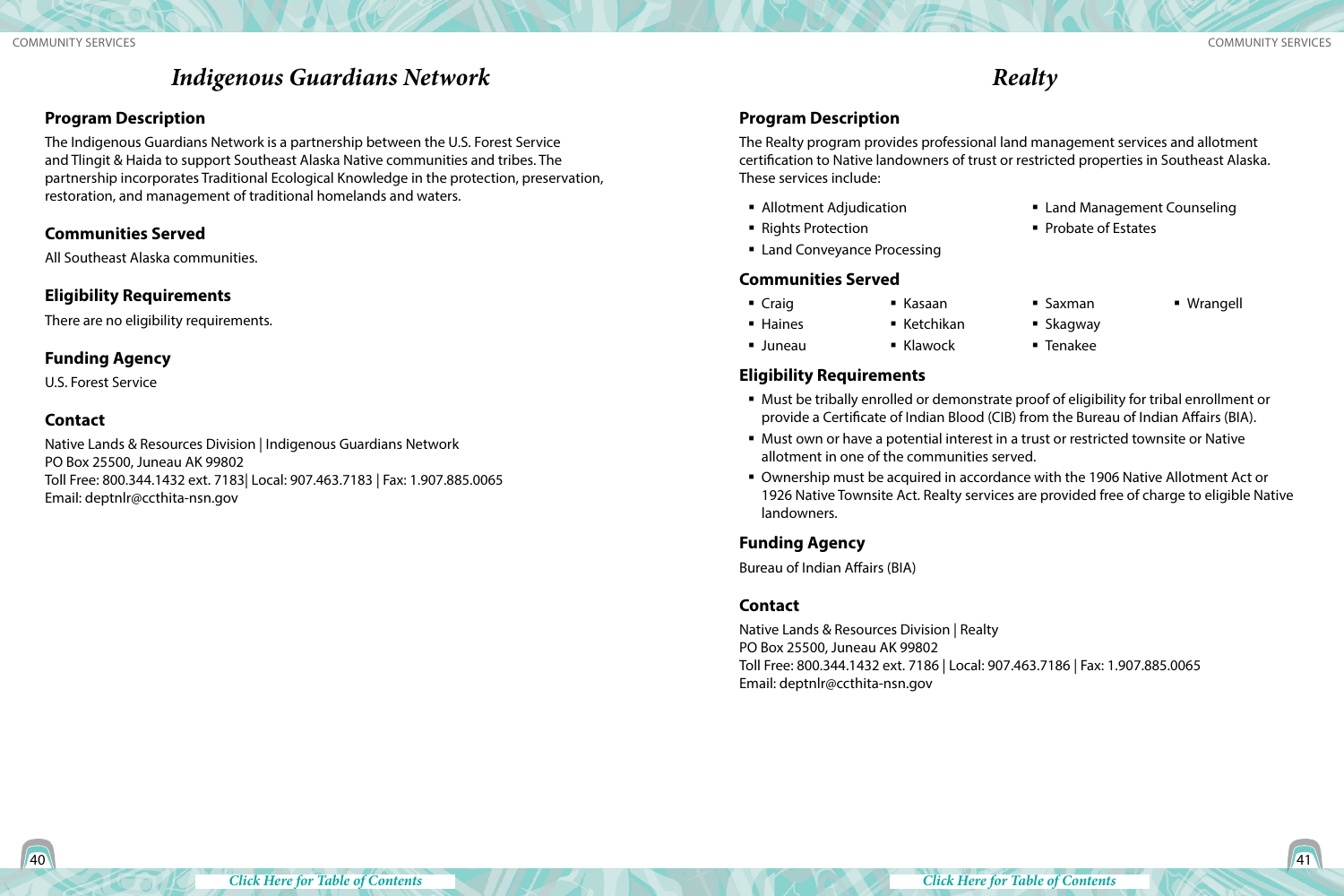### *Rescue Relief Household*

#### <span id="page-21-0"></span>**Program Description**

The Rescue Relief Household program provides \$1,000 per tribal citizen within an eligible U.S. household that has been economically impacted by the COVID-19 pandemic. This is a one-time relief program to offset expenses households are facing. This is not a per-capita distribution.

The Rescue Relief Household program is open until December 2024 or until all funds are disbursed. All tribal citizens are eligible to apply.

#### **Communities Served**

All communities in the U.S.

#### **Eligibility Requirements**

- **Must be enrolled with Tlingit & Haida.**
- Must be a U.S. citizen.

#### **Application Period**

The application period runs through December 31, 2024 or until all funds are disbursed.

#### **Application Process**

The application process requires you to upload a bank verification document and a State issued ID card (if you have had a name change) in order to complete the application.

Your tribal enrollment number is required during the application process. If you do not know your enrollment number, please email enrollment@ccthita-nsn.gov.

#### **Application Assistance**

If you need application assistance, please contact the Rescue Relief program to schedule an appointment to complete your application by phone.

#### **Funding Agency**

U.S. Department of Treasury American Rescue Plan Act (ARPA)

#### **Contact**

Tribal Operations | Rescue Relief Household Program PO Box 25500, Juneau AK 99802 Toll Free: 800.344.1432 ext. 7711 | Local: 907.463.7711 Email: rescuerelief@ccthita-nsn.gov

*Rescue Small Business Relief*

#### **Program Description**

The Rescue Small Business Relief program provides tribal citizens who are small business owners that have been impacted by COVID-19 with up to \$5,000 in relief assistance.

Funds must be expended in compliance with federal law and used by the applicant only to pay for business and/or recovery-related expenses (e.g., inventory, work-related gear, personal protective equipment and supplies).

Only those eligible expenses incurred or reasonably expected to be incurred during each Rescue Small Business Relief program funding cycle (2021, 2022, 2023, 2024) are eligible. Applicants are required to follow the Purpose of Funds guidelines in the application.

It is strongly encouraged that applicants have all their documents ready for uploading for the last step of the application process. All applicants will be contacted for assistance with any missing documents and to provide guidance during the application review.

#### **Communities Served**

All communities in the United States.

#### **Eligibility Requirements**

- Must be a U.S. citizen.
- **Must be enrolled with Tlingit & Haida.**
- Must be 50% owner of the small business.
- **Must have 50 employees or less.**
- Business must be actively managed by tribal citizen.
- **Business must be located in the United States.**

#### **Application Period**

The application period follows the calendar year but may vary due to funding cycle. Visit www.ccthita-nsn.gov for the current application period.

#### **Application Process**

- Complete the online or printed application available at www.ccthita-nsn.gov and submit all required documents.
- **Printed applications can be:**
- » Emailed (preferred) to RescueSBG@ccthita-nsn.gov
- » Faxed to 907.802.6272
- » Mailed via postal service to Tlingit & Haida, ATTN: Rescue Small Business Grant, PO Box 25500, Juneau, AK 99802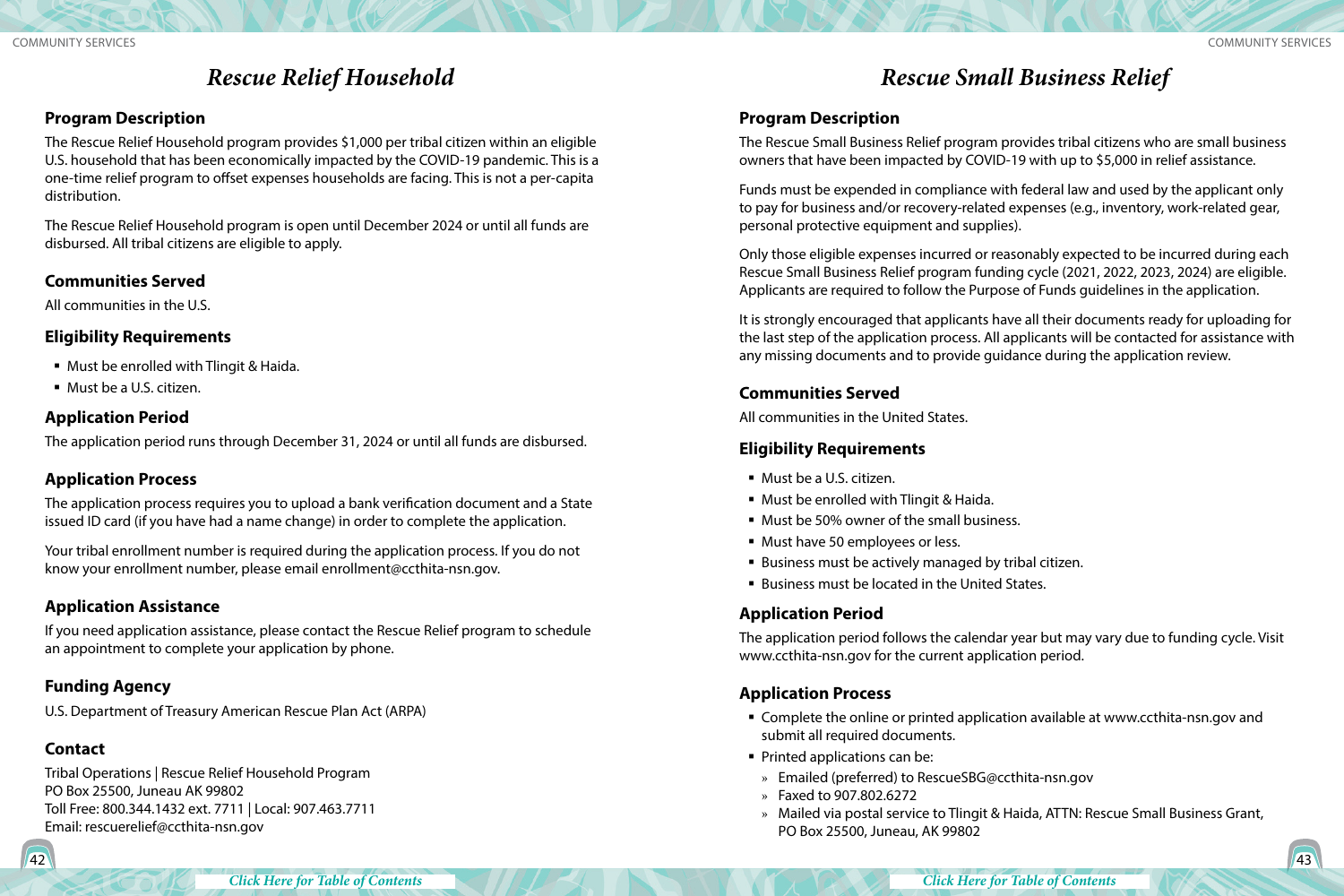#### <span id="page-22-0"></span>Community Services Community Services

#### **Funding Agency**

U.S. Department of Treasury American Rescue Plan Act (ARPA)

#### **Application Requirements**

- Must be a licensed business prior to January 1, 2022 or can we say: Must be a licensed business prior to January 1st of the Rescue Small Business Relief funding cycle (2021, 2022, 2023, 2024) in which you are applying.
- Must provide legible and valid business receipts dated between January 1st December 30th for the current year.
- Only one application per business will be accepted.
- Applications will be closed after 30 days of no response from applicant.

#### **Contact**

Business & Economic Development | Rescue Small Business Relief PO Box 25500, Juneau AK 99802 Toll Free: 800.344.1432 ext. 7799 | Local: 907.463.7799 | Fax: 907.802.6272 Email: rescuesbg@ccthita-nsn.gov

### *Self Governance*

#### **Program Description**

Self Governance administers the Compact which enables participating tribes to redesign programs, activities, functions, and services of the Bureau of Indian Affairs (BIA); to reallocate funds according to tribal priorities; and to enhance the effectiveness and longterm financial stability of their tribal governments.

Through a Memorandum of Understanding (MOU), Southeast Alaska tribes can authorize Tlingit & Haida to enter into a Self Governance Compact and Annual Funding Agreement (AFA) with the federal government to administer programs and services. Allocation of funding is based on the Intertribal Distribution Worksheet which distributes tribal shares based on population for most programs and services with the exception of the Realty program which allocates funding based on the number of Native allotments in each Compact community.

Self Governance also provides technical assistance and training opportunities to help tribal governments and programs find resources to increase their administrative capability, conduct elections and successfully perform their respective duties.

#### **Communities Served**

- Craig
- Ketchikan (Realty
	- & Forestry Only)
- **Skagway (Realty**

Wrangell

Juneau

**Haines** 

Kasaan

- $\blacksquare$  Klawock Pelican
- **Tenakee**

Saxman

Only)

### **Eligibility Requirement**

Must be a Compact tribe listed in Tlingit & Haida's AFA.

#### **Funding Agency**

Bureau of Indian Affairs (BIA)

#### **Contact**

Self Governance PO Box 25500, Juneau AK 99802 Toll Free: 800.344.1432 ext. 7728 | Local: 907.463.7728 | Fax: 888.493.5169 Email: SelfGovernance@ccthita-nsn.gov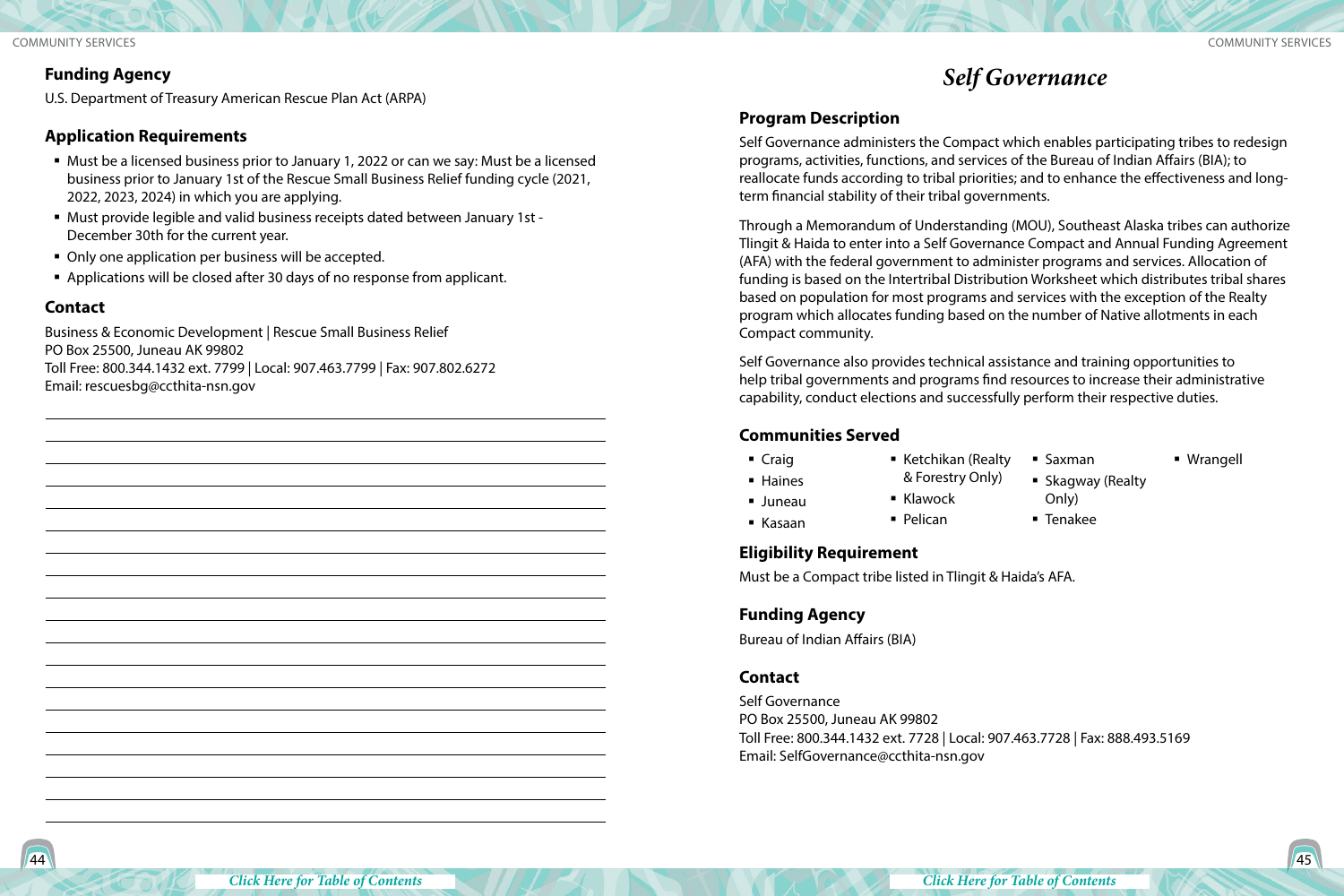### *Tribal Transportation*

#### <span id="page-23-0"></span>**Program Description**

The Tribal Transportation department contracts directly with the Federal Highway Administration (FHWA) to implement the Tribal Transportation Program (TTP). TTP is available specifically for tribal governments to build or implement eligible transportation projects. The program addresses the transportation needs of over 560 Indian tribes and Alaska Native villages by providing funds for planning, designing, construction and maintenance activities.

TTP is jointly administered by the FHWA Office of Federal Lands Highway and the Bureau of Indian Affairs (BIA) in accordance with a memorandum of understanding.

The department offers technical assistance and training, as well as full project implementation and compliance including, but not limited to the following areas:

- **Program administration,**
- **Transportation planning,**
- **Transportation project design,**
- **EX Construction and construction management,**
- Agreement development and negotiation, and
- Maintain and/or operate project implementation.

#### **Communities Served**

The Tribal Transportation department serves its members, affiliate member tribal governments and private partnerships. Members as of November 2012:

- **Tlingit & Haida Juneau Service Area**
- Organized Village of Saxman
- Regional Partnerships Tlingit Haida Regional Housing Authority, State of Alaska, and City & Borough of Juneau

#### **Eligibility Requirement**

Must be a federally recognized tribe and authorize Tlingit & Haida to compact with the FHWA on their behalf to administer the tribe's TTP funding.

#### **Application Process**

Under 25 CFR Part 170, tribes apply for and receive funds from the United States Department of Transportation. The Tribal Transportation department applies for funding from the Federal Highway Administration, Federal Transit Administration, Denali Commission, state and municipal project grants.

#### **Funding Agency**

U.S. Federal Highway Administration

#### **Contact**

Tribal Transportation PO Box 25500, Juneau AK 99802 Toll Free: 800.344.1432 ext. 7371 | Local: 907.463.7371 | Fax: 1.888.224.5340 Email: TransportationDG@ccthita-nsn.gov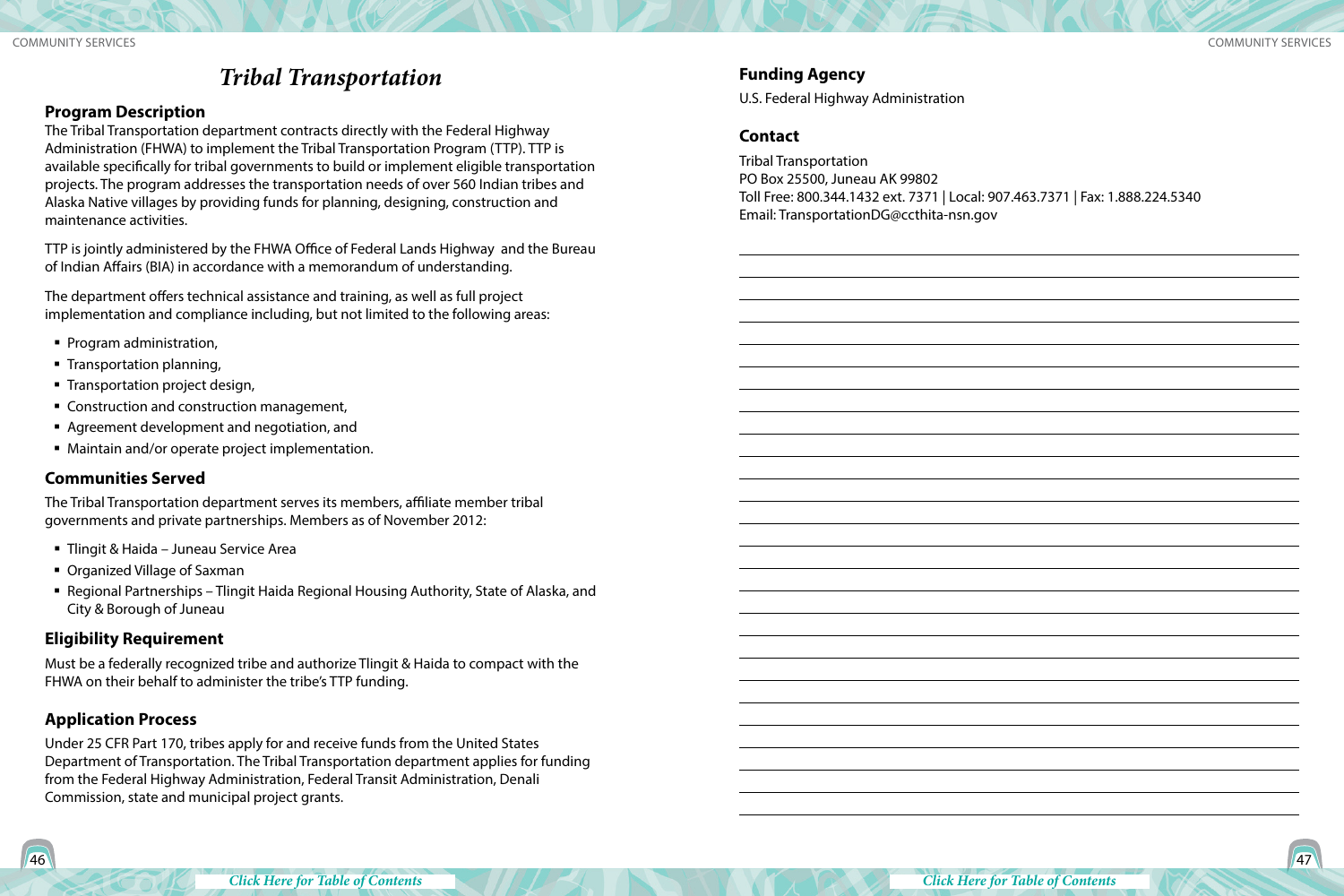### *Veterans Benefits*

#### <span id="page-24-0"></span>**Program Description**

The Alaska Native Veterans Benefits program provides assistance to Alaska Native Vietnam-Era Veterans in the Native allotment application process and all other benefits available such as the Veterans Home Loan program, health care, and educational benefits.

If you are an Alaska Native Vietnam-Era Veteran who served between August 5, 1964 and December 31, 1971, or are a descendant, you may be entitled to apply for a Native allotment of up to 160 acres. Eligible Veterans may visit the U.S. Department of Interior, Bureau of Land Management website (https://on.doi.gov/3hvUaCn) for current information.

#### **Communities Served**

All Southeast Alaska communities.

#### **Eligibility Requirements**

Must be an Alaska Native Veteran.

#### **Funding Agency**

Tlingit & Haida

#### **Contact**

Native Lands & Resources Division | Alaska Native Veterans Benefits PO Box 25500, Juneau AK 99802 Toll Free: 800.344.1432 ext. 7183 | Local: 907.463.7183 | Fax: 1.907.885.0065 Email: deptnlr@ccthita-nsn.gov

# *Village Public Safety Officer (VPSO)*

#### **Program Description**

The Village Public Safety Officer (VPSO) program provides rural Alaskan communities with needed public safety services at the local level. The VPSO program was created to reduce the loss of life due to fires, drowning, lost person(s), and the lack of immediate emergency medical assistance in rural communities.

#### **Communities Served**

■ Angoon  $\blacksquare$  Kake

- Pelican
- Thorne Bay

- Hydaburg Kasaan
- Saxman

#### **Eligibility Requirements**

Depending on funding, a Southeast community can request a VPSO if their local city council can provide:

- Safe, sanitary, and secure office space, equipment, and supplies suitable and necessary to enable the VPSO to perform his or her duties;
- Safe, sanitary and secure residential living quarters suitable and necessary for the VPSO and his or her family. The city and VPSO shall negotiate any subsidy on rent and the city further agrees to provide necessary utility services for the residential living quarters; and
- A suitable VPSO public safety vehicle at the city's expense.

#### **Funding Agency**

State of Alaska, Department of Public Safety, Division of Alaska State Troopers

#### **Contact**

Public Safety Division | VPSO Program PO Box 25500, Juneau AK 99802 Toll Free: 800.344.1432 ext. 7730 | Local: 907.463.7730 | Fax: 1.888.520.6722 Email: publicsafety@ccthita-nsn.gov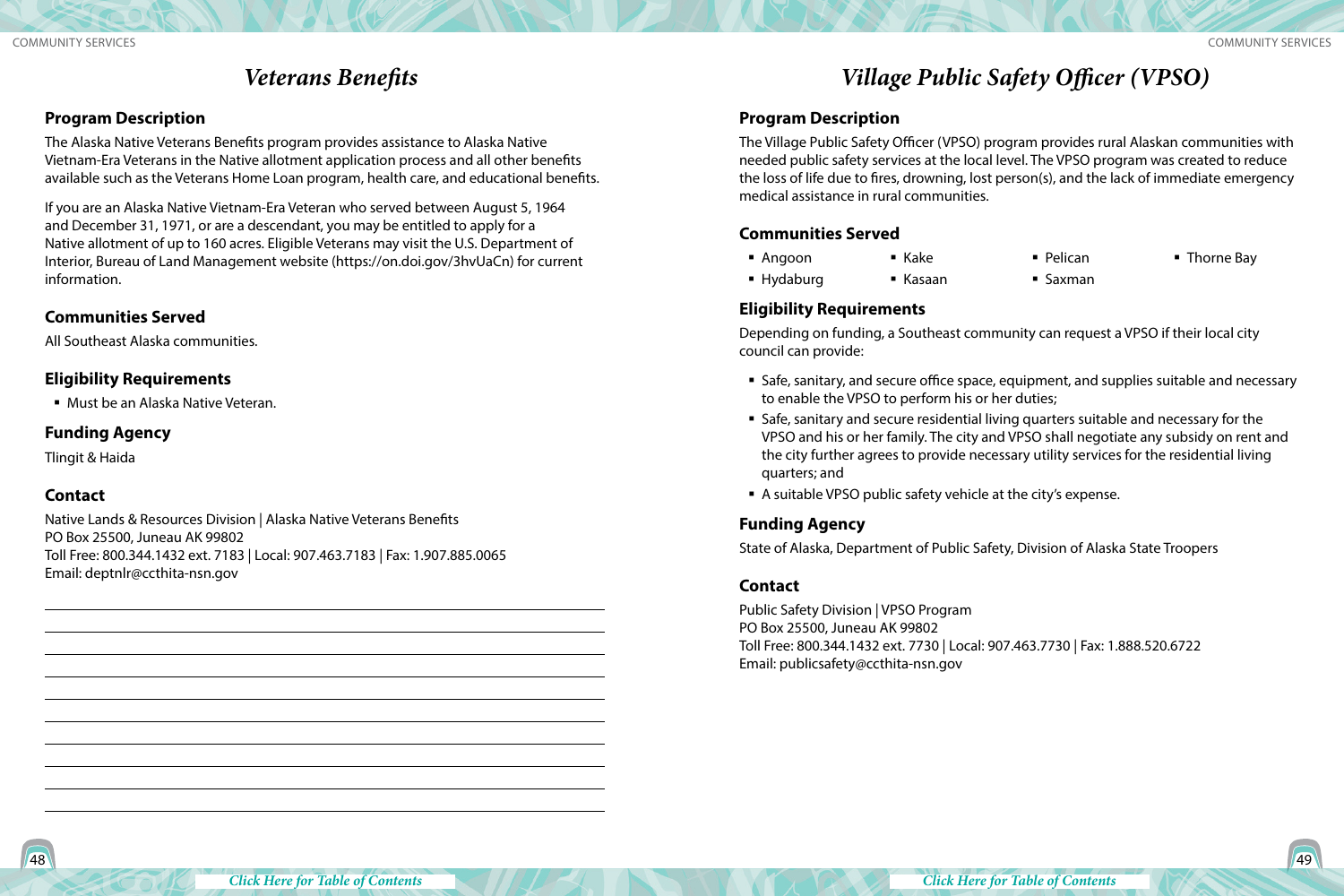## <span id="page-25-0"></span>**COURT SERVICES**

### *Tribal Court*

### **Program Description**

The Tribal Court exercises the Tribe's inherent sovereignty and provides a user-friendly, culturally-appropriate forum for tribal citizens to address their justice needs. These judicial services are guided by the traditional values of respect, patience and the essential responsibility to safeguard the future of the Tribe by promoting healthy tribal families.

The Tribal Court is established by Articles VII, XI of the Tribe's Constitution as a separate branch of government.

The Tribal Court resolves matters by taking evidence and rendering both written and oral decisions. Each final decision of the trial courts comes with the right of appeal to the Supreme Court.

Beyond dispute resolution and adjudication, the Tribal Court provides outreach regarding tribal justice issues to the Alaska Tribal Judges Association, other individual tribes seeking assistance in building their tribal courts, as well as the United States of America and State of Alaska on a government-to-government basis.

The Tribal Court has subject matter jurisdiction over a large range of civil and criminal issues including:

**• Domestic Violence** 

Guardianships

■ Marriage ■ Paternity

- Adoptions
- Child Custody
- Child Support
- **Divorce**

**Communities Served**

All Southeast Alaska communities with the exception of Metlakatla.

#### **Application Process**

Services are initiated by filing a petition with the Tribal Court.

#### **Eligibility Requirements**

The Tribal Court shares concurrent jurisdiction with the State of Alaska over a wide range of legal issues. Generally the Court has jurisdiction in a case where one or more parties are tribal citizens or eligible for enrollment with the Tribe. In addition, even in cases wholly involving non-members, jurisdiction to handle the matter can come through either expressed or implied consent.

### *Family Court Services*

#### **Program Description**

Family Court Services provides services to court-involved tribal citizens and their families. The types of services provided include:

- Court ordered investigations for child custody,
- Court advocacy for tribal citizens, and
- Guardianship, adoption, or other child welfare related placements.

#### **Communities Served**

All Southeast Alaska communities.

#### **Eligibility Requirement**

Must be an enrolled Tlingit & Haida tribal citizen.

#### **Application Process**

Court cases are assigned by the Tribal Judge to Family Court Services.

#### **Funding Agency**

Bureau of Indian Affairs (BIA)

#### **Contact**

Community & Behavioral Services Division | Family Court Services PO Box 25500, Juneau AK 99802 Toll Free: 800.344.1432 ext. 7305 | Local: 907.463.7305| Fax: 907.891.7853 Email: familycourtservices@ccthita-nsn.gov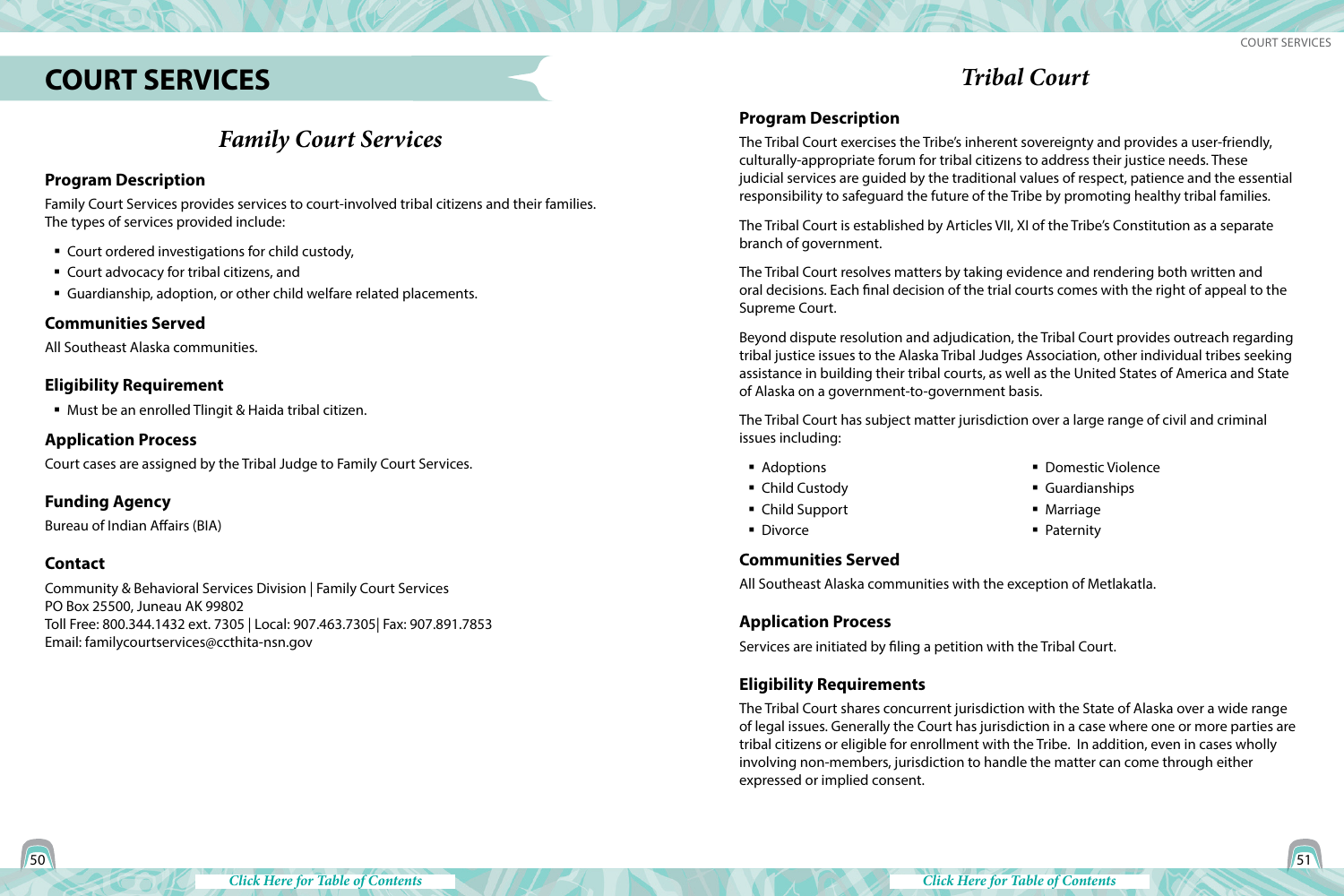#### <span id="page-26-0"></span>**Funding Agencies**

- U.S. Department of Justice, Office of Justice Programs
- U.S. Department of Health & Human Services, Temporary Assistance for Needy Families
- Bureau of Indian Affairs (BIA)

#### **Contact**

Tribal Court PO Box 25500, Juneau AK 99802 Toll Free: 800.344.1432 ext. 7165 | Local: 907.463.7165 | Fax: 1.866.532.3558 Email: cclerk@ccthita-nsn.gov

### *Wellness Court*

#### **Program Description**

The Tlingit & Haida Wellness Court is an alternative to the traditional State of Alaska criminal justice system, aimed at addressing the root causes of substance misuse, reducing recidivism and improving one's overall wellness. The Wellness Court is a voluntary, fourphased program that provides restorative justice to tribal citizens and their families. The program's focus is to address substance misuse, reduce recidivism among Alaska Native people and to bring holistic healing to the individual through community engagement, collaborative intervention, and cultural/traditional practices.

The Wellness Court is devoted to supporting our participants by providing support and guidance with a focus on people's strengths, while teaching our way of life through traditional tribal values. Each participant will be assigned a Wellness Team to provide clinical services, intensive case management and judicial oversight.

#### **Communities Served**

All Southeast Alaska communities.

#### **Eligibility Requirements**

Wellness Court serves individuals who are experiencing substance or alcohol misuse. We may serve up to thirty (30) participants at any given time. Once capacity has been reached, no new participants will be admitted to the Wellness Court until a participant leaves the program.

The Wellness Court participant must be:

- Willing to explore ways to improve their wellbeing,
- Enrolled or eligible for enrollment with Tlingit & Haida, or a member of a tribal citizen's family,
- At least 14 years of age,
- **Involved with alcohol or substance misuse, and**
- Willing to follow program rules and requirements.

#### **Application Process**

Service providers can refer participants and individuals may also self-refer or refer their children/family members. The Wellness Court referral form may be accessed from Tlingit & Haida's website (www.ccthita-nsn.gov). Once a completed referral form is received, the Wellness Court team will review eligibility and make a determination for acceptance into the program.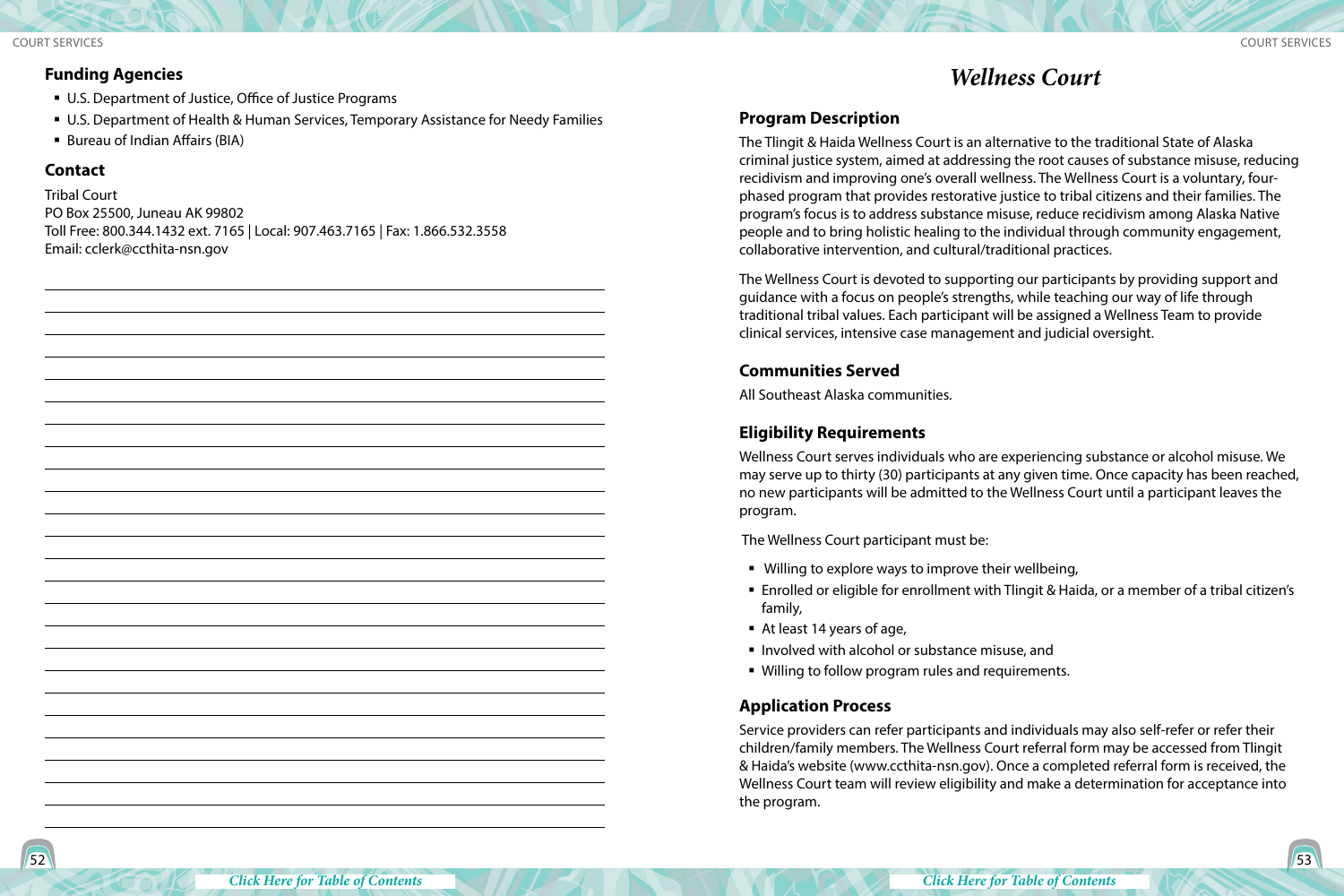#### <span id="page-27-0"></span>**Funding Agency:**

United States Department of Justice:

- Office of Juvenile Justice and Delinquency Prevention under Grant Award No. 2017-DC-BX-0048
- Comprehensive Opioid, Stimulant, and Substance Abuse Program (COSSAP) under Grant Award No. 2018-AR-BX-KO32

#### **Contact**

Tribal Court | Wellness Court PO Box 25500, Juneau AK 99802 Toll Free: 800.344.1432 ext. 7745 | Local: 907.463.7745 | Fax: 907.802.6142 Email: wellnesscourt@ccthita-nsn.gov

# **EDUCATION & YOUTH SERVICES**

### *Distance Education*

#### **Program Description**

The Distance Education program provides online courses, in partnership with the Penn Foster Career Academy, that support training needs and lead to sustainable employment. The program also provides access to hundreds of on-demand training courses featuring training options in many of today's high growth, high wage occupations.

All Penn Foster programs (virtual high school, career certificates and college courses) are accredited in North America and delivered via correspondence, distance or through blended learning depending on need. All courses are developed with a home-based component where you can start courses at any time and control your own progress. For registration information or a complete course listing, please contact Generations Southeast, Tlingit & Haida's community learning center.

#### **Communities Served**

All communities.

#### **Eligibility Requirements**

- If seeking a high school diploma, a transcript from the last school attended is requested, but optional. A transcript will be evaluated to determine comparable high school subjects for transfer into the Penn Foster High School program.
- Must have a high school diploma or GED to enroll in a career certificate or college program.

#### **Funding Agency**

This program is funded through student registrations.

#### **Contact**

Generations Southeast | Distance Education PO Box 25500, Juneau AK 99802 Toll Free: 800.344.1432 ext. 7375 | Local: 907.463.7375 | Fax: 1.888.762.5592 Email: generationssoutheast@ccthita-nsn.gov Website: www.generationssoutheast.org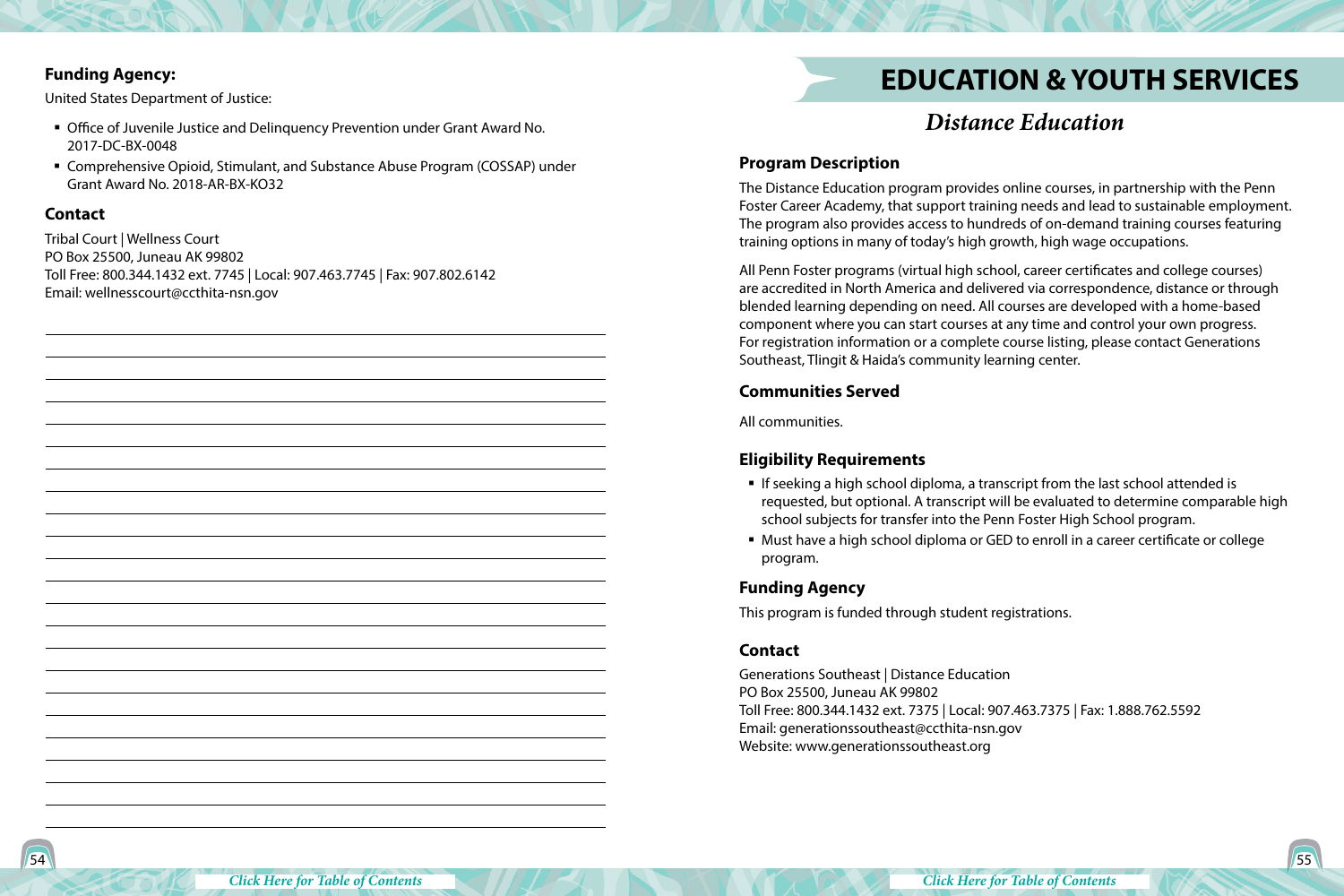<span id="page-28-0"></span>Education & Youth Services Education & Youth Services

### *Generations Southeast Community Learning Center*

#### **Program Description**

Generations Southeast Community Learning Center (Generations Southeast), formerly known as the Vocational Training & Resource Center, is a comprehensive learning center for all people that is rooted in our traditional tribal values.

Generations Southeast offers a variety of career and technical training courses such as Commercial Driver's License, First Aid/CPR/AED, business basics, and financial skills, as well as administrative assistant and child development associate certification. New cultural and distance learning courses are being added in the areas of languages, arts, health services, education, business and technology.

In addition to providing career advancement opportunities, the center offers room rental space for workshops, conferences, seminars, meetings and events.

Generations Southeast has been reauthorized by the Alaska Commission on Post-Secondary Education to operate as a Career & Technical Education post-secondary institution. Current course offerings and room rental information is available online at www.generationssoutheast.org.

#### **Communities Served**

All communities.

#### **Eligibility Requirements**

There are no eligibility requirements.

#### **Application Process**

The application process varies for cultural classes, distance delivery courses, career and technical training courses, and computer classes. Contact Generations Southeast for more information.

#### **Funding Agency**

Funding is derived solely from revenues generated from tuitions and rental income.

#### **Contact**

Cultural Heritage & Education Division | Generations Southeast PO Box 25500, Juneau AK 99802 Toll Free: 800.344.1432 ext. 7375 | Local: 907.463.7375 | Fax: 1.888.762.5592 Email: generationssoutheast@ccthita-nsn.gov | Website: www.generationssoutheast.org

### *Haa Yoo X'atángi Kúdi*

#### **Program Description**

Haa Yoo X'atángi Kúdi is a pre-kindergarten Lingít language immersion nest program that serves children ages 3-5. It is a State of Alaska licensed child care program that runs from late August through May, 2-3 days a week. The focus of this program is to teach cultural, social and academic content only using the Lingít language as the medium for instruction.

#### **Communities Served**

Juneau

#### **Eligibility Requirements**

- Child must be three to five (3-5) years of age.
- Child must be enrolled or eligible to be enrolled with Tlingit & Haida.

#### **Application Process**

- Application period opens late May or early June of each year.
- Application is available at www.ccthita-nsn.gov/services/overview/forms.
- Priority is given to children who are enrolled citizens of Tlingit & Haida or descendants of enrolled citizens, and children with a background in the Lingít language.

#### **Funding Agency**

- Administration for Native Americans, Esther Martinez
- **Tlingit & Haida Child Care and Temporary Assistance for Needy Families**

#### **Contact**

Cultural Heritage & Education Division | Haa Yoo X'atángi Kúdi PO Box 25500, Juneau AK 99802 Toll Free: 800.344.1432 ext. 7771 | Local: 907.463.7771 Email: haakudi@ccthita-nsn.gov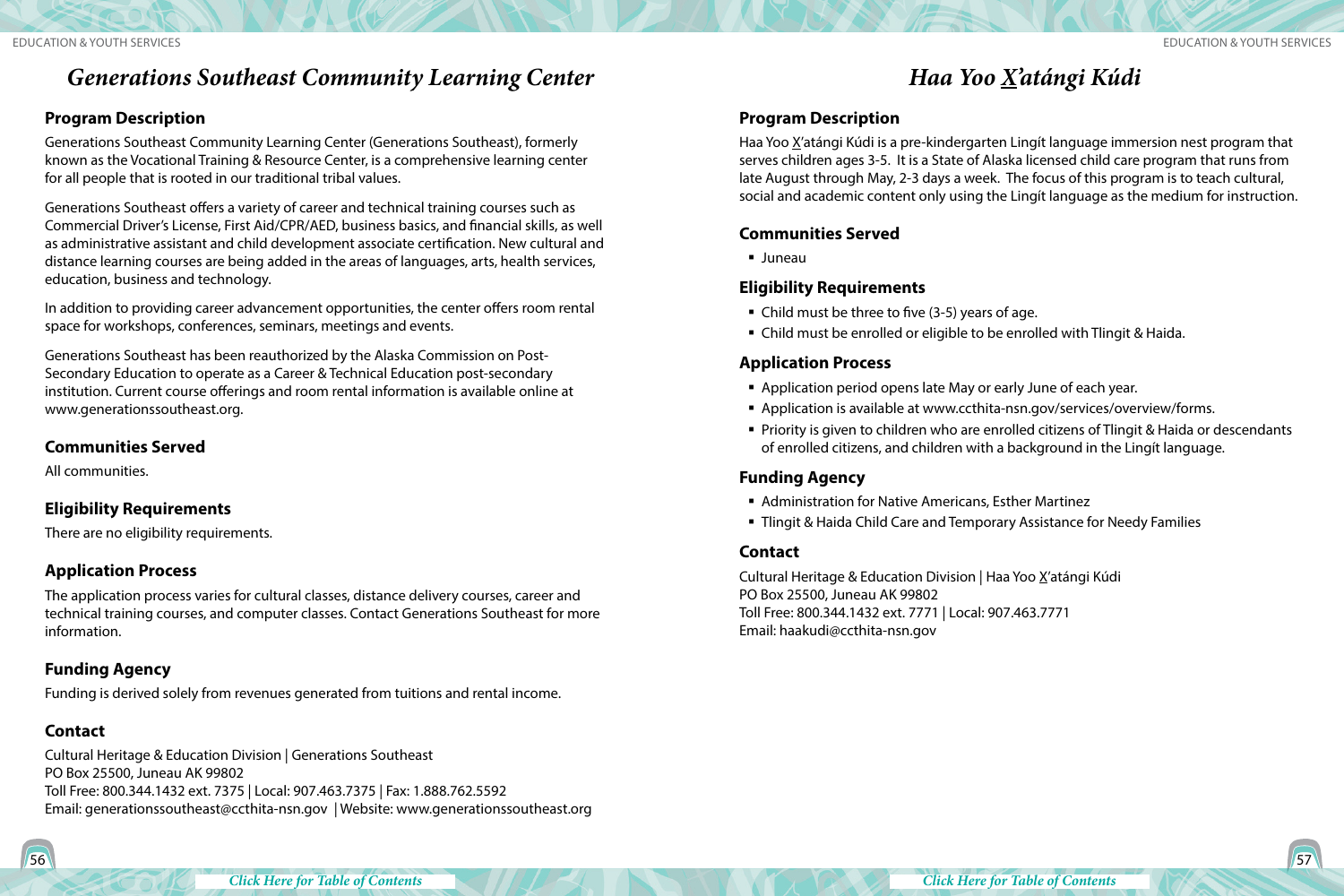### *Head Start*

#### <span id="page-29-0"></span>**Program Description**

Tlingit & Haida Head Start promotes school readiness of children ages 3-5 from lowincome families by enhancing their cognitive, social and emotional development. The program provides a learning environment that supports children's growth in:

- **Language and literacy;**
- Cognition and general knowledge;
- Physical development and health;
- Social and emotional development; and
- **Approaches to learning.**

Head Start builds relationships with families that support:

- Family well-being and positive parent-child relationships;
- **Families and learners and lifelong educators;**
- **Family engagement in transitions;**
- **Family connections to peers and community; and**
- Families as advocates and leaders.

Head Start offers center-based preschool education for children ages 3-5. Head Start staff respectfully nurtures families and their children to grow, participate in life with confidence and awareness, and use their strengths to reach their full potential.

#### **Communities Served**

■ Angoon

■ Craig

- Juneau  $\blacksquare$  Klawock
	- Sitka

Saxman

Yakutat

Hoonah

Wrangell

If you reside in a community outside of Tlingit & Haida Head Start's service area, Rural Alaska Community Action Program, Inc. (RurAL CAP) provides center-based options in other Southeast communities. Use the online Head Start locator to find a center in your area: eclkc.ohs.acf.hhs.gov/hslc.

### **Eligibility Requirements**

Child must turn three (3) on or before September 1st.

• Petersburg

- Must submit a completed application with additional documentation:
- » Child's current immunization record and tuberculosis test results.
- » Child's physical exam or date scheduled.
- » Child's dental exam or date scheduled.
- » Income verification.

### **Application Process**

We accept applications year round. However, it is our goal to be fully enrolled by the first day of school in the communities we serve.

### **Benefits of Head Start**

- No Cost
- Parents volunteer in programs–become a part of the educational experience for your child
- **Nutritious meals**
- Developmentally appropriate activities

#### **Funding Agencies**

- U.S. Department of Health and Social Services, Office of Head Start
- **State of Alaska, Department of Education and Early Development**

#### **Contacts**

Head Start (Central Office) PO Box 25500, Juneau AK 99802 Toll Free: 1.800.344.1432 ext. 7127 | Local: 907.463.7127 | Fax: 1.877.389.7796 Email: depthds@ccthita-nsn.gov

Head Start Classrooms

Angoon: 907.788.3109 Craig: 907.826.3775 Hoonah: 907.945.3255 Gastineau: 907.796.5025 Klawock: 907.755.2903 Mendenhall River 1: 907.796.5679 Mendenhall River 2: 907.796.5667 Petersburg: 907.772.4751 Saxman: 907.225.8728 Sitka Center Base: 907.747.8356 Taashuka: 907.463.7152 Wrangell: 907.874.2455 Yakutat: 907.784.3993

**Social skills, imaginative play** 

■ Learn about Native culture

■ Parent education opportunities

**E** Learn healthy habits **E** Low child to staff ratio

■ Individualized curriculum and attention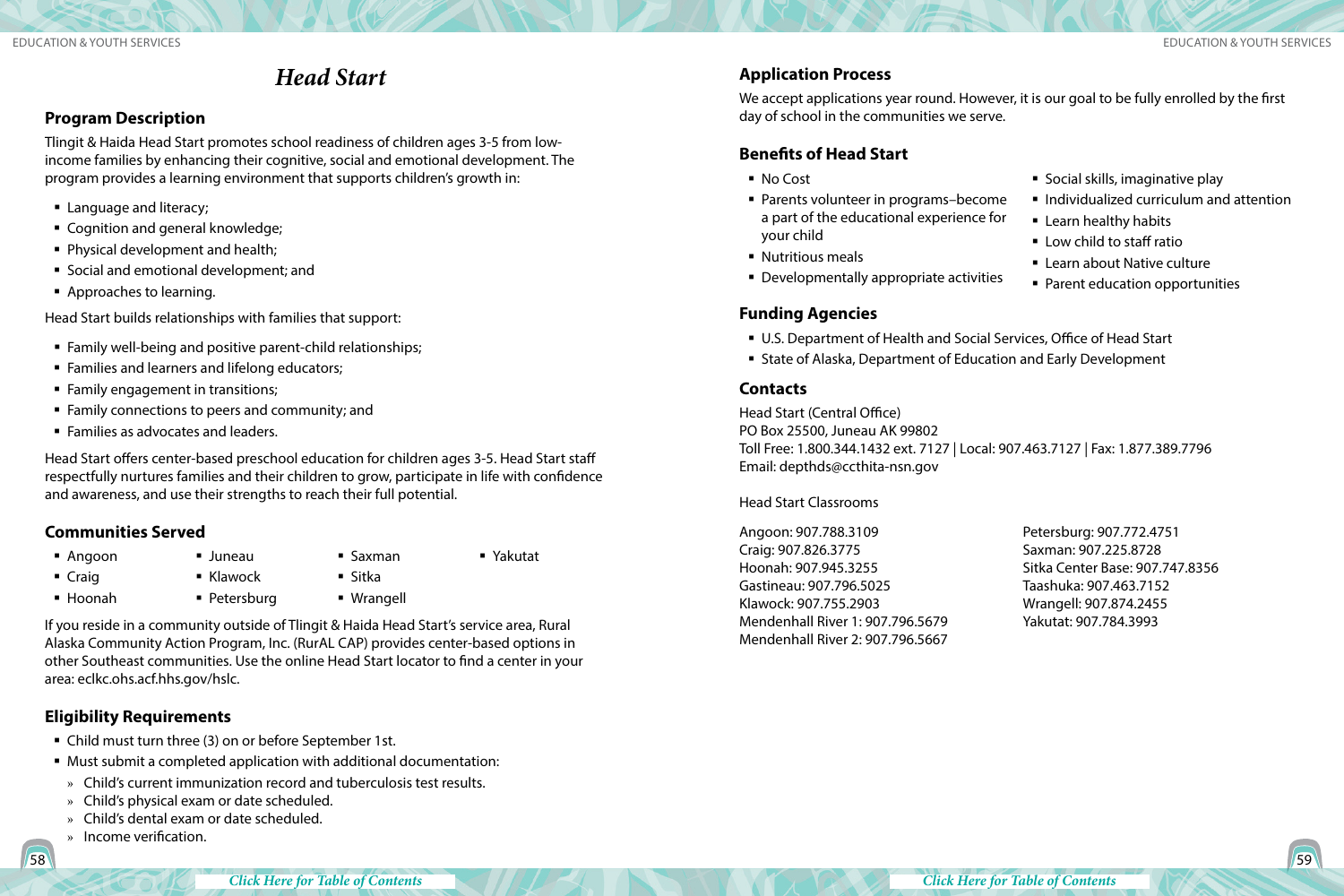### *Higher Education*

#### <span id="page-30-0"></span>**Program Description**

Higher Education encourages all eligible tribal citizens to seek higher standards of education, provides support services necessary to assure attaining the post-secondary education to which they aspire, increases the number of educational opportunities and facilitates student career goals.

The program provides financial aid to tribally enrolled citizens within the compact service area through its College Student Assistance (CSA) program. Eligible applicants are attending, or plan to attend, an accredited college or university in the pursuit of postsecondary education.

Funding is supplemental, applicants are encouraged to apply for institution sponsored financial aid programs and other scholarship and grant opportunities.

#### **Communities Served**

| ■ Haines | ■ Kasaan  | ■ Saxman               | ■ Wrangell |
|----------|-----------|------------------------|------------|
| ■ Juneau | • Pelican | $\blacksquare$ Tenakee |            |

Other Southeast Alaska tribes operate their own Bureau of Indian Affairs (BIA) funded programs. Applicants who have received funding, are enrolled with, or reside in any of the communities listed below may not be eligible for services as these communities administer their own Higher Education funds. Tribal citizens residing in these communities must first contact their local IRA offices:

- Angoon
- Douglas
- Hoonah

■ Hydaburg

• Petersburg

Metlakatla

Yakutat

- Skagway ■ Sitka
- **CSA Eligibility Requirements**

 $\blacksquare$  Kake

■ Ketchikan ■ Klawock Klukwan

Applicants must originate from a Tlingit & Haida compact community in order to be considered for a scholarship award. Funding is based on the compact service agreement with the communities. Applicants residing outside the compact areas may be eligible based on family community of origin.

#### **Full-time applicants:**

- Undergraduates must be enrolled in and complete a minimum of twelve (12) credit hours with a 2.0 GPA or better.
- Graduates must be enrolled in and complete a minimum of nine (9) credit hours with a 3.0 GPA or better.

#### **Part-time applicants, including distance delivery classes (limited funds are available for part-time students):**

- Must take a minimum of six (6) credits per term with the intent of courses to go towards their degree program.
- » Award amounts are up to half of what a full-time applicant would receive based on points and wait list criteria. The award is to fund expenses for actual tuition, books and required fees.
- Must complete two classes per term that count towards the student's degree program with a 2.0 GPA or better.
- » The award funds only actual costs for tuition, books and required fees.

*Note: Provisions are available for students with a documented disability.*

#### **CSA Application Filing**

To be considered for a scholarship award, a completed application must be received. A completed application includes:

- Most recent official high school transcripts, GED scores, or college transcripts, indicating an overall 2.0 GPA or better (on a four point scale);
- Tribal Family of Origin form or completed Enrollment Verification form;
- Copy of your Letter of Admission/Acceptance (LOA) from the college/university attending; and
- Any other documentation/verification as requested.

#### **CSA Award Process**

Applications are processed based on points (noted below), date applicant's file is deemed complete and ability to show unmet financial need. Applicants compiling the most points will receive the highest consideration for funding. An accumulation of 0-50 points is applied based on the following criteria:

- 30 points for applicant currently residing in a Tlingit & Haida compact service area;
- 15 points for applicant graduating from a high school or having earned their GED within a Tlingit & Haida compact service area; and
- 5 points for applicant who can trace their family origin to a Tlingit & Haida compact service area or the applicant or applicant's parent is enrolled with the local IRA council.

#### **CSA Award Notification**

Award notification will take place within two weeks of Higher Education receiving a completed application with all required documentation.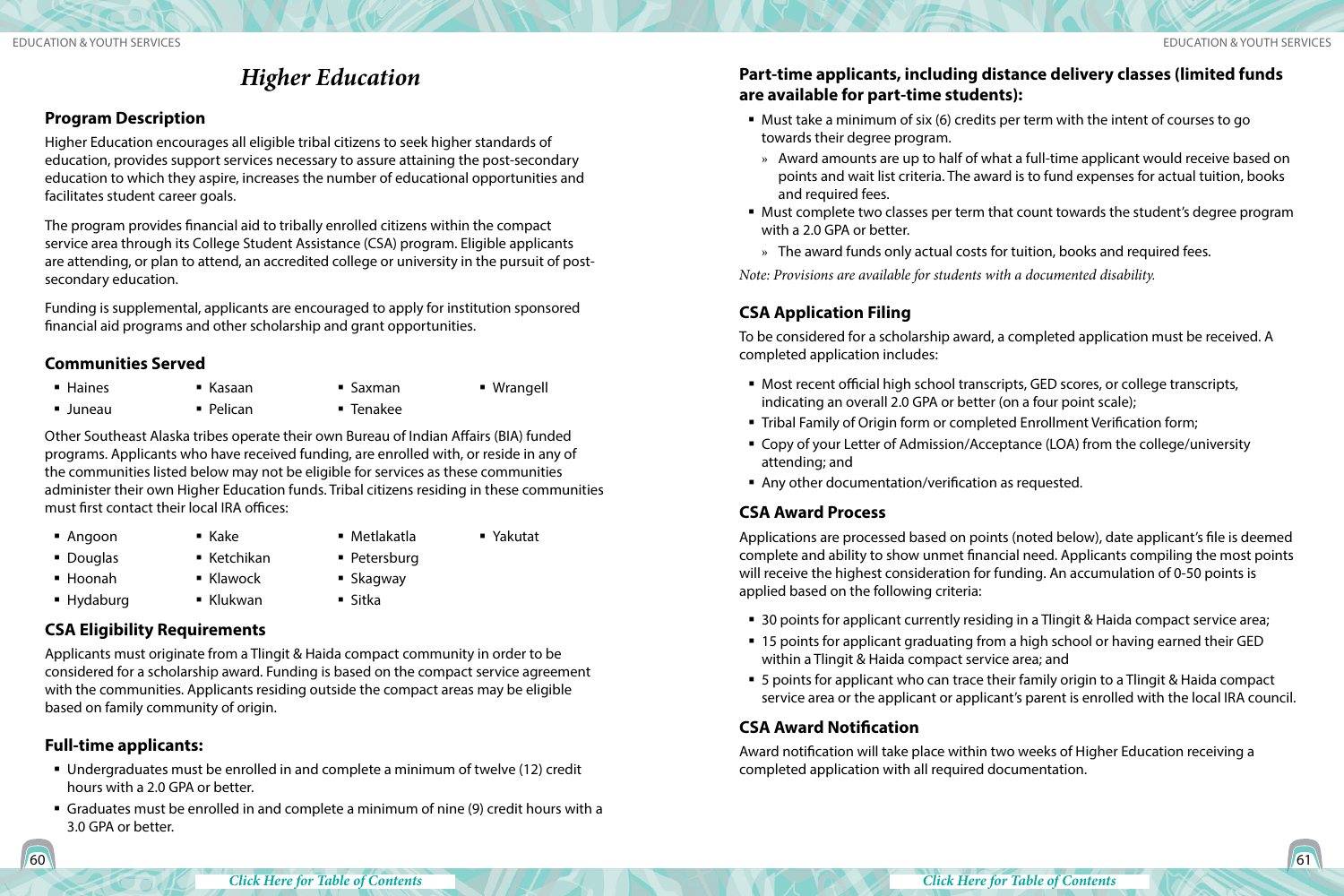#### <span id="page-31-0"></span>**CSA Wait Listed Applications**

Applications are not considered complete until all documentation is on file with the Higher Education program. Award consideration is based on the following:

- Availability of funds at the conclusion of the scholarship awarding process;
- Dates of receipt, completion of application and accumulated application criteria points; and
- Replacement of a student who has withdrawn from the CSA program or dropped out.

#### **Additional Scholarship Opportunity**

The Alumni Scholarship Assistance Program (ASAP) provides annual scholarship awards to all tribally enrolled citizens who apply regardless of service area, community affiliation, origination, residence, tribal compact or signatory status. Award levels are based on annual fundraising activities (memorial donations, private donations, vendor/associate solicitations and fundraisers).

#### **ASAP Application Filing**

The ASAP application period runs July 1 — September 15. To be considered, a completed application must be received. A completed application includes:

- Cover letter indicating financial need; list of academic, professional and/or personal activities; and statement of personal goals.
- Most recent official transcripts (high school or college) or GED scores, indicating a cumulative 2.50 GPA for high school students and undergraduates and 3.50 for graduates.
- Copy of LOA that verifies full-time enrollment and your declared degree program. Minimum credit enrollment requirements are twelve (12) for undergraduates, and nine (9) for graduates and above.

#### **ASAP Application Deadline**

The ASAP application must be received by September 15 annually. Applications received after September 15 will not be accepted—no exceptions.

#### **Funding Agency**

Bureau of Indian Affairs (BIA)

#### **Contact**

Cultural Heritage & Education Division | Higher Education PO Box 25500, Juneau AK 99802 Toll Free: 800.344.1432 ext. 7329 | Local: 907.463.7329 | Fax: 1.888.965.9102 Email: highereducation@ccthita-nsn.gov

*Johnson O'Malley (JOM)*

#### **Program Description**

The Johnson O'Malley (JOM) program serves Alaska Native and American Indian students in the local public school system. The program is guided by local parent committees and provides supplemental educational opportunities with an emphasis on tutorial and cultural enrichment activities.

#### **Communities Served**

Juneau Wrangell

Some communities operate their own Bureau of Indian Affairs (BIA) funded programs. Tribal citizens residing in these communities, including the communities listed below, must contact their local Indian Reorganization Act (IRA) offices:

| • Douglas:   | ■ Haines:    | ■ Klawock:   |
|--------------|--------------|--------------|
| 907.364.2916 | 907.766.2644 | 907.755.2265 |

#### **Eligibility Requirements**

- Must be between the age of three to grade 12.
- Must be enrolled in a local public school system in one of the communities served.
- Must be Alaska Native or American Indian.

#### **Funding Agency**

Bureau of Indian Affairs (BIA)

#### **Contact**

Cultural Heritage & Education Division | Johnson O'Malley PO Box 25500, Juneau AK 99802 Toll Free: 1.800.344.1432 ext. 7375 | Juneau: 907.463.7375 | Fax: 1.888.762.5592 Email: culturalheritageandeducation@ccthita-nsn.gov

Wrangell JOM: 907.874.2909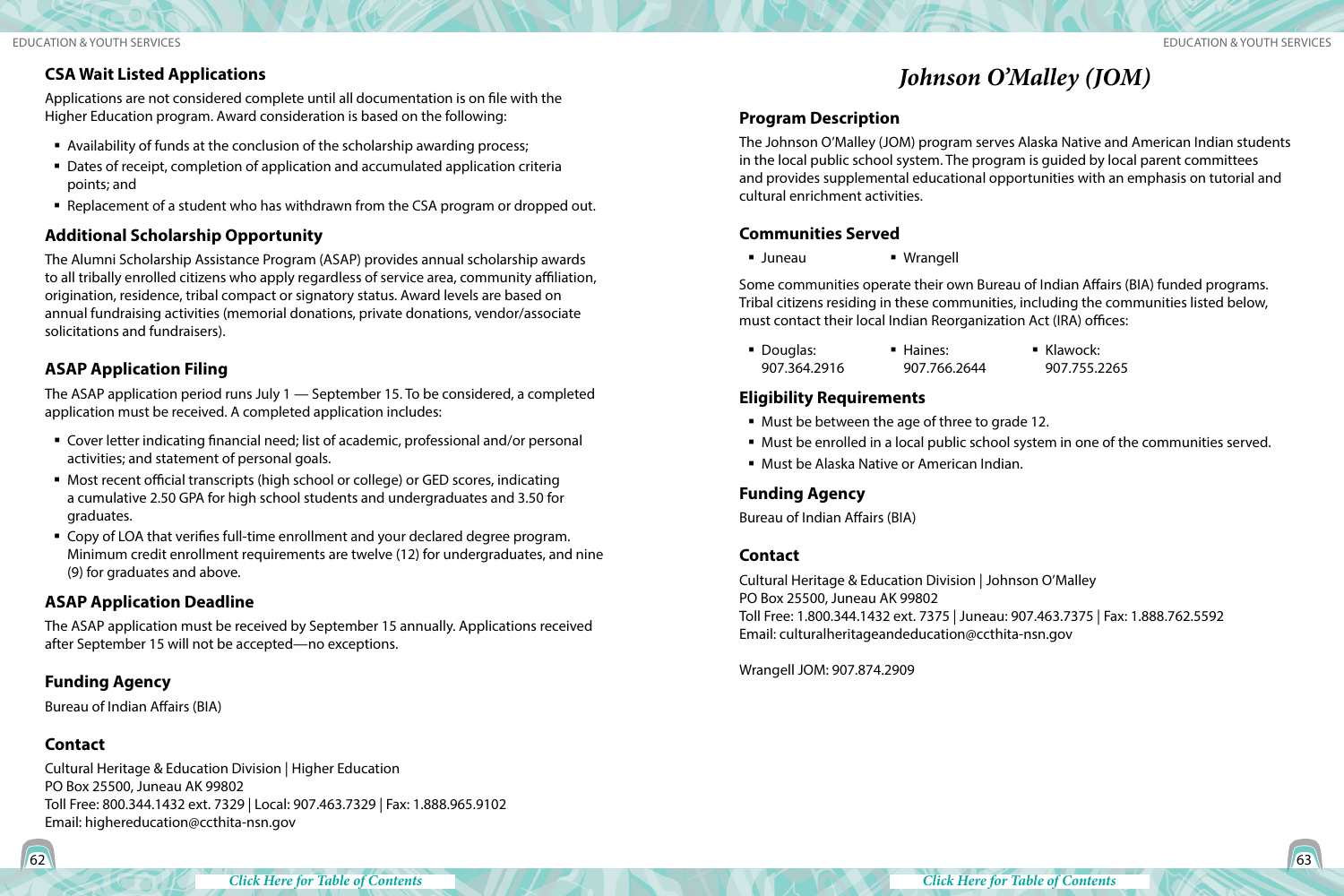### *Little Eagles and Ravens Nest*

#### <span id="page-32-0"></span>**Program Description**

The Little Eagles and Ravens Nest (LEARN) is a licensed child care center that provides year-round, full day child care and early learning for children from birth through six years. LEARN's mission is to offer high quality early education to children in a welcoming, creative and culturally-reflective environment.

LEARN fosters imagination in its students, cultivates critical thinking skills and helps its children develop healthy social and emotional maturity. LEARN is committed to nurturing its employees to become life-long learners and high-quality early educators. The center's curriculum is child centered, place-based, rich in movement and culturally responsive. While the curriculum is flexible and fluid to accommodate each child, it simultaneously aligns to the State of Alaska's Early Learning Guidelines and demonstrates developmentally appropriate practices. LEARN understands the utmost importance of meaningful relationships and stimulating environments during the first years of life.

LEARN is open 7:30am to 5:30pm Monday through Friday and closed most federal and state holidays. The center offers five classrooms: Gumboots and Sea Stars care for infants, Sea Otters and Porpoises care for toddlers and Orcas care for preschool. LEARN provides nutritious breakfast, lunch, and snack through Smokehouse Catering.

#### **Community Served**

Juneau

#### **Eligibility Requirements**

- Enrollment is open to all citizens of the Juneau community.
- Children ages birth to six years are eligible to apply.

#### **Application Process**

To be added to the waitlist, please submit an application. Applications are accepted yearround. If an opening is available, we will schedule a two-way interview, play observation and tour of the center. Children must be up to date on all immunizations.

Priority enrollment is offered for Tlingit & Haida employees. A limited number of designated priority spots are reserved for foster families and for families experiencing homelessness or receiving Temporary Assistance for Needy Families support.

#### **Funding Agency**

LEARN is a tribal enterprise that utilizes tuition revenue and tribal, federal, state, and local grants for operation.

Cultural Heritage & Education Division | LEARN Child Care PO Box 25500, Juneau AK 99802 Toll Free: 800.344.1432 ext. 7776 | Local: 907.463.7776 | Fax: 888.654.3636 Email: LEARNJuneau@ccthita-nsn.gov | Webiste: www.LearnJuneau.com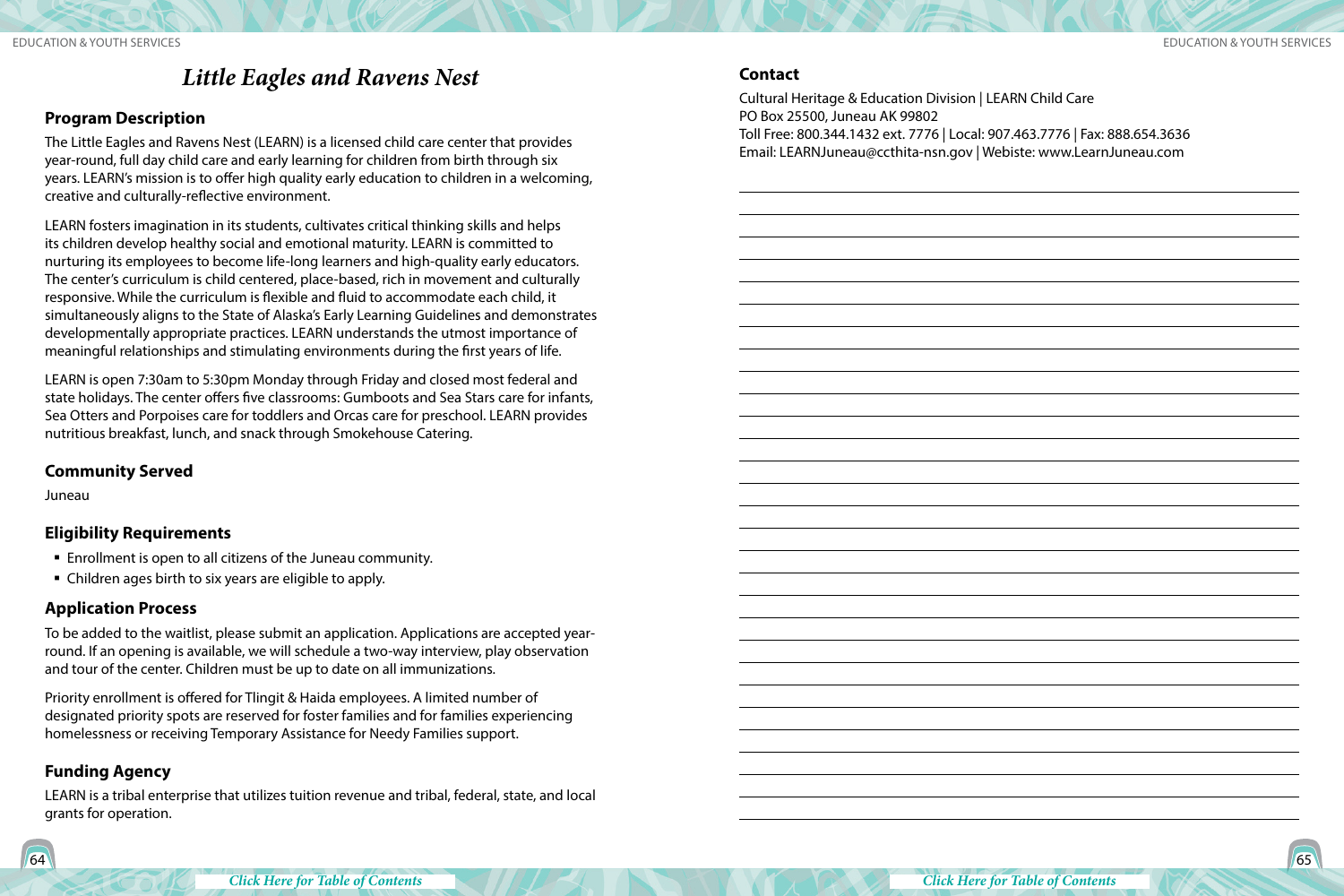### *Navigators*

#### <span id="page-33-0"></span>**Program Description**

The Navigators program helps youth in navigating through adolescence into adulthood. It is a relationship-based prevention and early-intervention program with a holistic and trauma informed approach that serves Native youth ages 13-24.

T he program focuses on cultural connectedness, learning and practicing critical life skills, and providing academic support and leadership opportunities in a safe and engaging environment. To make this possible, staff coordinate with partners in Tlingit & Haida's tribal offices, the school district, and other agencies to connect students and their families with resources.

Enrolled youth are provided group and individual opportunities that help them navigate through adolescence into adulthood.

#### **Community Served**

Juneau. Virtual events are open to Tlingit & Haida youth ages 14-24.

#### **Eligibility Requirements**

- Must be Alaska Native, American Indian, or Polynesian Islander,
- Must be 13-24 years of age,
- Must show interest in joining the group, and
- Must display need (at risk, interest in increased cultural connectedness, interest in learning life skills, need assistance transitioning into adulthood).

#### **Application Process**

Must submit a completed Navigator's application.

Please note: There is no application process to attend Study Group, students in middle and high school just need to show up.

#### **Funding Agencies**

- **STEPS Grant**
- Tlingit & Haida 477 Program

#### **Contact**

Cultural Heritage & Education Division | Navigators PO Box 25500, Juneau AK 99802 Toll Free: 800.344.1432 ext. 7752 | Local: 907.463.7752 | Fax: 1.888.871.9679 Email: navigators@ccthita-nsn.gov

### *Youth Employment Services (YES)*

#### **Program Description**

The Youth Employment Services (YES) program assists eligible tribal youth between the ages of 14-24 to obtain summer employment. YES provides participating youth with training through the following Job & Life Skills workshops:

**Interview Techniques,** 

■ The Power of Choices.

■ Success in the Workplace, and

- **Job Hunting Tips,**
- Completing an Application,
- Writing a Cover Letter,
- Building a Professional Résumé,

#### **Communities Served**

Open to all Southeast Alaska communities with the exception of Metlakatla.

#### **Eligibility Requirements**

- Must be tribally enrolled or demonstrate proof of eligibility for tribal enrollment or provide a Certificate of Indian Blood (CIB) from the Bureau of Indian Affairs (BIA).
- Must be between 14 and 24 years of age.
- Must reside in Southeast Alaska.
- Must meet income guidelines (Temporary Assistance for Needy Families waiver).

#### **Application Process**

- Submit a completed YES application by noted deadline.
- If 14–16 years of age, parent/guardian must complete Section B on Work Permit form and all hire paperwork (Notice of Hire, Employment Eligibility Verification, and W-4).
- Provide copies of tribal enrollment card, Social Security card, and identification documenting date of birth.
- **Provide proof of Southeast Alaska residency.**
- Submit proof of family income for the past 30 days.
- Males 18-24 years of age must provide proof of registration with the Selective Service.

#### **Funding Agency**

U.S. Department of Labor, Workforce innovation Opportunity Act (WIOA)

#### **Contact**

Employment & Training | Youth Employment Services PO Box 25500, Juneau AK 99802 Toll Free: 1.800.344.1432 ext. 7332 | Local: 907.463.7332 | Fax: 1.877.333.3449 Email: 477juneauet@ccthita-nsn.gov

*[Click Here for Table of Contents](#page-2-0) [Click Here for Table of Contents](#page-2-0)*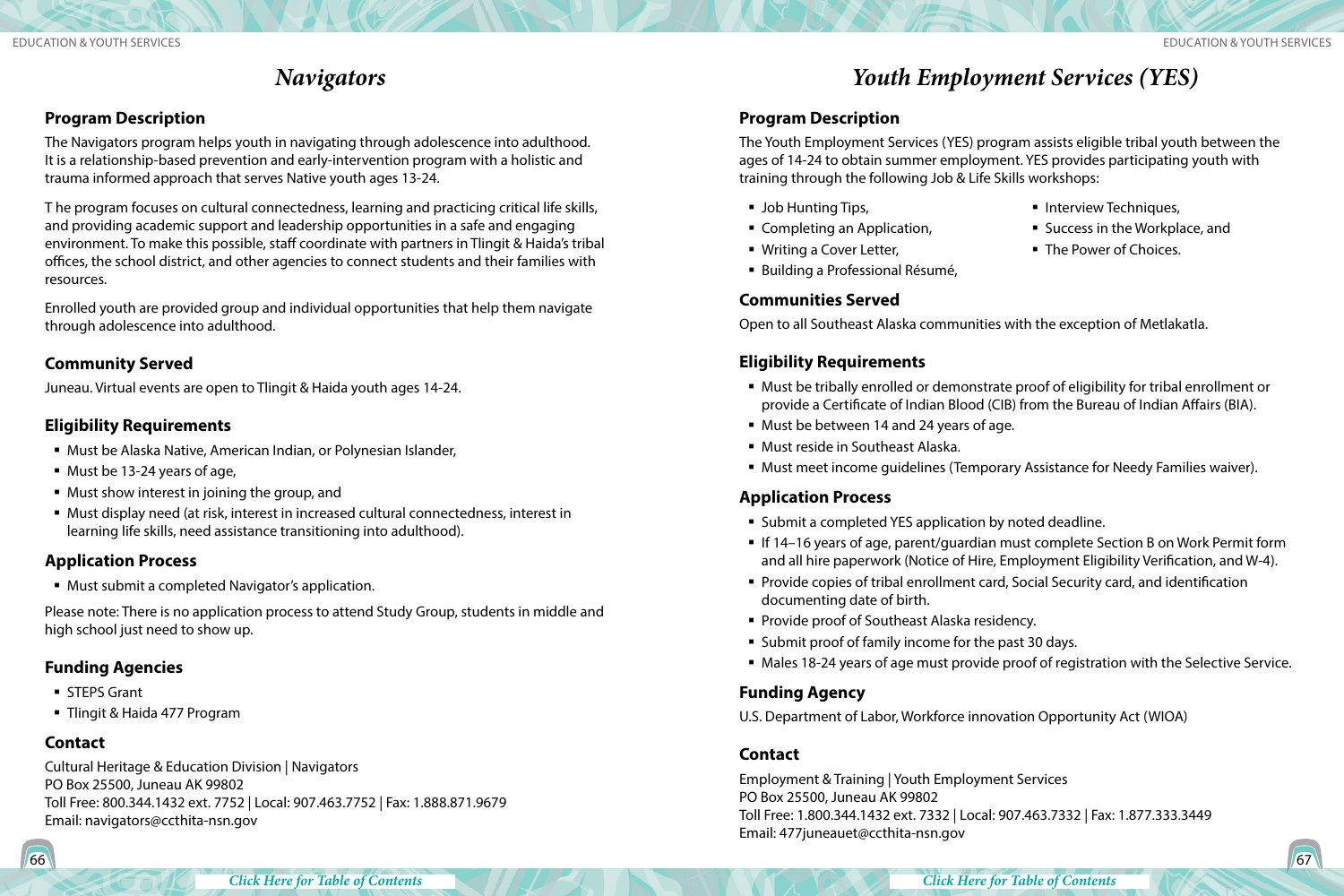### <span id="page-34-0"></span>**FAMILY SERVICES**

### *Child Support*

#### **Program Description**

The federally funded and approved Tribal IV-D child support program strives to ensure all eligible tribal children receive the financial and emotional support they deserve from both parents. The program provides the following services to parents or third-party custodians:

■ Paternity establishment,

- Location of non-custodial parents, and
- Establishment of child support orders,

Modification and enforcement of

 Collection and distribution of child support payments.

The program uses the tribal judicial process and regulations to establish child support obligations. There is no fee for these services, with the exception of costs related to determining paternity. TCSU cannot monitor or modify visitation or custody orders.

#### **Communities Served**

support orders,

All Southeast Alaska communities with the exception of Metlakatla.

#### **Eligibility Requirements**

There are no eligibility requirements.

#### **Application Process**

- Must complete an application. Upon receipt, TCSU will identify the appropriate support services.
- Child support cases will be assigned to a TCSU specialist who will assist in establishing or enforcing a child support obligation.
- In the event TCSU cannot provide services, a referral will be made to a child support program that can provide the appropriate services.

#### **Funding Agency**

U.S. Department of Health & Human Services, Administration for Children and Families

#### **Contact**

477 Division | Tribal Child Support Unit PO Box 25500, Juneau AK 99802 Toll Free: 800.344.1432 ext. 7132 | Local: 907.463.7132 | Fax: 1.907.375.2956 Email: tcsu@ccthita-nsn.gov

### *Child Welfare*

#### **Program Description**

The Child Welfare program protects and maintains the integrity and rights of Alaska Native children, their families or custodians and tribes in involuntary custody proceedings.

The program's mission is to ensure that the Tribe's interest in children is protected if removal of an Indian child from their home by State child protective services becomes necessary. Minimum federal standards established by the Indian Child Welfare Act (ICWA) require state courts comply when an Alaska Native or American Indian child is taken into state custody.

ICWA is federal law that applies to Indian children under the age of 18. ICWA applies to involuntary custody proceedings and does not apply to custody disputes between parents.

The Child Welfare program provides case management services and direct services to children and parents or guardians in communities served. Case management services include:

- Intervening and attending court hearings, case staffings and meetings;
- **Conducting supervised visitations and home visits;**
- **Scheduling family meetings when necessary;**
- Conducting family searches and identifying potential relative placements;
- Case specific Native foster care recruitment, and assisting in providing direct services to families such as counseling and children's program component; and
- Making referrals to other support services that will further enhance the quality of lives of our children and families.

The child welfare team carries a significant caseload of ICWA cases that originate in other states involving tribal citizens. Our goal is to identify the appropriate Southeast Alaska tribal jurisdiction for the children while providing technical support.

#### **Communities Served**

Compacted tribes with an agreement that Tlingit & Haida will intervene on the behalf of the tribes include:

- Craig Juneau  $\blacksquare$  Klawock Wrangell
- **Haines** Kasaan
- $\blacksquare$  Saxman

Child Welfare staff may also represent all eligible tribal citizens if there is an agreement in place, or at the request of a non-compacted tribe regardless of the residence of the citizen.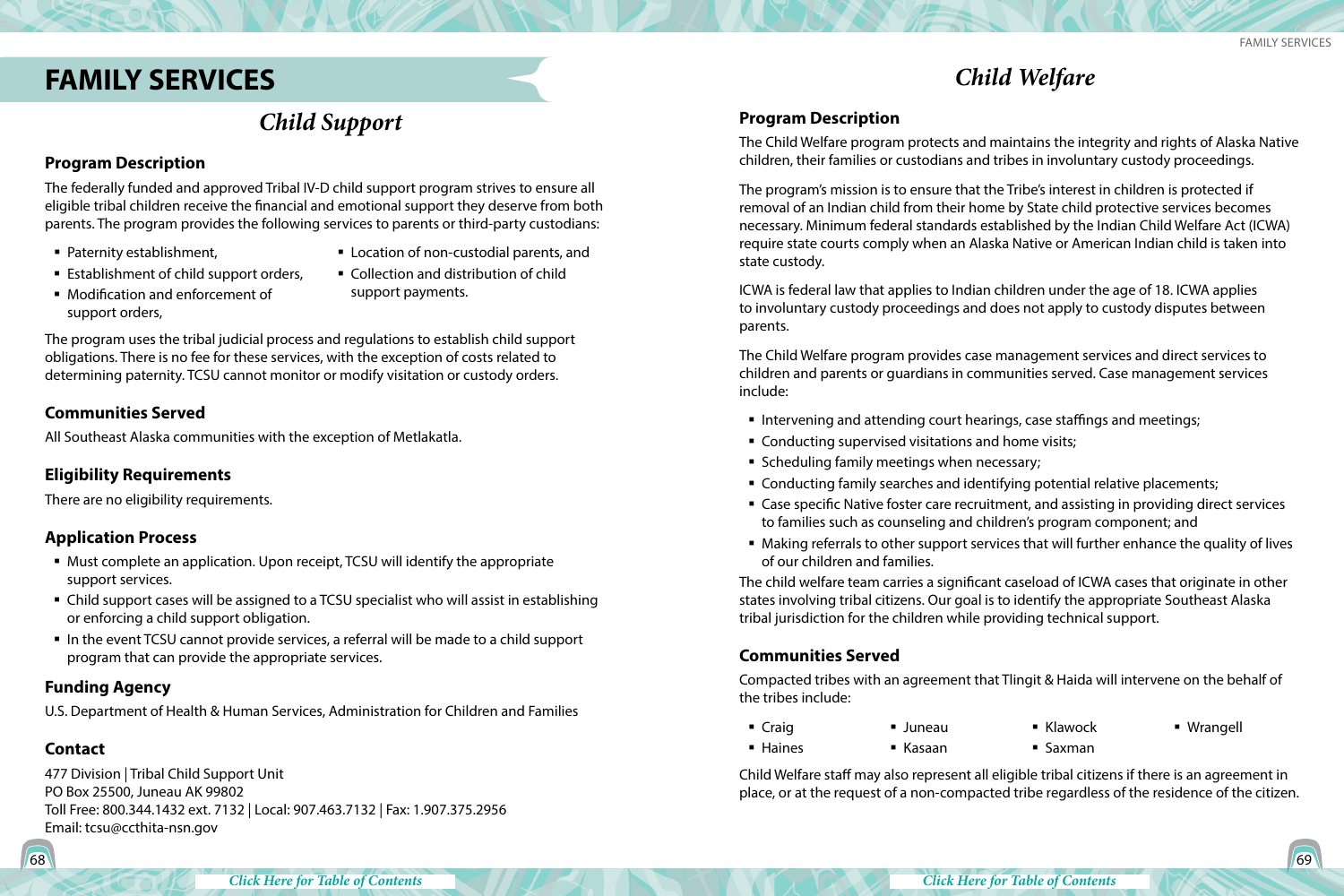#### <span id="page-35-0"></span>**Eligibility Requirements**

Enrolled or eligible for enrollment with Tlingit & Haida.

#### **Application Process**

ICWA notifications are sent from states if the child is identified as an enrolled tribal citizen or possibly eligible for enrollment with Tlingit & Haida.

#### **Funding Agencies**

- Bureau of Indian Affairs (BIA) Indian Child Welfare Act
- **BIA Human Services**
- State Grants
- Child Welfare Compact

#### **Contacts**

Tribal Family & Youth Services | Child Welfare PO Box 25500, Juneau AK 99802 Toll Free: 800.344.1432 ext. 7169 | Local: 907.463.7169 | Fax: 1.907.885.0032 Email: icwamail@ccthita-nsn.gov

#### Alaska Field Offices

- Anchorage: 907.538.3971
- Craig: 907.826.3948
- Haines: 907.766.2323 ext. 9
- Kasaan/Klawock: 907.755.2326
- Saxman: 907.247.2502
- Wrangell: 907.874.3482

#### Washington Field Office

Seattle: 206.657.4692

### *Community Advocacy*

#### **Program Description**

The Community Advocacy program is designed to provide access to culturally responsive advocacy services for tribal citizens in Southeast Alaska. The program offers services, referrals, relocation during emergencies, community resource sharing and resources in support of tribal citizens affected by crime. Community Advocacy supports Tlingit & Haida Tribal Court and partnering programs in addressing crimes such as assault, robbery, vandalism, crimes of intimidation and crimes against Elders.

The program also provides emergency intervention services, stabilization, legal advocacy, behavioral services, public information, and follow-up assistance in accessing other services tribal citizens require to regain self-worth, self-esteem, and respect.

Referrals may come from the community, Tlingit & Haida Tribal Court, Tribal Family & Youth Services (TFYS), Village Public Safety Officers (VPSO), 477 Temporary Assistance for Needy Families (TANF), and other programs across the Tribe.

#### **Communities Served**

All Tlingit & Haida tribal citizens are eligible for Community Advocacy Program services (some limitations may apply for access to specific resources depending on location of residency).

#### **Eligibility Requirements**

- To be eligible, participants must be a Tlingit & Haida tribal citizen and meet one of the following requirements:
- » Identified individual victimized because of opioid or another drug-related crisis,
- » Identified individuals with an emergency requesting assistance to reassure personal safety and stability of the tribal citizen, or
- » Identified individual experiencing incidence of crime, such as:
	- Child experiencing abandonment or abuse (e.g., physical, emotional, sexual),
	- Elder's experiences of abuse or financial exploitation and related scams,
	- Aggravated assault and/or battery,
	- Arson resulting in bodily injury,
	- Domestic Violence (e.g., battery or assault of a household member),
	- History of residential boarding school abuse,
	- Violence from weapons including knives, firearms, and blunt instruments,
	- Hate crimes,
- Human trafficking,
- Indecent exposure,
- Stalking, or
- Homicide.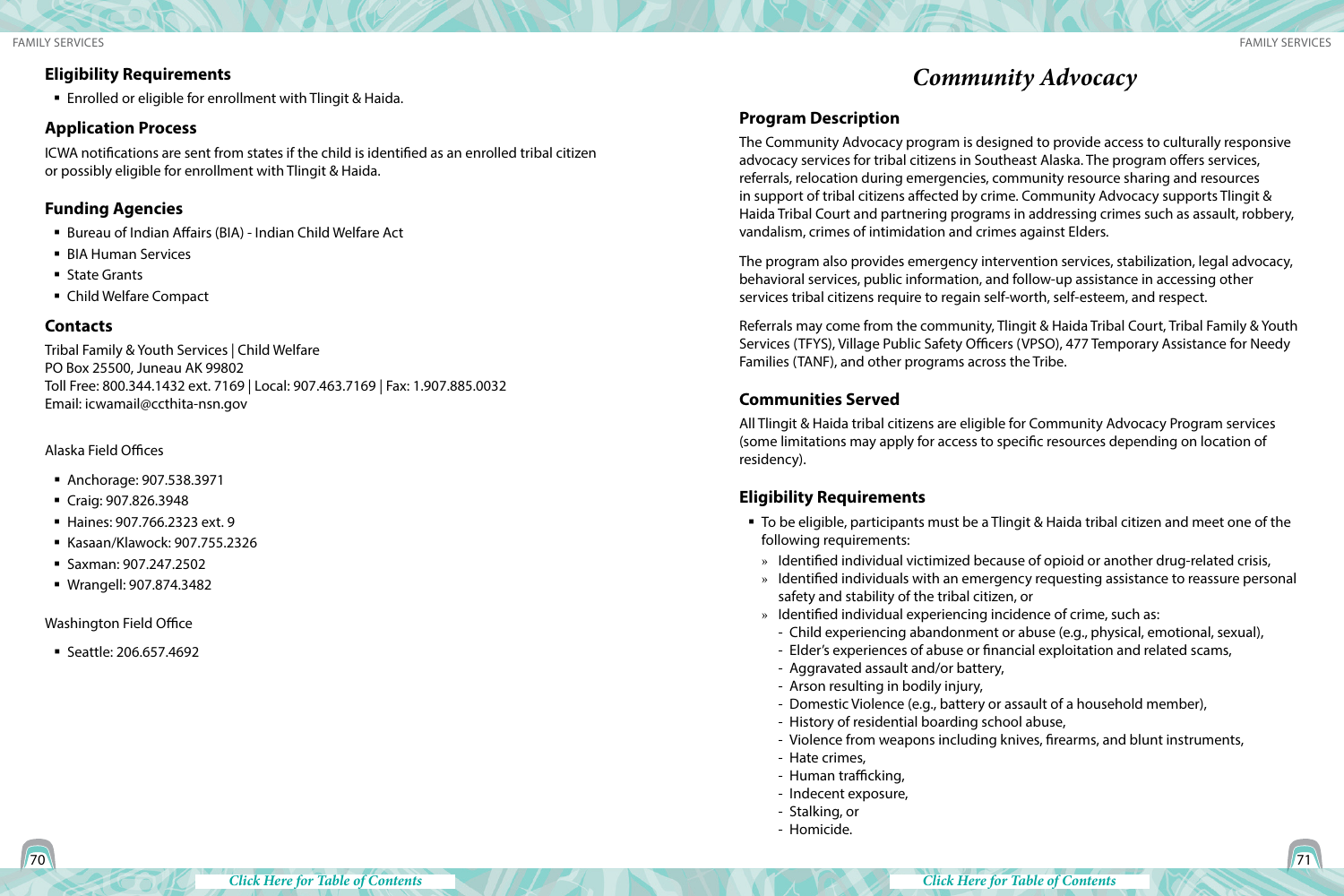#### <span id="page-36-0"></span>Family Services Family Services

#### **Application Process**

Application must be completed and emailed to community advocacy@ccthita-nsn.gov for review and approval. Any department within Tlingit & Haida or external partner agency, or self-referral can be made. Upon approval, staff will schedule an appointment with participant and Community Advocate to coordinate referrals for services and resource allocation.

#### **Funding Agencies**

- Department of Justice Tribal Victim Services Set-Aside Program
- U.S. Department of Health & Human Services, Administration for Children and Families

#### **Contact**

Community & Behavioral Services Division | Community Advocacy PO Box 25500, Juneau AK 99802 Toll Free: 800.344.1432 ext. 7305 | Local: 907.463.7305 | Fax: 1.907.891.7853 Email: community\_advocacy@ccthita-nsn.gov

### *Elderly Emergency Assistance*

#### **Program Description**

Elderly Emergency Assistance provides limited emergency financial assistance (per availability of funding) to elderly tribal citizens who have urgent personal needs related to a disastrous event such as fire, death, illness or an extenuating circumstance such as utility shut-off notices, emergency medical need or burial expenses.

#### **Communities Served**

Open to all communities.

#### **Eligibility Requirements**

- Must be a tribally enrolled citizen of Tlingit & Haida.
- Must be age 65 or older.
- Must submit a completed and signed application.
- Must provide verification to indicate financial need.

*Please note: This is a one-time service limit per applicant, per calendar year.*

#### **Funding Agency**

Tlingit & Haida's Tribal Trust Fund

#### **Contact**

Tribal Family & Youth Services | Elderly Services PO Box 25500, Juneau AK 99802 Toll Free: 800.344.1432 ext. 7169 | Local: 907.463.7169 | Fax: 1.907.885.0032 Email: tfysmail@ccthita-nsn.gov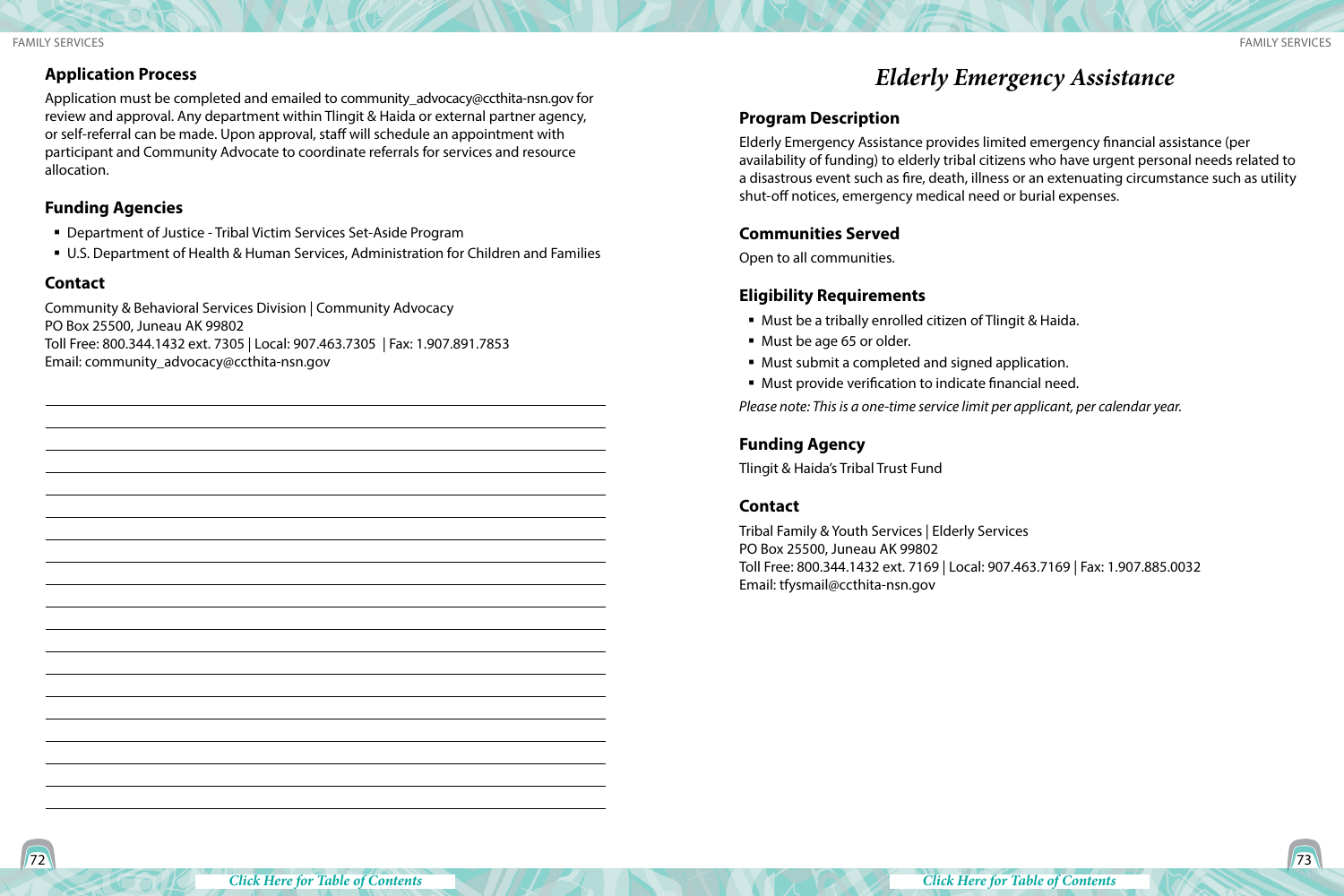### *Foster Care Licensing*

#### <span id="page-37-0"></span>**Program Description**

The Foster Care Licensing program increases the availability of relative placement resources and family supports. There is a need for emergency, short term and long term foster care placements. There are not enough culturally appropriate homes for our children, resulting in the placement of Alaska Native children in homes that do not share their cultural heritage or traditions.

The Foster Care Licensing program recruits Alaska Natives and American Indians to become foster parents. Families can choose to be licensed through the State of Alaska Office of Children Services (OCS), Tlingit & Haida, or both.

All children deserve a safe and stable home. If you are interested in making a difference in a child's life and would like to ensure our tribal children are engaged and connected with their culture and traditional values, please consider becoming a foster parent.

#### **Communities Served**

- Juneau Tribal Licensing
- All Southeast Alaska communities State of Alaska Licensing

#### **Eligibility Requirements**

- Must be an Alaska Native or American Indian 21 years of age or older.
- Must be physically and emotionally capable of caring for children, and have no alcohol or drug abuse problems.
- Must provide the names of three individuals who may be contacted for references.
- Must pass a criminal background check with clearance of any barrier crimes (domestic violence, assault, child abuse or neglect, etc.).
- Must have the ability and motivation to be a foster parent.
- Must have a home that can meet basic fire, safety and sanitary standards.
- Must have enough room (and beds) for a foster child to sleep, have privacy and space to keep his/her belongings.

#### **Application Process**

- Contact Tribal Family & Youth Services to schedule an appointment.
- Complete and submit the Foster Care License application, Background Release and Health History form.
- Schedule a home study to determine if modifications need to be made to your home to make it safe for children.
- Complete core training through Alaska Center for Resource Families.

#### **Funding Agency**

State of Alaska, Department of Health & Social Services - Office of Children's Services

#### **Contact**

Tribal Family & Youth Services | Foster Care Licensing PO Box 25500, Juneau AK 99802 Toll Free: 800.344.1432 ext. 7169 | Local: 907.463.7169 | Fax: 907.885.0032 Email: fostercare@ccthita-nsn.gov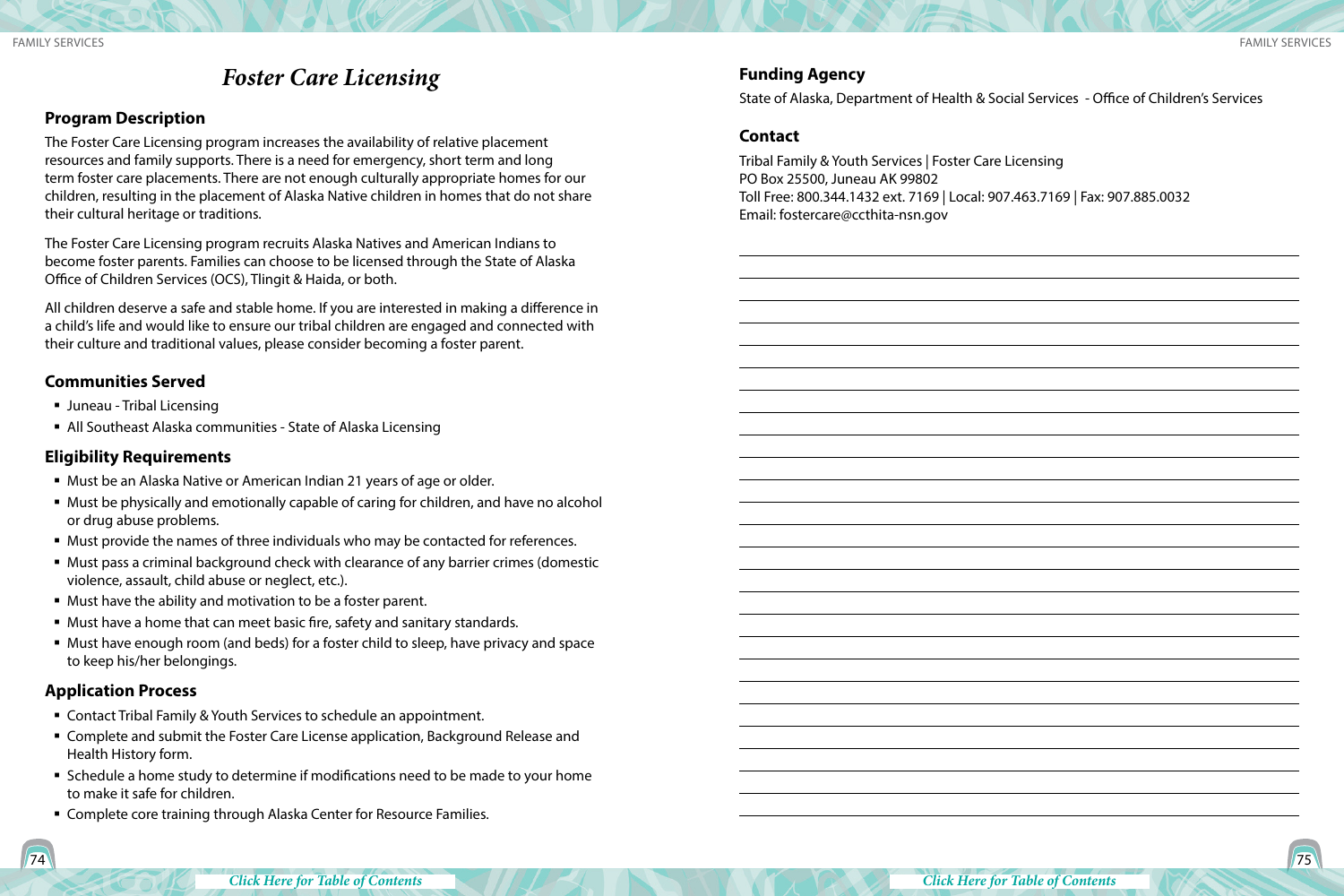### *Preserving Native Families (PNF)*

#### <span id="page-38-0"></span>**Program Description**

The Preserving Native Families (PNF) program provides intensive in-home, preventative services to tribal citizens whose children are at risk for out-of-home placement. Services include:

■ Early intervention/preventative family services;

 Juneau Kasaan

- In-home services (parenting education, transportation, supervised visitations);
- **Support and referral services;**
- Coordinated case management; and
- **Facilitation of family meetings.**

#### **Community Served**

■ Craig **Haines** 

- Klawock
	- Saxman

Wrangell

#### **Eligibility Requirement**

 Must be on Temporary Assistance for Needy Families (TANF) or eligible for TANF. This includes Adult Not Included (ANI) TANF recipients.

#### **Application Process**

- Must receive referral from:
- » State of Alaska, Office of Children's Services (OCS) Family Services Unit requesting in-home preventative services or reunification services for out-of-home cases, or
- » 477 TANF department requesting in-home family support services.

If you are interested in receiving a referral, please contact your TANF caseworker or the TFYS Family Preservation Coordinator.

#### **Funding Agencies**

- State of Alaska, Office of Children's Services
- U.S. Department of Health & Human Services, Administration for Children and Families

#### **Contact**

Tribal Family & Youth Services | Preserving Native Families PO Box 25500, Juneau AK 99802 Toll Free: 800.344.1432 ext. 7169 | Local: 907.463.7169 | Fax: 1.907.885.0032 Email: tfys@ccthita-nsn.gov